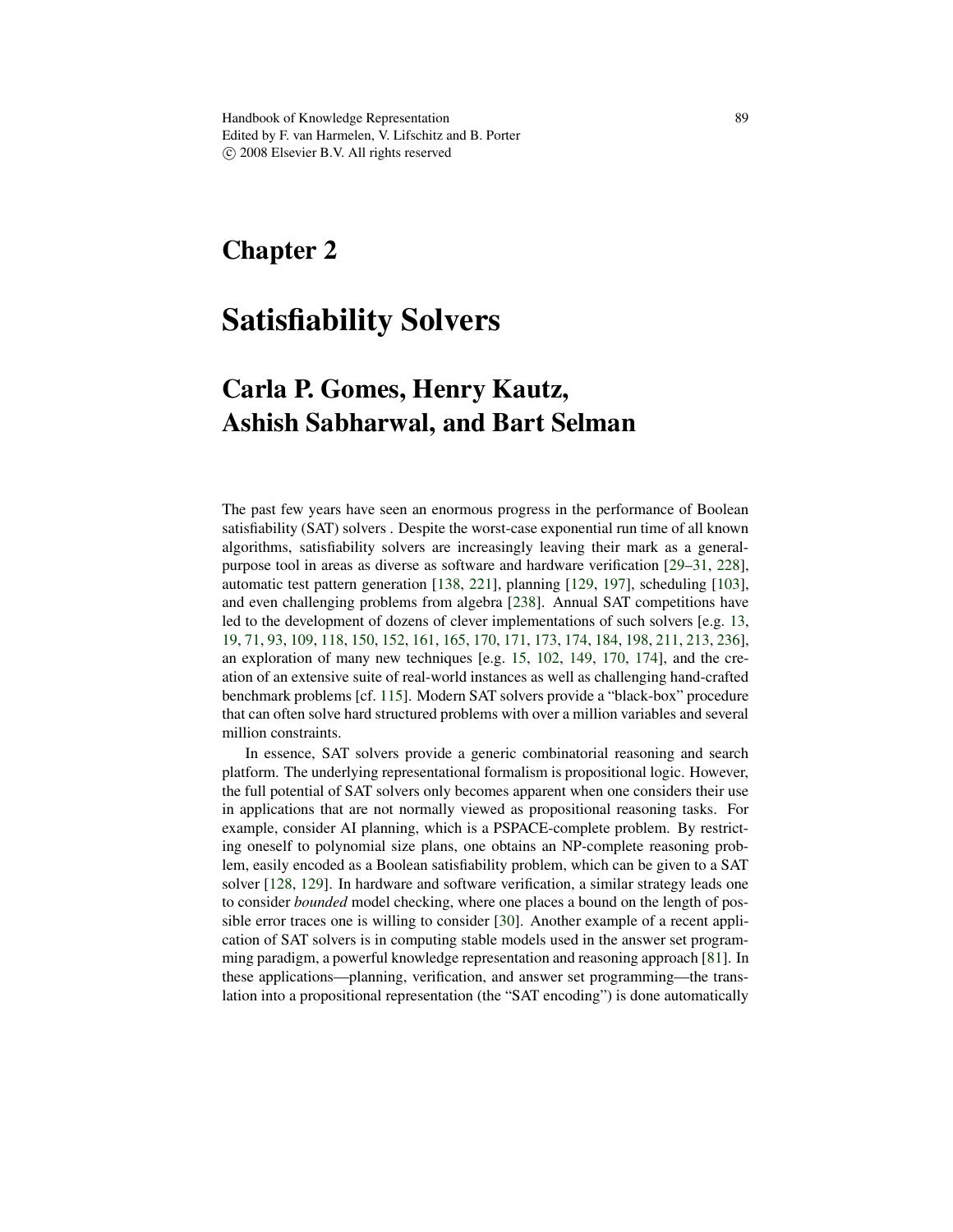and is hidden from the user: the user only deals with the appropriate higher-level representation language of the application domain. Note that the translation to SAT generally leads to a substantial increase in problem representation. However, large SAT encodings are no longer an obstacle for modern SAT solvers. In fact, for many combinatorial search and reasoning tasks, the translation to SAT followed by the use of a modern SAT solver is often more effective than a custom search engine running on the original problem formulation. The explanation for this phenomenon is that SAT solvers have been engineered to such an extent that their performance is difficult to duplicate, even when one tackles the reasoning problem in its original representa-tion.<sup>[1](#page-1-0)</sup>

Although SAT solvers nowadays have found many applications outside of knowledge representation and reasoning, the original impetus for the development of such solvers can be traced back to research in knowledge representation. In the early to mid eighties, the tradeoff between the computational complexity and the expressiveness of knowledge representation languages became a central topic of research. Much of this work originated with a seminal series of papers by Brachman and Levesque on complexity tradeoffs in knowledge representation, in general, and description logics, in particular [\[36](#page-35-0)[–38](#page-35-1), [145,](#page-40-4) [146\]](#page-40-5). For a review of the state of the art in this area, see Chapter 3 of this Handbook. A key underling assumption in the research on complexity tradeoffs for knowledge representation languages is that the best way to proceed is to find the most elegant and expressive representation language that still allows for worst-case polynomial time inference. In the early nineties, this assumption was challenged in two early papers on SAT [\[168](#page-41-6), [213](#page-43-3)]. In the first [\[168\]](#page-41-6), the tradeoff between typical-case complexity versus worst-case complexity was explored. It was shown that most randomly generated SAT instances are actually surprisingly easy to solve (often in linear time), with the hardest instances only occurring in a rather small range of parameter settings of the random formula model. The second paper [\[213](#page-43-3)] showed that many satisfiable instances in the hardest region could still be solved quite effectively with a new style of SAT solvers based on local search techniques. These results challenged the relevance of the "worst-case" complexity view of the world.<sup>[2](#page-1-1)</sup>

The success of the current SAT solvers on many real-world SAT instances with millions of variables further confirms that typical-case complexity and the complexity of real-world instances of NP-complete problems is much more amenable to effective general purpose solution techniques than worst-case complexity results might suggest. (For some initial insights into why real-world SAT instances can often be solved efficiently, see [\[233\]](#page-44-2).) Given these developments, it may be worthwhile to reconsider the study of complexity tradeoffs in knowledge representation languages by not insist-

<span id="page-1-0"></span><sup>&</sup>lt;sup>1</sup> Each year the International Conference on Theory and Applications of Satisfiability Testing hosts a SAT competition or race that highlights a new group of "world's fastest" SAT solvers, and presents detailed performance results on a wide range of solvers [\[141](#page-40-6)[–143,](#page-40-7) [215\]](#page-44-3). In the 2006 competition, over 30 solvers competed on instances selected from thousands of benchmark problems. Most of these SAT solvers can be downloaded freely from the web. For a good source of solvers, benchmarks, and other topics relevant to SAT research, we refer the reader to the websites SAT Live! (<http://www.satlive.org>) and SATLIB (<http://www.satlib.org>).

<span id="page-1-1"></span><sup>&</sup>lt;sup>2</sup> The contrast between typical- and worst-case complexity may appear rather obvious. However, note that the standard algorithmic approach in computer science is still largely based on avoiding any non-polynomial complexity, thereby implicitly acceding to a worst-case complexity view of the world. Approaches based on SAT solvers provide the first serious alternative.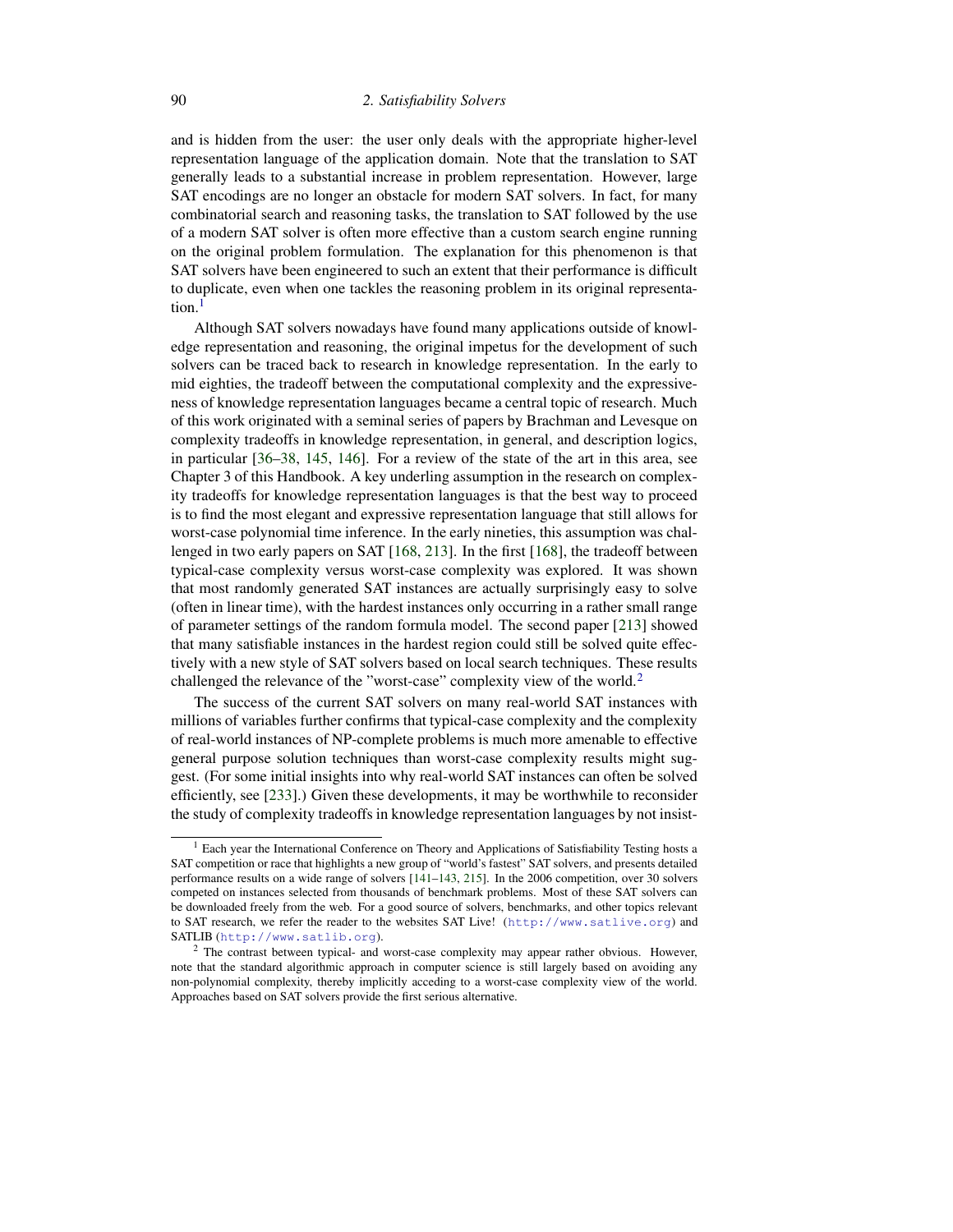ing on worst-case polynomial time reasoning but allowing for NP-complete reasoning sub-tasks that can be handled by a SAT solver. Such an approach would greatly extend the expressiveness of representation languages. The work on the use of SAT solvers to reason about stable models is a first promising example in this regard.

In this chapter, we first discuss the main solution techniques used in modern SAT solvers, classifying them as complete and incomplete methods. We then discuss recent insights explaining the effectiveness of these techniques on practical SAT encodings. Finally, we discuss several extensions of the SAT approach currently under development. These extensions will further expand the range of applications to include multi-agent and probabilistic reasoning. For a review of the key research challenges for satisfiability solvers, we refer the reader to [\[127](#page-39-4)].

## **2.1 Definitions and Notation**

A propositional or Boolean formula is a logic expressions defined over variables (or atoms) that take value in the set {FALSE, TRUE}, which we will identify with  $\{0,1\}$ . A *truth assignment* (or assignment for short) to a set *V* of Boolean variables is a map  $\sigma: V \to \{0,1\}$ . A *satisfying assignment* for *F* is a truth assignment  $\sigma$  such that *F* evaluates to 1 under  $\sigma$ . We will be interested in propositional formulas in a certain special form: *F* is in *conjunctive normal form* (CNF) if it is a conjunction (AND,  $\wedge$ ) of *clauses*, where each clause is a disjunction (OR, ∨) of *literals*, and each literal is either a variable or its negation (NOT,  $\neg$ ). For example,  $F = (a \lor \neg b) \land (\neg a \lor c \lor d) \land (b \lor d)$ is a CNF formula with four variables and three clauses.

The Boolean Satisfiability Problem (SAT) is the following: *Given a CNF formula F, does F have a satisfying assignment?* This is the canonical NP-complete problem [\[51](#page-35-2), [147\]](#page-40-8). In practice, one is not only interested in this decision ("yes/no") problem, but also in finding an actual satisfying assignment if there exists one. All practical satisfiability algorithms, known as SAT solvers, do produce such an assignment if it exists.

It is natural to think of a CNF formula as a set of clauses and each clause as a set of literals. We use the symbol Λ to denote the *empty clause*, i.e., the clause that contains no literals and is therefore unsatisfiable. A clause with only one literal is referred to as a *unit* clause. A clause with two literals is referred to as a *binary* clause. When every clause of *F* has *k* literals, we refer to *F* as a *k*-CNF formula. The SAT problem restricted to 2-CNF formulas is solvable in polynomial time, while for 3-CNF formulas, it is already NP-complete. A *partial assignment* for a formula *F* is a truth assignment to a subset of the variables of *F*. For a partial assignment  $\rho$ for a CNF formula *F*,  $F|_{\rho}$  denotes the *simplified* formula obtained by replacing the variables appearing in  $\rho$  with their specified values, removing all clauses with at least one TRUE literal, and deleting all occurrences of FALSE literals from the remaining clauses.

CNF is the generally accepted norm for SAT solvers because of its simplicity and usefulness; indeed, many problems are naturally expressed as a conjunction of relatively simple constraints. CNF also lends itself to the DPLL process to be described next. The construction of Tseitin [\[225\]](#page-44-4) can be used to efficiently convert any given propositional formula to one in CNF form by adding new variables corresponding to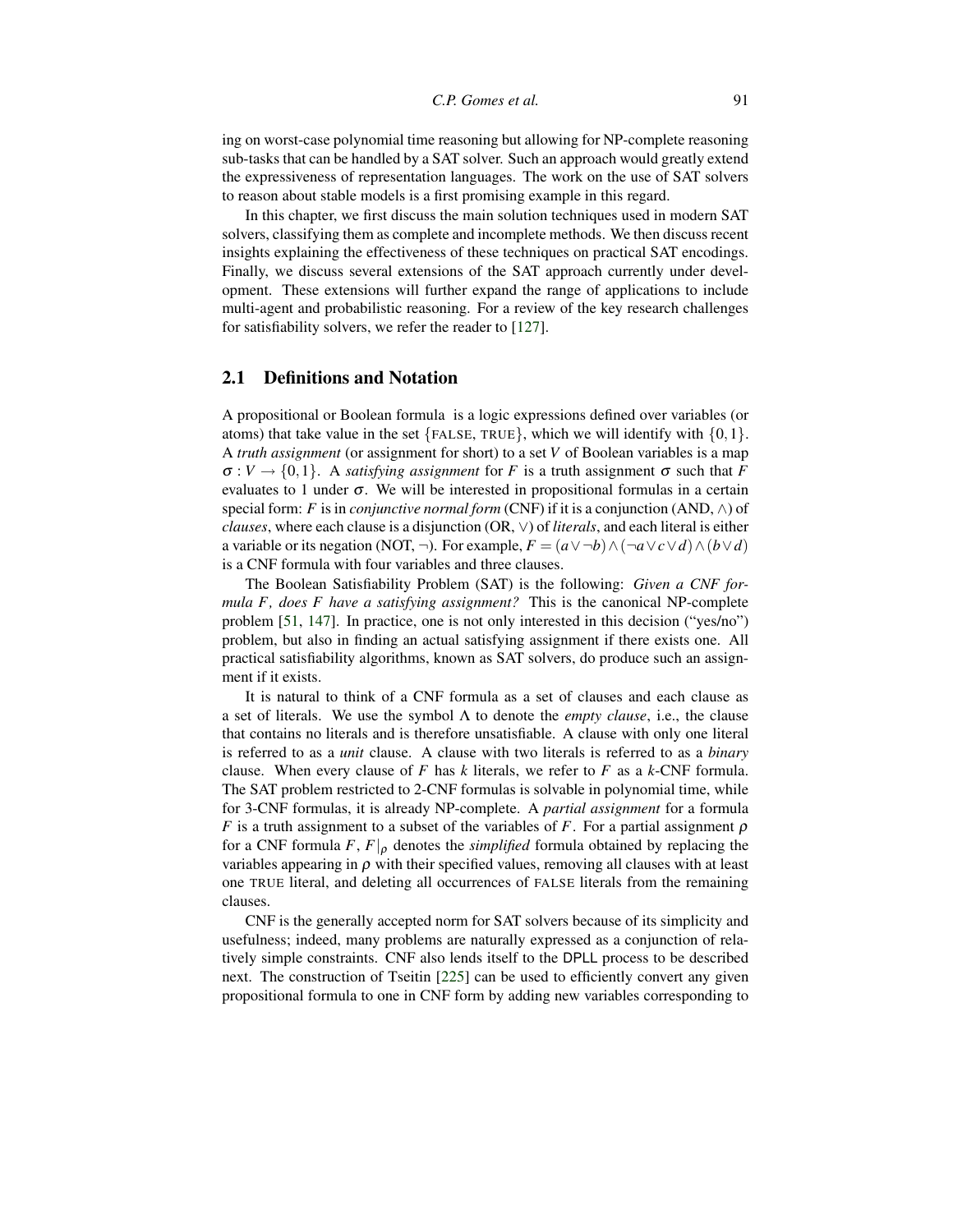its subformulas. For instance, given an arbitrary propositional formula *G*, one would first locally re-write each of its logic operators in terms of  $\wedge$ ,  $\vee$ , and  $\neg$  to obtain, say,  $G = (((a \wedge b) \vee (\neg a \wedge \neg b)) \wedge \neg c) \vee d$ . To convert this to CNF, one possibility is to add four auxiliary variables  $w, x, y$ , and  $z$ , construct clauses that encode the four relations  $w \leftrightarrow (a \land b)$ ,  $x \leftrightarrow (\neg a \land \neg b)$ ,  $y \leftrightarrow (w \lor x)$ , and  $z \leftrightarrow (y \land \neg c)$ , and add to that the clause (*z*∨*d*).

## **2.2 SAT Solver Technology—Complete Methods**

A *complete* solution method for the SAT problem is one that, given the input formula *F*, either produces a satisfying assignment for *F* or proves that *F* is unsatisfiable. One of the most surprising aspects of the relatively recent practical progress of SAT solvers is that the best complete methods remain variants of a process introduced several decades ago: the DPLL procedure, which performs a backtrack search in the space of partial truth assignments. A key feature of DPLL is efficient pruning of the search space based on falsified clauses. Since its introduction in the early 1960's, the main improvements to DPLL have been smart branch selection heuristics, extensions like clause learning and randomized restarts, and well-crafted data structures such as lazy implementations and watched literals for fast unit propagation. This section is devoted to understanding these complete SAT solvers, also known as "systematic" solvers.[3](#page-3-0)

## **2.2.1 The DPLL Procedure**

The Davis-Putnam-Logemann-Loveland or DPLL procedure is a complete, systematic search process for finding a satisfying assignment for a given Boolean formula or proving that it is unsatisfiable. Davis and Putnam [\[61](#page-36-1)] came up with the basic idea behind this procedure. However, it was only a couple of years later that Davis, Logemann, and Loveland [\[60](#page-36-2)] presented it in the efficient top-down form in which it is widely used today. It is essentially a branching procedure that prunes the search space based on falsified clauses.

Algorithm [1,](#page-3-1) DPLL-recursive( $F, \rho$ ), sketches the basic DPLL procedure on CNF formulas. The idea is to repeatedly select an unassigned literal  $\ell$  in the input formula *F* and recursively search for a satisfying assignment for  $F|_{\ell}$  and  $F_{\neg \ell}$ . The step where such an  $\ell$  is chosen is commonly referred to as the *branching* step. Setting  $\ell$  to TRUE or FALSE when making a recursive call is called a *decision*, and is associated with a *decision level* which equals the recursion depth at that stage. The end of each recursive call, which takes *F* back to fewer assigned variables, is called the *backtracking* step.

<span id="page-3-1"></span>A partial assignment  $\rho$  is maintained during the search and output if the formula turns out to be satisfiable. If  $F|_{\rho}$  contains the empty clause, the corresponding clause of *F* from which it came is said to be *violated* by  $\rho$ . To increase efficiency, unit clauses are immediately set to TRUE as outlined in Algorithm [1;](#page-3-1) this process is termed *unit*

<span id="page-3-0"></span> $3$  Due to space limitation, we cannot do justice to a large amount of recent work on complete SAT solvers, which consists of hundreds of publications. The aim of this section is to give the reader an overview of several techniques commonly employed by these solvers.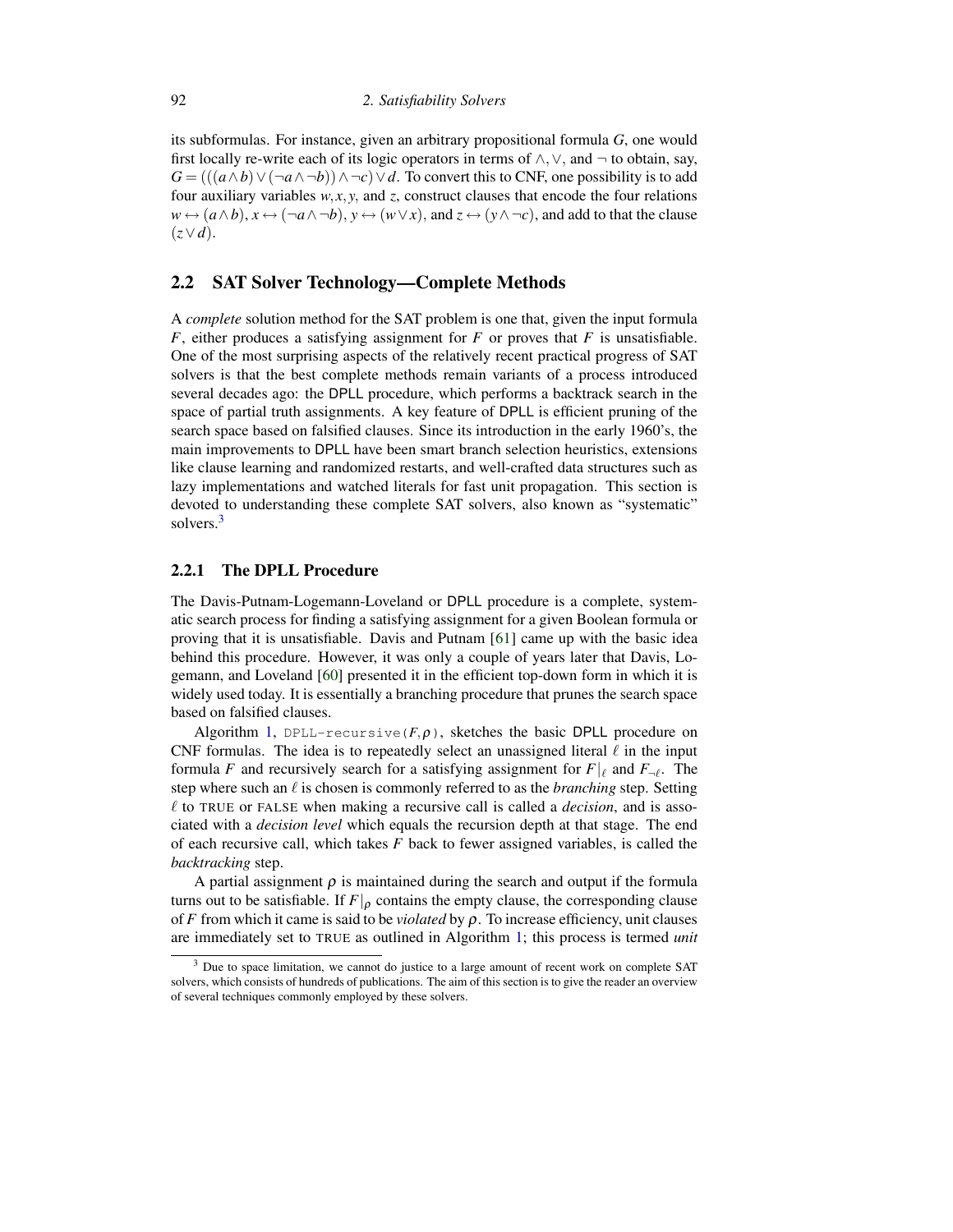**Algorithm 2.1**: <code>DPLL-recursive( $F, \rho$ )</code>

```
Input : A CNF formula F and an initially empty partial assignment \rhoOutput : UNSAT, or an assignment satisfying F
begin
    (F, \rho) \leftarrow UnitPropagate(F, \rho)
    if F contains the empty clause then return UNSAT
    if F has no clauses left then
        Output \rhoreturn SAT
    \ell \leftarrow a literal not assigned by \rho // the branching step
    if DPLL-recursive(F|_{\ell}, \rho \cup \{\ell\}) = SAT then  return SAT
    return DPLL-recursive(F|_{\neg \ell}, \rho \cup \{\neg \ell\})
end
sub UnitPropagate(F,ρ)
begin
    while F contains no empty clause but has a unit clause x do
        F \leftarrow F|_{x}\rho \leftarrow \rho \cup \{x\}return (F, \rho)end
```
*propagation*. *Pure literals* (those whose negation does not appear) are also set to TRUE as a preprocessing step and, in some implementations, during the simplification process after every branch.

Variants of this algorithm form the most widely used family of complete algorithms for formula satisfiability. They are frequently implemented in an iterative rather than recursive manner, resulting in significantly reduced memory usage. The key difference in the iterative version is the extra step of *unassigning* variables when one backtracks. The naive way of unassigning variables in a CNF formula is computationally expensive, requiring one to examine every clause in which the unassigned variable appears. However, the *watched literals* scheme provides an excellent way around this and will be described shortly.

#### **2.2.2 Key Features of Modern DPLL-Based SAT Solvers**

The efficiency of state-of-the-art SAT solvers relies heavily on various features that have been developed, analyzed, and tested over the last decade. These include fast unit propagation using watched literals, learning mechanisms, deterministic and randomized restart strategies, effective constraint database management (clause deletion mechanisms), and smart static and dynamic branching heuristics. We give a flavor of some of these next.

**Variable (and value) selection heuristic** is one of the features that vary the most from one SAT solver to another. Also referred to as the *decision strategy*, it can have a significant impact on the efficiency of the solver (see e.g. [\[160\]](#page-41-7) for a survey). The commonly employed strategies vary from randomly fixing literals to maximizing a moderately complex function of the current variable- and clause-state, such as the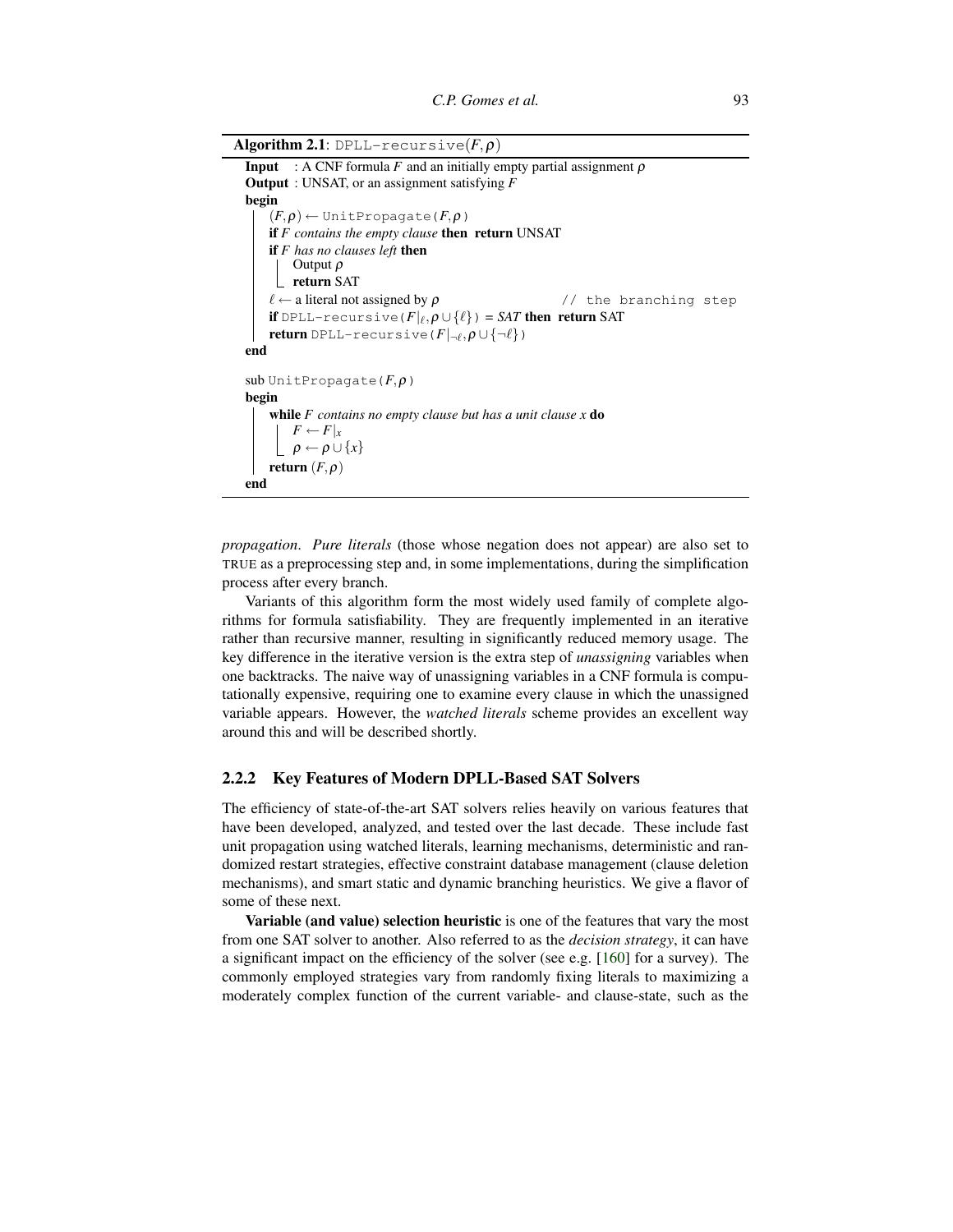MOMS (Maximum Occurrence in clauses of Minimum Size) heuristic [\[121](#page-39-5)] or the BOHM heuristic [cf. [32\]](#page-34-4). One could select and fix the literal occurring most frequently in the yet unsatisfied clauses (the DLIS (Dynamic Largest Individual Sum) heuristic [\[161\]](#page-41-0)), or choose a literal based on its weight which periodically decays but is boosted if a clause in which it appears is used in deriving a conflict, like in the VSIDS (Variable State Independent Decaying Sum) heuristic [\[170\]](#page-41-2). Newer solvers like BerkMin [\[93\]](#page-37-0), Jerusat [\[171\]](#page-41-3), MiniSat [\[71\]](#page-36-0), and RSat [\[184](#page-42-0)] employ further variations on this theme.

**Clause learning** has played a critical role in the success of modern complete SAT solvers. The idea here is to cache "causes of conflict" in a succinct manner (as learned clauses) and utilize this information to prune the search in a different part of the search space encountered later. We leave the details to Section [2.2.3,](#page-6-0) which will be devoted entirely to clause learning. We will also see how clause learning provably exponentially improves upon the basic DPLL procedure.

**The watched literals scheme** of Moskewicz et al. [\[170\]](#page-41-2), introduced in their solver zChaff, is now a standard method used by most SAT solvers for efficient constraint propagation. This technique falls in the category of lazy data structures introduced earlier by Zhang [\[236\]](#page-45-1) in the solver Sato. The key idea behind the watched literals scheme, as the name suggests, is to maintain and "watch" two special literals for each active (i.e., not yet satisfied) clause that are not FALSE under the current partial assignment; these literals could either be set to TRUE or be as yet unassigned. Recall that empty clauses halt the DPLL process and unit clauses are immediately satisfied. Hence, one can always find such watched literals in all active clauses. Further, as long as a clause has two such literals, it cannot be involved in unit propagation. These literals are maintained as follows. Suppose a literal  $\ell$  is set to FALSE. We perform two maintenance operations. First, for every clause  $C$  that had  $\ell$  as a watched literal, we examine *C* and find, if possible, another literal to watch (one which is TRUE or still unassigned). Second, for every previously active clause  $C'$  that has now become satisfied because of this assignment of  $\ell$  to FALSE, we make  $\neg \ell$  a watched literal for  $C'$ . By performing this second step, positive literals are given priority over unassigned literals for being the watched literals.

With this setup, one can test a clause for satisfiability by simply checking whether at least one of its two watched literals is TRUE. Moreover, the relatively small amount of extra book-keeping involved in maintaining watched literals is well paid off when one unassigns a literal  $\ell$  by backtracking—in fact, one needs to do absolutely nothing! The invariant about watched literals is maintained as such, saving a substantial amount of computation that would have been done otherwise. This technique has played a critical role in the success of SAT solvers, in particular those involving clause learning. Even when large numbers of very long learned clauses are constantly added to the clause database, this technique allows propagation to be very efficient—the long added clauses are not even looked at unless one assigns a value to one of the literals being watched and potentially causes unit propagation.

**Conflict-directed backjumping**, introduced by Stallman and Sussman [\[220\]](#page-44-5), allows a solver to backtrack directly to a decision level *d* if variables at levels *d* or lower are the only ones involved in the conflicts in both branches at a point other than the branch variable itself. In this case, it is safe to assume that there is no solution extending the current branch at decision level *d*, and one may flip the corresponding variable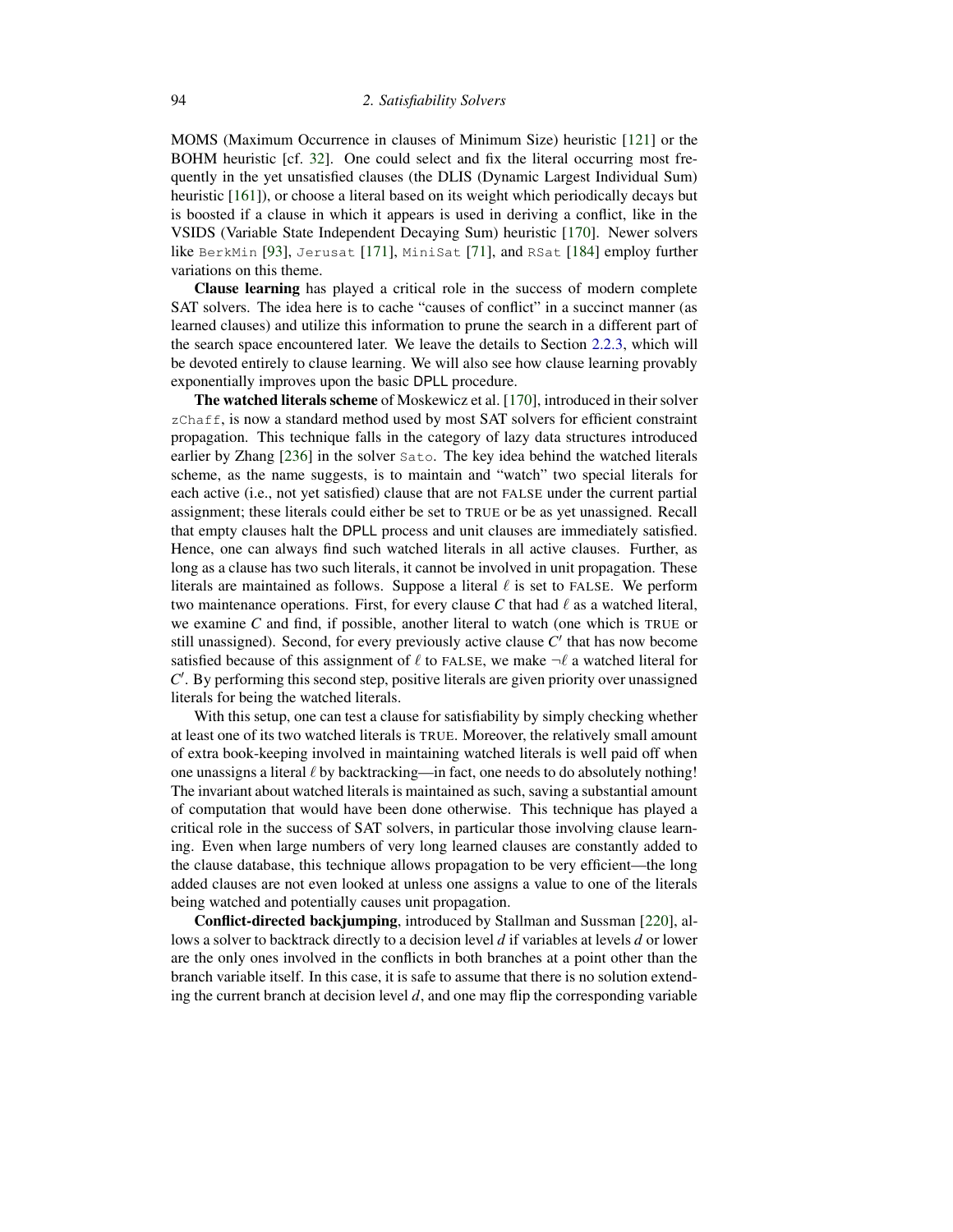at level *d* or backtrack further as appropriate. This process maintains the completeness of the procedure while significantly enhancing the efficiency in practice.

**Fast backjumping** is a slightly different technique, relevant mostly to the nowpopular *FirstUIP* learning scheme used in SAT solvers Grasp [\[161](#page-41-0)] and zChaff [\[170](#page-41-2)]. It lets a solver jump directly to a lower decision level *d* when even one branch leads to a conflict involving variables at levels *d* or lower only (in addition to the variable at the current branch). Of course, for completeness, the current branch at level *d* is *not* marked as unsatisfiable; one simply selects a new variable and value for level *d* and continues with a new conflict clause added to the database and potentially a new implied variable. This is experimentally observed to increase efficiency in many benchmark problems. Note, however, that while conflict-directed backjumping is always beneficial, fast backjumping may not be so. It discards intermediate decisions which may actually be relevant and in the worst case will be made again unchanged after fast backjumping.

**Assignment stack shrinking** based on conflict clauses is a relatively new technique introduced by Nadel [\[171\]](#page-41-3) in the solver Jerusat, and is now used in other solvers as well. When a conflict occurs because a clause  $C'$  is violated and the resulting conflict clause *C* to be learned exceeds a certain threshold length, the solver backtracks to almost the highest decision level of the literals in *C*. It then starts assigning to FALSE the unassigned literals of the violated clause  $C'$  until a new conflict is encountered, which is expected to result in a smaller and more pertinent conflict clause to be learned.

**Conflict clause minimization** was introduced by Een and Sorensson [\[71](#page-36-0)] in their solver MiniSat. The idea is to try to reduce the size of a learned conflict clause *C* by repeatedly identifying and removing any literals of *C* that are implied to be FALSE when the rest of the literals in  $C$  are set to FALSE. This is achieved using the subsumption resolution rule, which lets one derive a clause *A* from  $(x \vee A)$  and  $(\neg x \lor B)$  where *B* ⊆ *A* (the derived clause *A* subsumes the antecedent  $(x \lor A)$ ). This rule can be generalized, at the expense of extra computational cost that usually pays off, to a sequence of subsumption resolution derivations such that the final derived clause subsumes the first antecedent clause.

**Randomized restarts**, introduced by Gomes et al. [\[102\]](#page-38-2), allow clause learning algorithms to arbitrarily stop the search and restart their branching process from decision level zero. All clauses learned so far are retained and now treated as additional initial clauses. Most of the current SAT solvers, starting with  $z$ Chaff [\[170](#page-41-2)], employ aggressive restart strategies, sometimes restarting after as few as 20 to 50 backtracks. This has been shown to help immensely in reducing the solution time. Theoretically, unlimited restarts, performed at the correct step, can provably make clause learning very powerful. We will discuss randomized restarts in more detail later in the chapter.

#### <span id="page-6-0"></span>**2.2.3 Clause Learning and Iterative DPLL**

Algorithm [2.2](#page-6-1) gives the top-level structure of a DPLL-based SAT solver employing clause learning. Note that this algorithm is presented here in the *iterative* format (rather than recursive) in which it is most widely used in today's SAT solvers.

<span id="page-6-1"></span>The procedure DecideNextBranch chooses the next variable to branch on (and the truth value to set it to) using either a static or a dynamic variable selection heuris-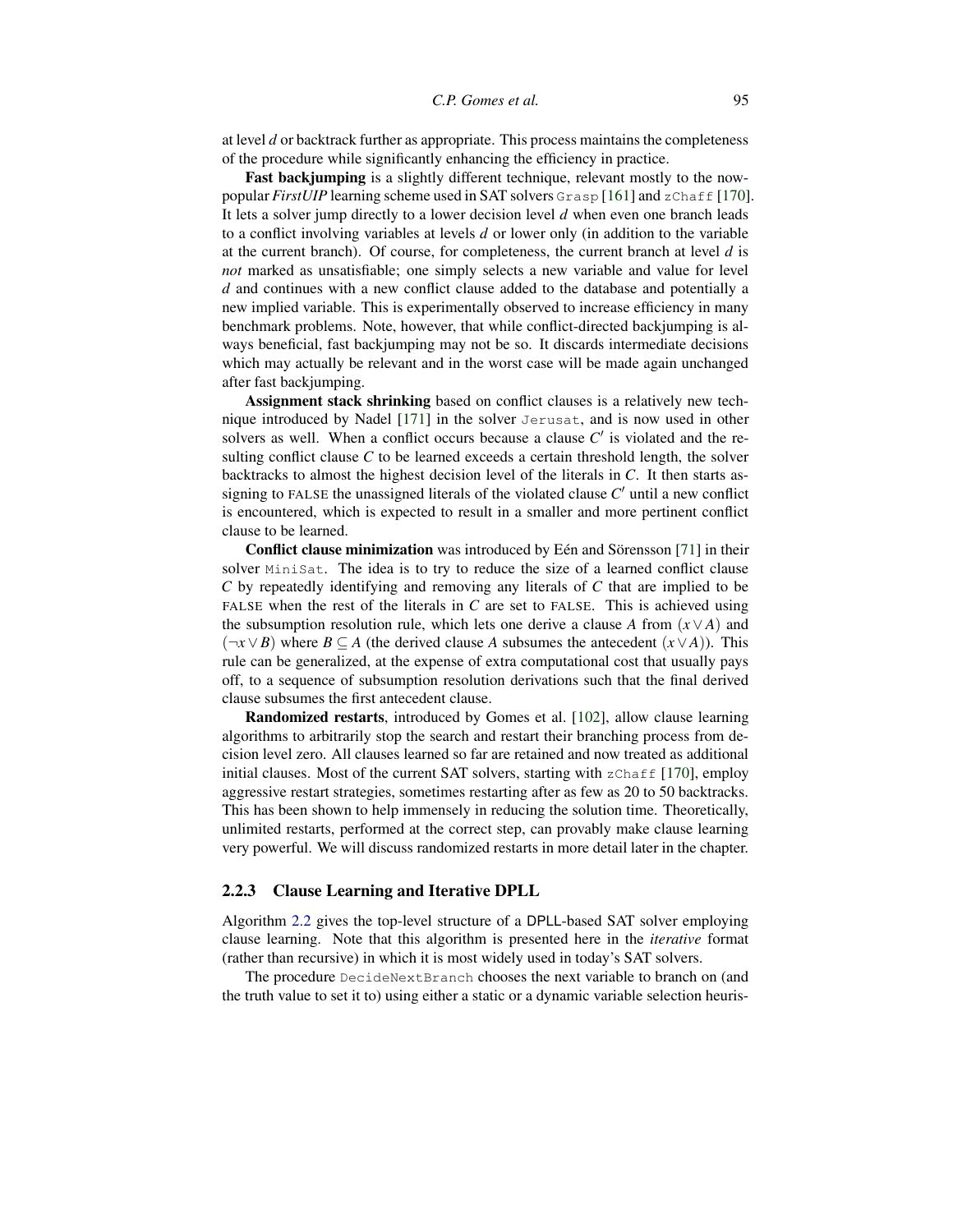**Algorithm 2.2**: DPLL-ClauseLearning-Iterative



tic. The procedure Deduce applies unit propagation, keeping track of any clauses that may become empty, causing what is known as a conflict. If all clauses have been sat-isfied, it declares the formula to be satisfiable.<sup>[4](#page-7-0)</sup> The procedure  $Analyized$ looks at the structure of implications and computes from it a "conflict clause" to learn. It also computes and returns the decision level that one needs to backtrack. Note that there is no explicit variable flip in the entire algorithm; one simply learns a conflict clause before backtracking, and this conflict clause often implicitly "flips" the value of a decision or implied variable by unit propagation. This will become clearer when we discuss the details of conflict clause learning and unique implication point.

In terms of notation, variables assigned values through the actual variable selection process (DecideNextBranch) are called *decision* variables and those assigned values as a result of unit propagation (Deduce) are called *implied* variables. *Decision* and *implied literals* are analogously defined. Upon backtracking, the last decision variable no longer remains a decision variable and might instead become an implied variable depending on the clauses learned so far. The *decision level of a decision variable x* is one more than the number of current decision variables at the time of branching on *x*. The *decision level of an implied variable y* is the maximum of the decision levels of decision variables used to imply *y*; if *y* is implied a value without using any decision variable at all, *y* has decision level zero. The *decision level* at any step of the underlying DPLL procedure is the maximum of the decision levels of all current decision variables, and zero if there is no decision variable yet. Thus, for instance, if the clause learning algorithm starts off by branching on *x*, the decision level of *x* is 1 and the algorithm at this stage is at decision level 1.

A clause learning algorithm stops and declares the given formula to be unsatisfiable whenever unit propagation leads to a conflict at decision level zero, i.e., when

<span id="page-7-0"></span><sup>4</sup> In some implementations involving lazy data structures, solvers do not keep track of the actual number of satisfied clauses. Instead, the formula is declared to be satisfiable when all variables have been assigned truth values and no conflict is created by this assignment.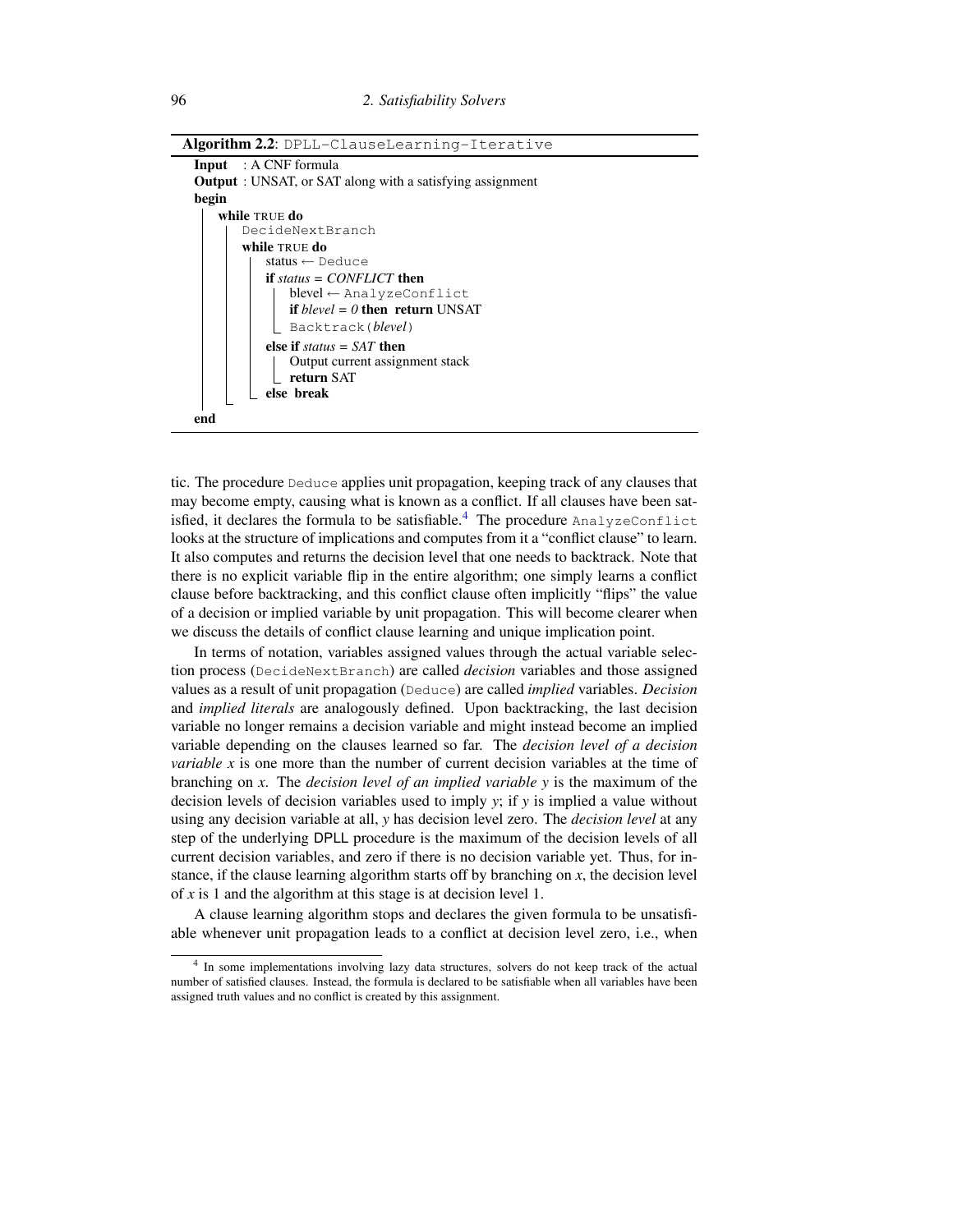no variable is currently branched upon. This condition is sometimes referred to as a *conflict at decision level zero*.

Clause learning grew out of work in artificial intelligence seeking to improve the performance of backtrack search algorithms by generating explanations for failure (backtrack) points, and then adding the explanations as new constraints on the original problem. The results of Davis [\[62\]](#page-36-3), de Kleer and Williams [\[63\]](#page-36-4), Dechter [\[64\]](#page-36-5), Genesereth [\[82](#page-37-2)], Stallman and Sussman [\[220\]](#page-44-5), and others proved this approach to be quite promising. For general constraint satisfaction problems the explanations are called "conflicts" or "no-goods"; in the case of Boolean CNF satisfiability, the technique becomes clause learning—the reason for failure is learned in the form of a "conflict clause" which is added to the set of given clauses. Despite the initial success, the early work in this area was limited by the large numbers of no-goods generated during the search, which generally involved many variables and tended to slow the constraint solvers down. Clause learning owes a lot of its practical success to subsequent research exploiting efficient lazy data structures and constraint database management strategies. Through a series of papers and often accompanying solvers, Bayardo Jr. and Miranker [\[17](#page-34-5)], Bayardo Jr. and Schrag [\[19](#page-34-2)], Marques-Silva and Sakallah [\[161\]](#page-41-0), Moskewicz et al. [\[170\]](#page-41-2), Zhang [\[236\]](#page-45-1), Zhang et al. [\[240\]](#page-45-2), and others showed that clause learning can be efficiently implemented and used to solve hard problems that cannot be approached by any other technique.

In general, the learning process hidden in AnalyzeConflict is expected to save us from redoing the same computation when we later have an assignment that causes conflict due in part to the same reason. Variations of such conflict-driven learning include different ways of choosing the clause to learn (different *learning schemes*) and possibly allowing multiple clauses to be learned from a single conflict. We next formalize the graph-based framework used to define and compute conflict clauses.

#### **Implication Graph and Conflicts**

Unit propagation can be naturally associated with an *implication graph* that captures all possible ways of deriving all implied literals from decision literals. In what follows, we use the term *known clauses* to refer to the clauses of the input formula as well as to all clauses that have been learned by the clause learning process so far.

**Definition 1.** The *implication graph G* at a given stage of DPLL is a directed acyclic graph with edges labeled with sets of clauses. It is constructed as follows:

- Step 1: Create a node for each decision literal, labeled with that literal. These will be the indegree-zero source nodes of *G*.
- Step 2: While there exists a known clause  $C = (l_1 \vee \ldots l_k \vee l)$  such that  $\neg l_1, \ldots, \neg l_k$ label nodes in *G*,
	- i. Add a node labeled *l* if not already present in *G*.
	- ii. Add edges  $(l_i, l), 1 \le i \le k$ , if not already present.
	- iii. Add *C* to the label set of these edges. These edges are thought of as grouped together and associated with clause *C*.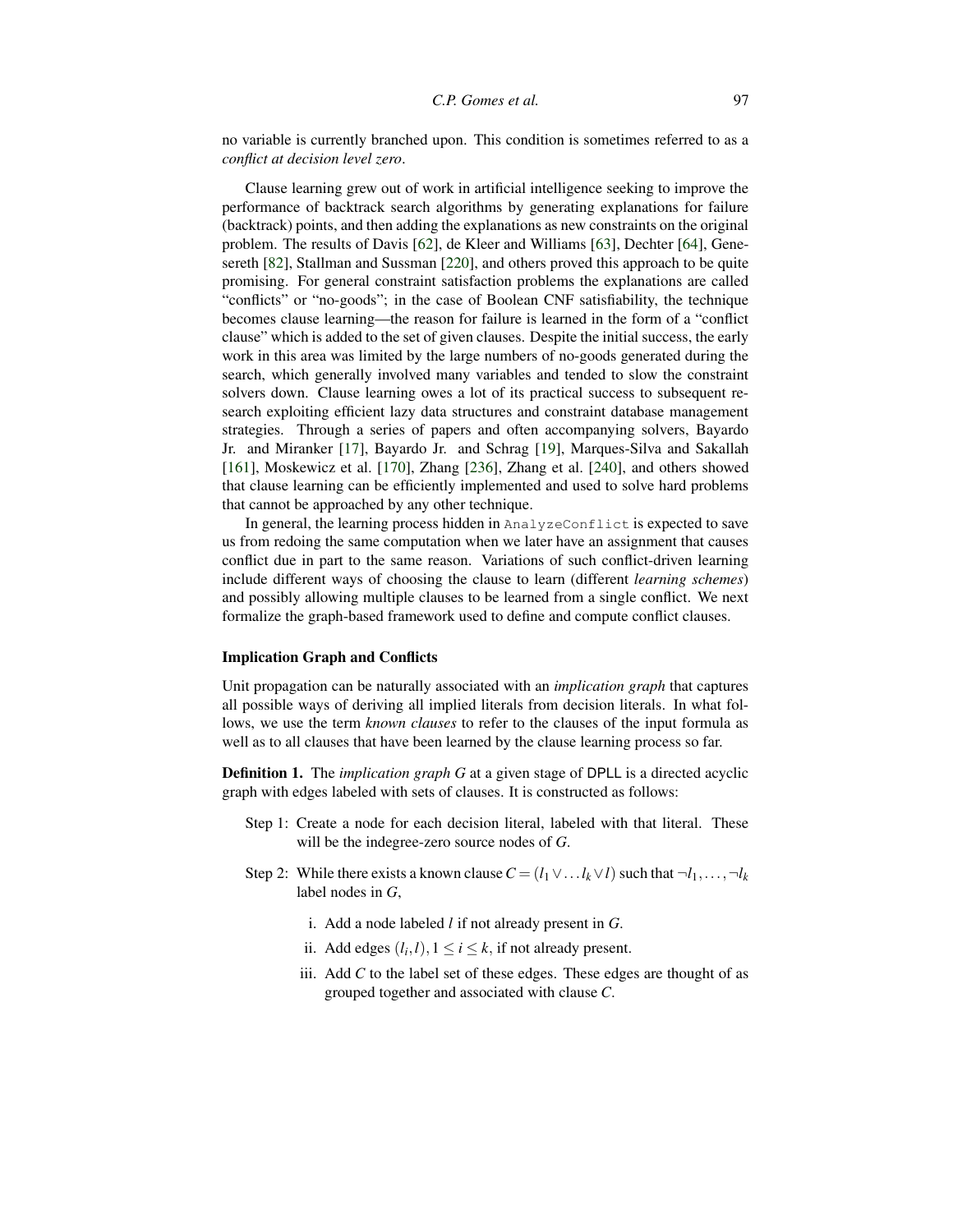Step 3: Add to G a special "conflict" node  $\overline{\Lambda}$ . For any variable x that occurs both positively and negatively in *G*, add directed edges from *x* and  $\neg x$  to  $\overline{\Lambda}$ .

Since all node labels in *G* are distinct, we identify nodes with the literals labeling them. Any variable *x* occurring both positively and negatively in *G* is a *conflict variable*, and *x* as well as  $\neg x$  are *conflict literals*. *G* contains a *conflict* if it has at least one conflict variable. DPLL at a given stage has a *conflict* if the implication graph at that stage contains a conflict. A conflict can equivalently be thought of as occurring when the residual formula contains the empty clause Λ. Note that we are using  $\overline{\Lambda}$  to denote the node of the implication graph representing a conflict, and Λ to denote the empty clause.

By definition, the implication graph may not contain a conflict at all, or it may contain many conflict variables and several ways of deriving any single literal. To better understand and analyze a conflict when it occurs, we work with a subgraph of the implication graph, called the *conflict graph* (see Figure [2.1\)](#page-9-0), that captures only one among possibly many ways of reaching a conflict from the decision variables using unit propagation.



<span id="page-9-0"></span>Figure 2.1: A conflict graph

<span id="page-9-1"></span>**Definition 2.** A *conflict graph H* is any subgraph of the implication graph with the following properties:

- (a) *H* contains  $\overline{\Lambda}$  and exactly one conflict variable.
- (b) All nodes in *H* have a path to  $\overline{\Lambda}$ .
- (c) Every node  $l$  in  $H$  other than  $\overline{\Lambda}$  either corresponds to a decision literal or has precisely the nodes  $\neg l_1, \neg l_2, \ldots, \neg l_k$  as predecessors where  $(l_1 \lor l_2 \lor \ldots \lor l_k \lor l)$ is a known clause.

While an implication graph may or may not contain conflicts, a conflict graph always contains exactly one. The choice of the conflict graph is part of the strategy of the solver. A typical strategy will maintain one subgraph of an implication graph that has properties (b) and (c) from Definition [2,](#page-9-1) but not property (a). This can be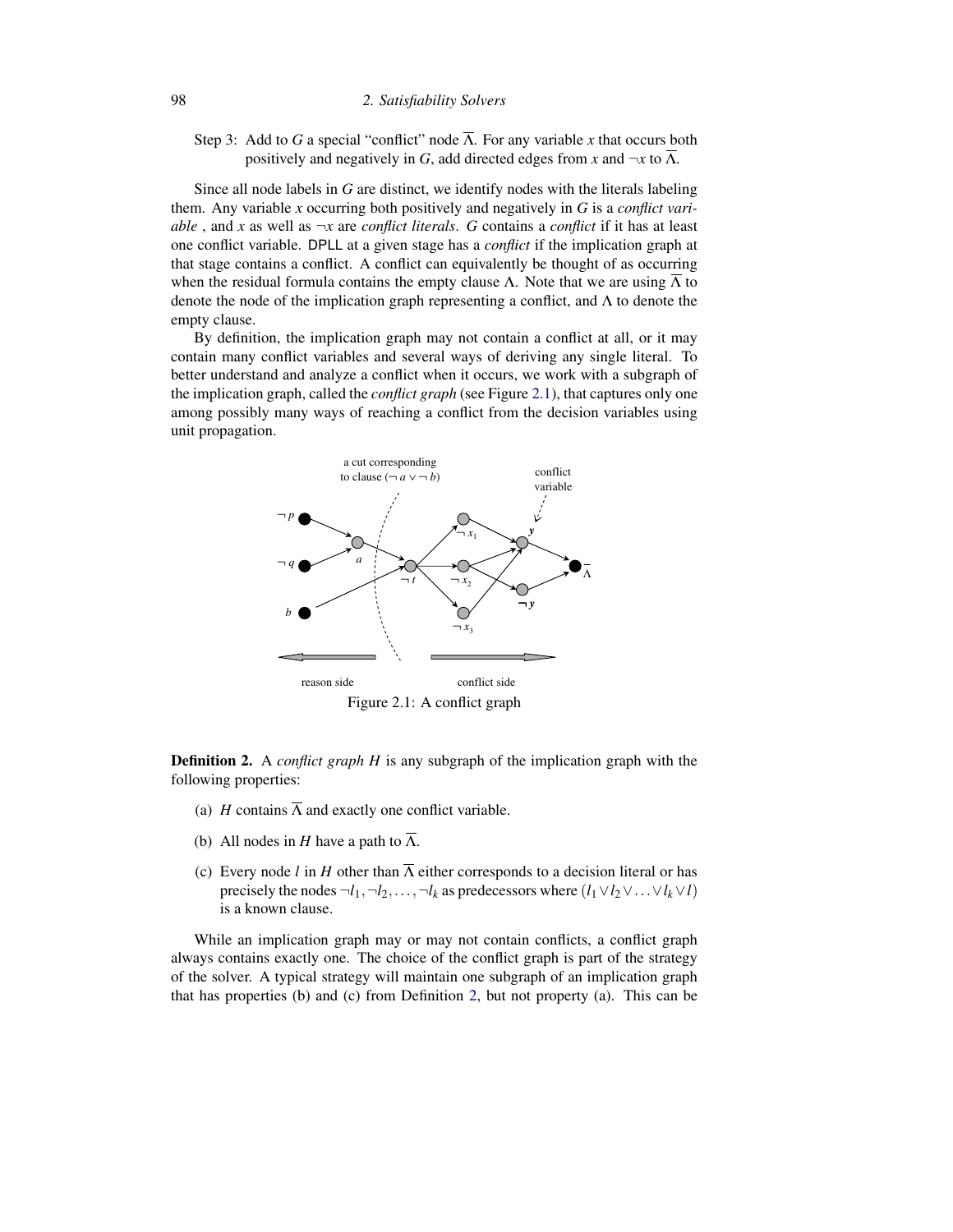thought of as a *unique inference* subgraph of the implication graph. When a conflict is reached, this unique inference subgraph is extended to satisfy property (a) as well, resulting in a conflict graph, which is then used to analyze the conflict.

#### **Conflict clauses**

For a subset *U* of the vertices of a graph, the *edge-cut* (henceforth called a cut) corresponding to *U* is the set of all edges going from vertices in *U* to vertices not in *U*.

Consider the implication graph at a stage where there is a conflict and fix a conflict graph contained in that implication graph. Choose any cut in the conflict graph that has all decision variables on one side, called the *reason side*, and  $\overline{\Lambda}$  as well as at least one conflict literal on the other side, called the *conflict side*. All nodes on the reason side that have at least one edge going to the conflict side form a *cause* of the conflict. The negations of the corresponding literals forms the *conflict clause* associated with this cut.

## **Learning Schemes**

The essence of clause learning is captured by the *learning scheme* used to analyze and learn the "cause" of a failure. More concretely, different cuts in a conflict graph separating decision variables from a set of nodes containing  $\overline{\Lambda}$  and a conflict literal correspond to different learning schemes (see Figure [2.2\)](#page-10-0). One may also define learning schemes based on cuts not involving conflict literals at all such as a scheme suggested by Zhang et al. [\[240](#page-45-2)], but the effectiveness of such schemes is not clear. These will not be considered here.



<span id="page-10-0"></span>Figure 2.2: Learning schemes corresponding to different cuts in the conflict graph

It is insightful to think of the *nondeterministic* scheme as the most general learning scheme. Here we select the cut nondeterministically, choosing, whenever possible, one whose associated clause is not already known. Since we can repeatedly branch on the same last variable, nondeterministic learning subsumes learning multiple clauses from a single conflict as long as the sets of nodes on the reason side of the corresponding cuts form a (set-wise) decreasing sequence. For simplicity, we will assume that only one clause is learned from any conflict.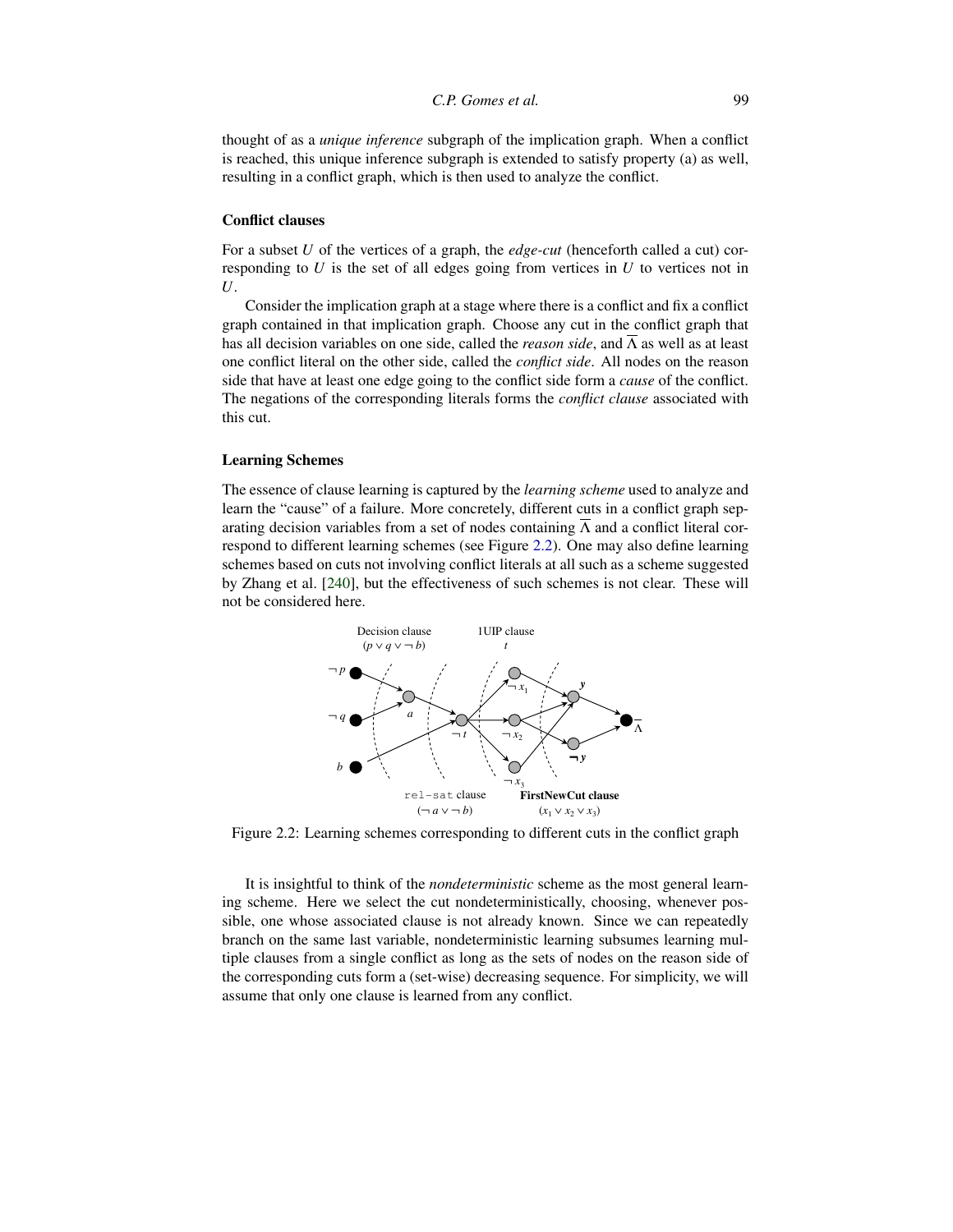In practice, however, we employ deterministic schemes. The *decision* scheme [\[240](#page-45-2)], for example, uses the cut whose reason side comprises all decision variables. Relsat [\[19](#page-34-2)] uses the cut whose conflict side consists of all implied variables at the current decision level. This scheme allows the conflict clause to have exactly one variable from the current decision level, causing an automatic flip in its assignment upon backtracking. In the example depicted in Figure [2.2,](#page-10-0) the decision clause (*p*∨ *q*∨¬*b*) has *b* as the only variable from the current decision level. After learning this conflict clause and backtracking by unassigning *b*, the truth values of *p* and *q* (both FALSE) immediately imply  $\neg b$ , flipping the value of *b* from TRUE to FALSE.

This nice flipping property holds in general for all *unique implication points* (UIPs) [\[161\]](#page-41-0). A UIP of an implication graph is a node at the current decision level *d* such that every path from the decision variable at level *d* to the conflict variable or its negation must go through it. Intuitively, it is a *single* reason at level *d* that causes the conflict. Whereas relsat uses the decision variable as the obvious UIP, Grasp [\[161](#page-41-0)] and zChaff [\[170\]](#page-41-2) use *FirstUIP*, the one that is "closest" to the conflict variable. Grasp also learns multiple clauses when faced with a conflict. This makes it typically require fewer branching steps but possibly slower because of the time lost in learning and unit propagation.

The concept of UIP can be generalized to decision levels other than the current one. The *1UIP scheme* corresponds to learning the FirstUIP clause of the current decision level, the *2UIP scheme* to learning the FirstUIP clauses of both the current level and the one before, and so on. Zhang et al. [\[240](#page-45-2)] present a comparison of all these and other learning schemes and conclude that 1UIP is quite robust and outperforms all other schemes they consider on most of the benchmarks.

Another learning scheme, which underlies the proof of a theorem to be presented in the next section, is the *FirstNewCut* scheme [\[22\]](#page-34-6). This scheme starts with the cut that is closest to the conflict literals and iteratively moves it back toward the decision variables until a conflict clause that is not already known is found; hence the name FirstNewCut.

### **2.2.4 A Proof Complexity Perspective**

Propositional proof complexity is the study of the structure of proofs of validity of mathematical statements expressed in a propositional or Boolean form. Cook and Reckhow [\[52\]](#page-35-3) introduced the formal notion of a proof system in order to study mathematical proofs from a computational perspective. They defined a propositional proof system to be an efficient algorithm *A* that takes as input a propositional statement *S* and a purported proof  $\pi$  of its validity in a certain pre-specified format. The crucial property of *A* is that for all invalid statements *S*, it rejects the pair  $(S, \pi)$  for all  $\pi$ , and for all valid statements *S*, it accepts the pair  $(S, \pi)$  for some proof  $\pi$ . This notion of proof systems can be alternatively formulated in terms of unsatisfiable formulas those that are FALSE for all assignments to the variables.

They further observed that if there is no propositional proof system that admits short (polynomial in size) proofs of validity of all tautologies, i.e., if there exist computationally hard tautologies for every propositional proof system, then the complexity classes NP and co-NP are different, and hence  $P \neq NP$ . This observation makes finding tautological formulas (equivalently, unsatisfiable formulas) that are computa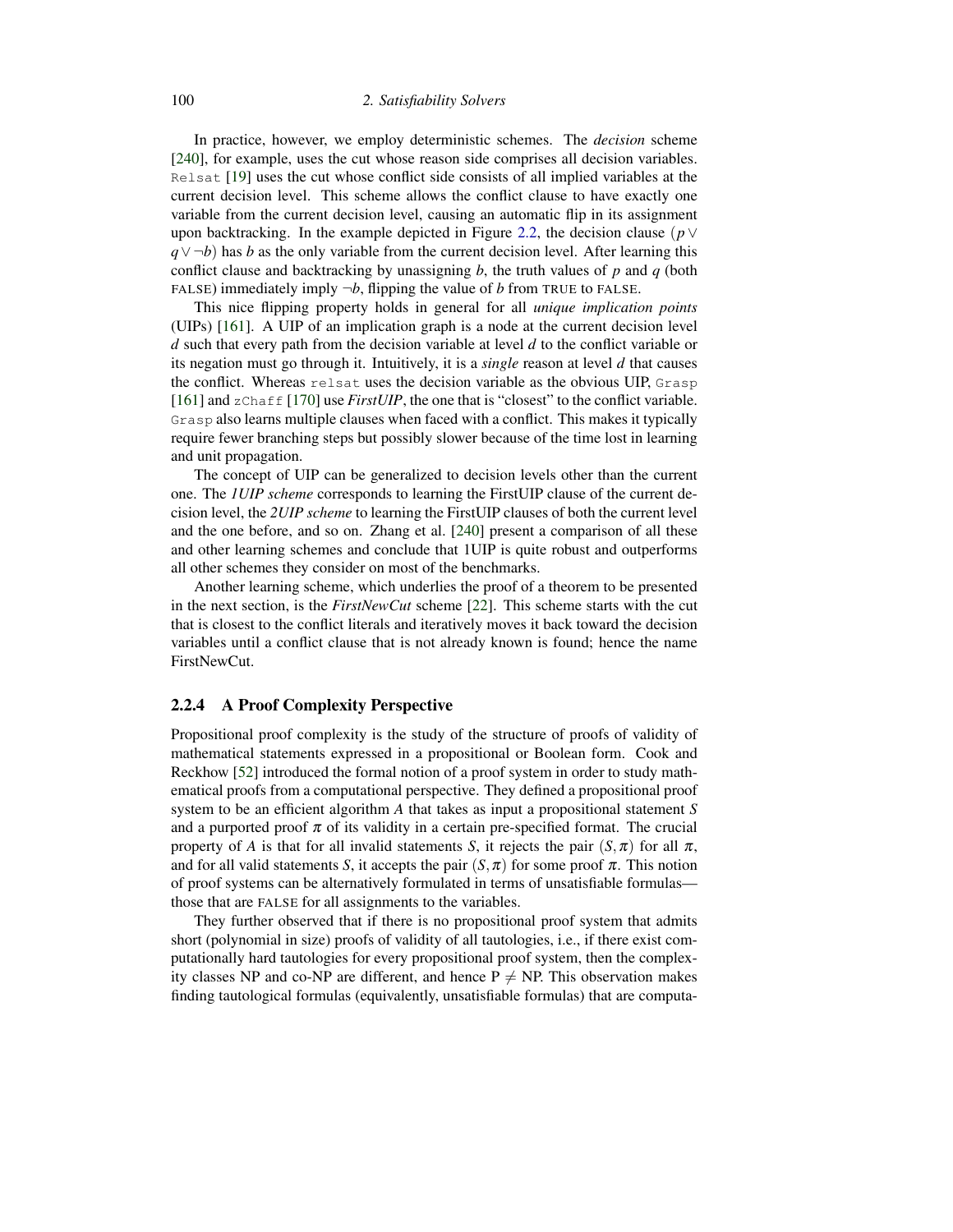tionally difficult for various proof systems one of the central tasks of proof complexity research, with far reaching consequences to complexity theory and Computer Science in general. These hard formulas naturally yield a hierarchy of proof systems based on the sizes of proofs they admit. Tremendous amount of research has gone into understanding this hierarchical structure. Beame and Pitassi [\[23\]](#page-34-7) summarize many of the results obtained in this area.

To understand current complete SAT solvers, we focus on the proof system called *resolution*, denoted henceforth as RES. It is a very simple system with only one rule which applies to disjunctions of propositional variables and their negations: (*a* OR *B*) and ((NOT *a*) OR *C*) together imply (*B* OR *C*). Repeated application of this rule suffices to derive an empty disjunction if and only if the initial formula is unsatisfiable; such a derivation serves as a proof of unsatisfiability of the formula.

Despite its simplicity, unrestricted resolution as defined above (also called *general resolution*) is hard to implement efficiently due to the difficulty of finding good choices of clauses to resolve; natural choices typically yield huge storage requirements. Various restrictions on the structure of resolution proofs lead to less powerful but easier to implement refinements that have been studied extensively in proof complexity. Those of special interest to us are *tree-like resolution*, where every derived clause is used at most once in the refutation, and *regular resolution*, where every variable is resolved upon at most one in any "path" from the initial clauses to the empty clause. While these and other refinements are sound and complete as proof systems, they differ vastly in efficiency. For instance, in a series of results, Bonet et al. [\[34\]](#page-34-8), Bonet and Galesi [\[35\]](#page-35-4), and Buresh-Oppenheim and Pitassi [\[41\]](#page-35-5) have shown that regular, ordered, linear, positive, negative, and semantic resolution are all exponentially stronger than tree-like resolution. On the other hand, Bonet et al. [\[34\]](#page-34-8) and Alekhnovich et al. [\[7](#page-33-2)] have proved that tree-like, regular, and ordered resolution are exponentially weaker than RES.

Most of today's complete SAT solvers implement a subset of the resolution proof system. However, till recently, it wasn't clear where exactly do they fit in the proof system hierarchy and how do they compare to refinements of resolution such as regular resolution. Clause learning and random restarts can be considered to be two of the most important ideas that have lifted the scope of modern SAT solvers from experimental toy problems to large instances taken from real world challenges. Despite overwhelming empirical evidence, for many years not much was known of the ultimate strengths and weaknesses of the two.

Beame, Kautz, and Sabharwal [\[22,](#page-34-6) [199](#page-43-4)] answered several of these questions in a formal proof complexity framework. They gave the first precise characterization of clause learning as a proof system called CL and began the task of understanding its power by relating it to resolution. In particular, they showed that with a new learning scheme called FirstNewCut, clause learning can provide exponentially shorter proofs than any proper refinement of general resolution satisfying a natural self-reduction property. These include regular and ordered resolution, which are already known to be much stronger than the ordinary DPLL procedure which captures most of the SAT solvers that do not incorporate clause learning. They also showed that a slight variant of clause learning with unlimited restarts is as powerful as general resolution itself.

From the basic proof complexity point of view, only families of unsatisfiable formulas are of interest because only proofs of unsatisfiability can be large; minimum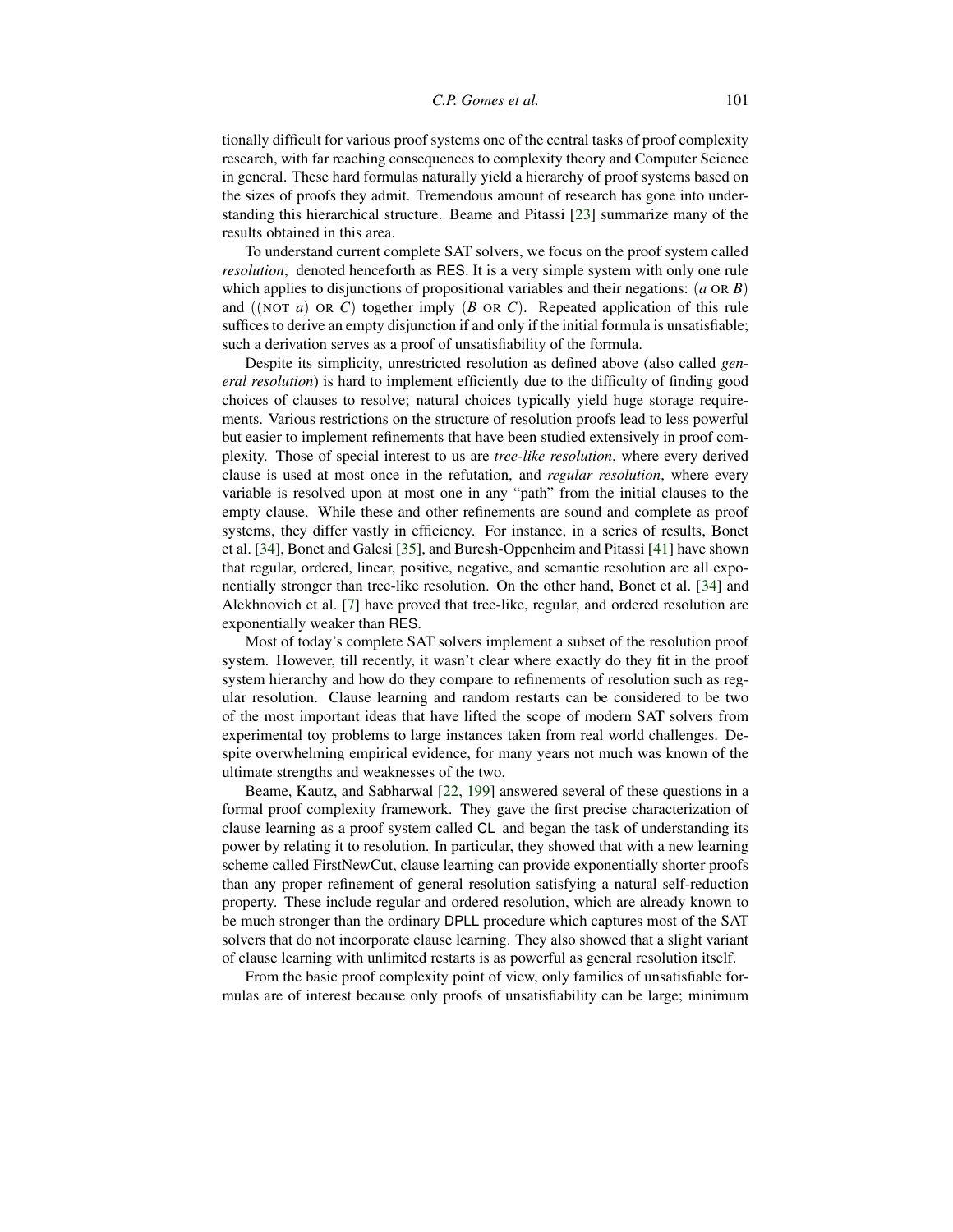proofs of satisfiability are linear in the number of variables of the formula. In practice, however, many interesting formulas are satisfiable. To justify the approach of using a proof system CL, we refer to the work of Achlioptas, Beame, and Molloy [\[2](#page-33-3)] who have shown how negative proof complexity results for unsatisfiable formulas can be used to derive run time lower bounds for specific inference algorithms, especially DPLL, running on satisfiable formulas as well. The key observation in their work is that before hitting a satisfying assignment, an algorithm is very likely to explore a large unsatisfiable part of the search space that results from the first bad variable assignment.

Proof complexity does not capture everything we intuitively mean by the power of a reasoning system because it says nothing about how difficult it is to *find* shortest proofs. However, it is a good notion with which to begin our analysis because the size of proofs provides a lower bound on the running time of any implementation of the system. In the systems we consider, a branching function, which determines which variable to split upon or which pair of clauses to resolve, guides the search. A negative proof complexity result for a system ("proofs must be large in this system") tells us that a family of formulas is intractable even with a perfect branching function; likewise, a positive result ("small proofs exist") gives us hope of finding a good branching function, i.e., a branching function that helps us uncover a small proof.

We begin with an easy to prove relationship between DPLL (without clause learning) and tree-like resolution (for a formal proof, see e.g. [\[199](#page-43-4)]).

## **Proposition 1.** *For a CNF formula F, the size of the smallest* DPLL *refutation of F is equal to the size of the smallest tree-like resolution refutation of F.*

The interesting part is to understand what happens when clause learning is brought into the picture. It has been previously observed by Lynce and Marques-Silva [\[157](#page-41-8)] that clause learning can be viewed as adding resolvents to a tree-like resolution proof. The following results show further that clause learning, viewed as a propositional proof system CL, is exponentially stronger than tree-like resolution. This explains, formally, the performance gains observed empirically when clause learning is added to DPLL based solvers.

#### **Clause Learning Proofs**

The notion of clause learning proofs connects clause learning with resolution and provides the basis for the complexity bounds to follow. If a given formula *F* is unsatisfiable, the clause learning based DPLL process terminates with a conflict at decision level zero. Since all clauses used in this final conflict themselves follow directly or indirectly from  $F$ , this failure of clause learning in finding a satisfying assignment constitutes a logical proof of unsatisfiability of *F*. In an informal sense, we denote by CL the proof system consisting of all such proofs; this can be made precise using the notion of a branching sequence [\[22\]](#page-34-6). The results below compare the sizes of proofs in CL with the sizes of (possibly restricted) resolution proofs. Note that clause learning algorithms can use one of many learning schemes, resulting in different proofs.

We next define what it means for a refinement of a proof system to be natural and proper. Let  $\mathcal{C}_S(F)$  denote the length of a shortest refutation of a formula F under a proof system *S*.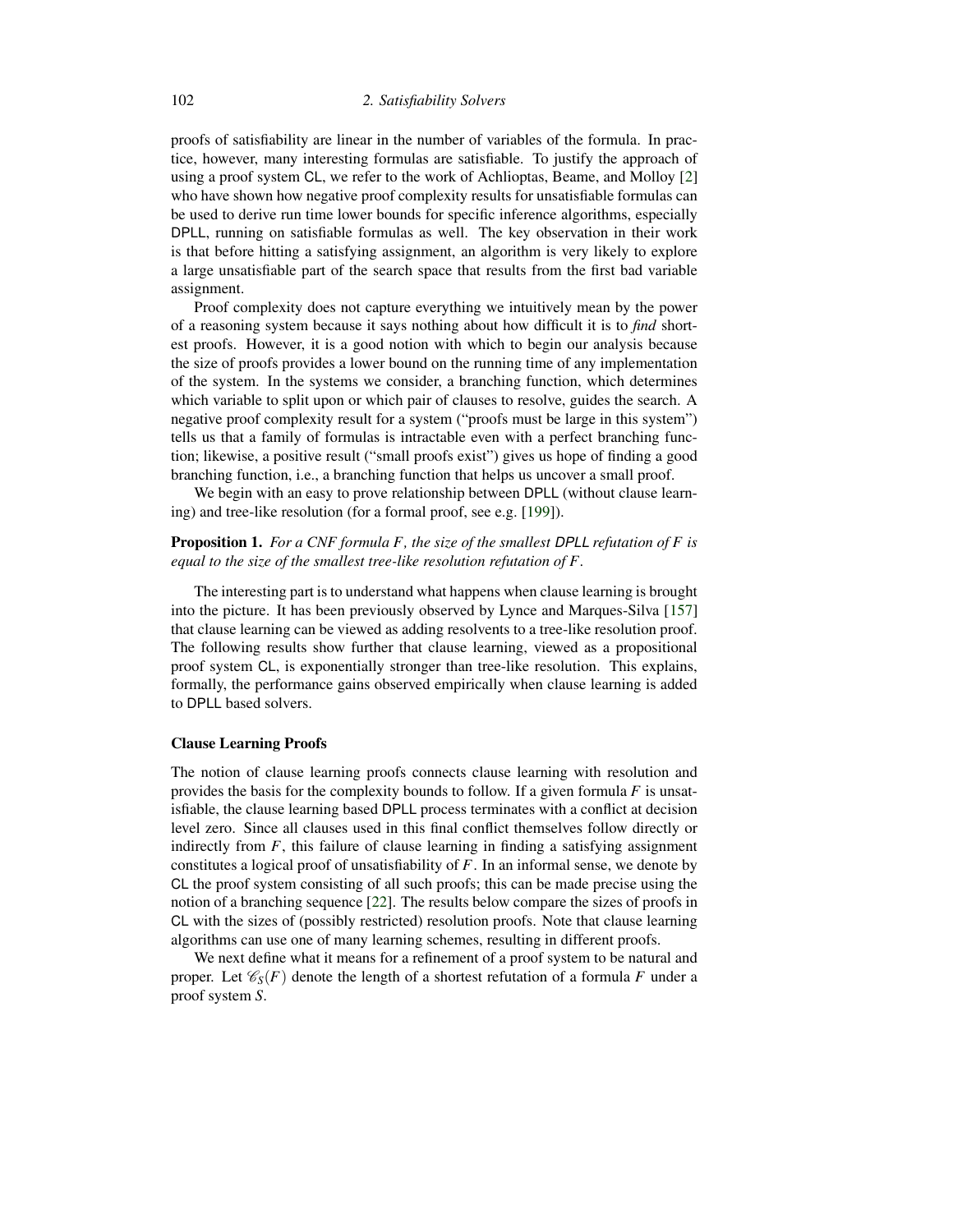**Definition** 3 ([\[22](#page-34-6), [199](#page-43-4)]). For proof systems *S* and *T*, and a function  $f : \mathbb{N} \to [1, \infty)$ ,

- *S* is *natural* if for any formula *F* and restriction  $\rho$  on its variables,  $\mathcal{C}_S(F|_{\rho}) \leq$  $\mathscr{C}_S(F)$ .
- *S* is a *refinement* of *T* if proofs in *S* are also (restricted) proofs in *T*.
- *S* is  $f(n)$ *-proper* as a refinement of *T* if there exists a witnessing family  ${F_n}$ of formulas such that  $\mathcal{C}_S(F_n) \ge f(n) \cdot \mathcal{C}_T(F_n)$ . The refinement is *exponentiallyproper* if  $f(n) = 2^{n^{\Omega(1)}}$  and *super-polynomially-proper* if  $f(n) = n^{\omega(1)}$ .

Under this definition, tree-like, regular, linear, positive, negative, semantic, and ordered resolution are natural refinements of RES, and further, tree-like, regular, and ordered resolution are exponentially-proper [\[7,](#page-33-2) [34\]](#page-34-8).

Now we are ready to state the somewhat technical theorem relating the clause learning process to resolution, whose corollaries are nonetheless easy to understand. The proof of this theorem is based on an explicit construction of so-called "proof-trace extension" formulas, which interestingly allow one to translate *any* known separation result between RES and a natural proper refinement *S* of RES into a separation between CL and *S*.

**Theorem 1 ([\[22,](#page-34-6) [199](#page-43-4)]).** *For any f*(*n*)*-proper natural refinement S of* RES *and for* CL *using* the FirstNewCut scheme and no restarts, there exist formulas  $\{F_n\}$  such that  $\mathscr{C}_{\mathcal{S}}(F_n) \geq f(n) \cdot \mathscr{C}_{\mathsf{CL}}(F_n).$ 

**Corollary 1.** CL *can provide exponentially shorter proofs than tree-like, regular, and ordered resolution.*

**Corollary 2.** *Either* CL *is not a natural proof system or it is equivalent in strength to* RES*.*

We remark that this leaves open the possibility that CL may not be able to simulate all regular resolution proofs. In this context, MacKenzie [\[158](#page-41-9)] has used arguments similar to those of Beame et al. [\[20\]](#page-34-9) to prove that a natural variant of clause learning can indeed simulate all of regular resolution.

Finally, let CL-- denote the variant of CL where one is allowed to branch on a literal whose value is already set explicitly or because of unit propagation. Of course, such a relaxation is useless in ordinary DPLL; there is no benefit in branching on a variable that doesn't even appear in the residual formula. However, with clause learning, such a branch can lead to an immediate conflict and allow one to learn a key conflict clause that would otherwise have not been learned. This property can be used to prove that RES can be efficiently simulated by CL-- with enough restarts. In this context, a clause learning scheme will be called *non-redundant* if on a conflict, it always learns a clause not already known. Most of the practical clause learning schemes are non-redundant.

**Theorem 2 ([\[22](#page-34-6), [199\]](#page-43-4)).** CL-- *with any non-redundant scheme and unlimited restarts is polynomially equivalent to* RES*.*

We note that by choosing the restart points in a smart way, CL together with restarts can be converted into a *complete* algorithm for satisfiability testing, i.e., for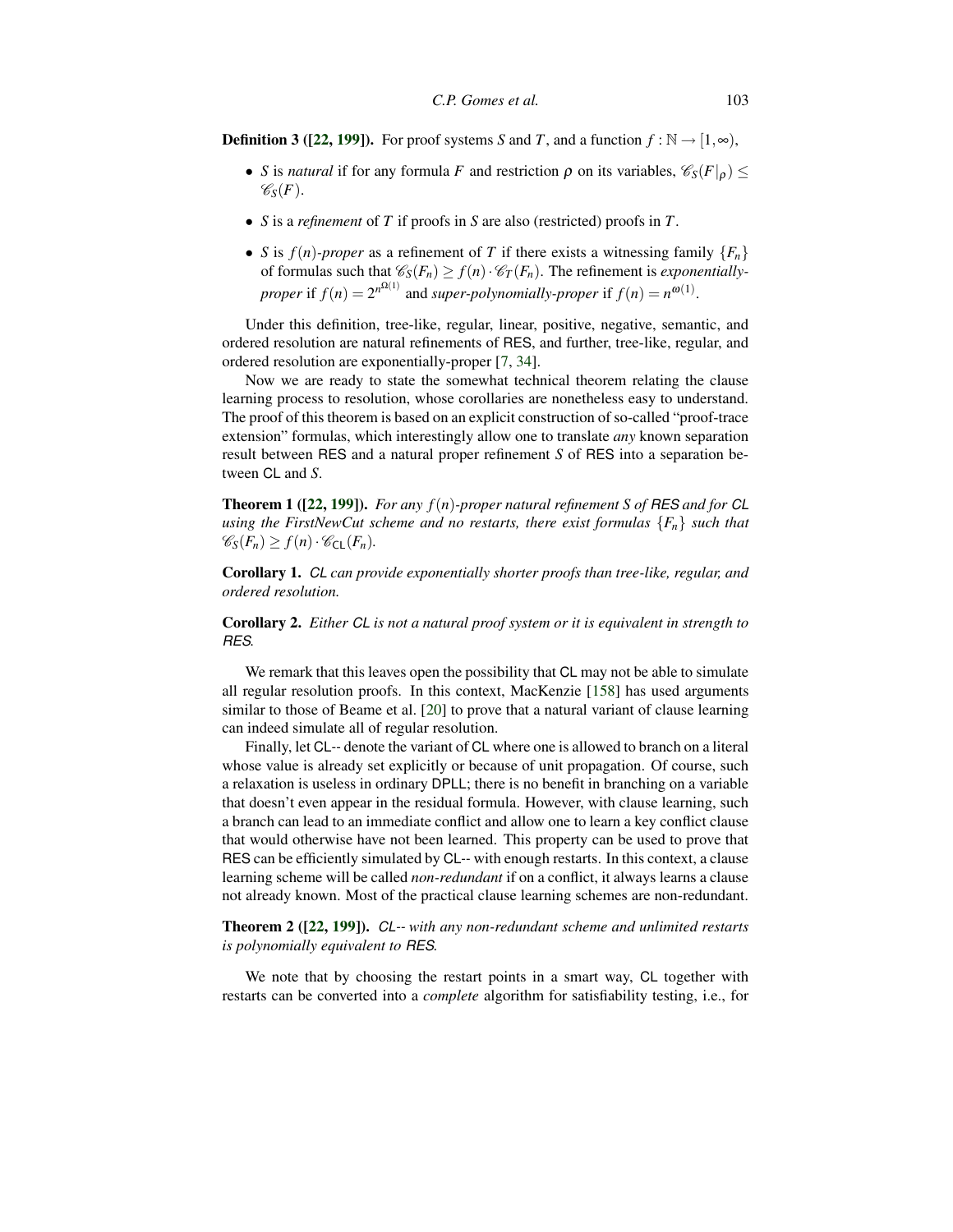all unsatisfiable formulas given as input, it will halt and provide a proof of unsatisfiability [\[16](#page-33-4), [102](#page-38-2)]. The theorem above makes a much stronger claim about a slight variant of CL, namely, with enough restarts, this variant can always find proofs of unsatisfiability that are as short as those of RES.

## **2.2.5 Symmetry Breaking**

One aspect of many theoretical as well as real-world problems that merits attention is the presence of *symmetry* or *equivalence* amongst the underlying objects. Symmetry can be defined informally as a mapping of a constraint satisfaction problem (CSP) onto itself that preserves its structure as well as its solutions. The concept of symmetry in the context of SAT solvers and in terms of higher level problem objects is best explained through some examples of the many application areas where it naturally occurs. For instance, in FPGA (field programmable gate array) routing used in electronics design, all available wires or channels used for connecting two switch boxes are equivalent; in our design, it does not matter whether we use wire #1 between connector X and connector Y, or wire #2, or wire #3, or any other available wire. Similarly, in circuit modeling, all gates of the same "type" are interchangeable, and so are the inputs to a multiple fan-in AND or OR gate (i.e., a gate with several inputs); in planning, all identical boxes that need to be moved from city A to city B are equivalent; in multi-processor scheduling, all available processors are equivalent; in cache coherency protocols in distributed computing, all available identical caches are equivalent. A key property of such objects is that when selecting *k* of them, we can choose, *without loss of generality*, any *k*. This without-loss-of-generality reasoning is what we would like to incorporate in an automatic fashion.

The question of symmetry exploitation that we are interested in addressing arises when instances from domains such as the ones mentioned above are translated into CNF formulas to be fed to a SAT solver. A CNF formula consists of constraints over different kinds of variables that typically represent tuples of these high level objects (e.g. wires, boxes, etc.) and their interaction with each other. For example, during the problem modeling phase, we could have a Boolean variable  $z_{w,c}$  that is TRUE iff the first end of wire *w* is attached to connector *c*. When this formula is converted into DIMACS format for a SAT solver, the *semantic meaning* of the variables, that, say, variable 1324 is associated with wire #23 and connector #5, is discarded. Consequently, in this translation, the global notion of the obvious interchangeability of the set of wire objects is lost, and instead manifests itself indirectly as a symmetry between the (numbered) variables of the formula and therefore also as a symmetry within the set of satisfying (or un-satisfying) variable assignments. These sets of symmetric satisfying and un-satisfying assignments artificially explode both the satisfiable and the unsatisfiable parts of the search space, the latter of which can be a challenging obstacle for a SAT solver searching for a satisfying assignment.

One of the most successful techniques for handling symmetry in both SAT and general CSPs originates from the work of Puget [\[187](#page-42-1)], who showed that symmetries can be *broken* by adding one lexicographic ordering constraint per symmetry. Crawford et al. [\[55\]](#page-36-6) showed how this can be done by adding a set of simple "lexconstraints" or *symmetry breaking predicates* (SBPs) to the input specification to weed out all but the lexically-first solutions. The idea is to identify the group of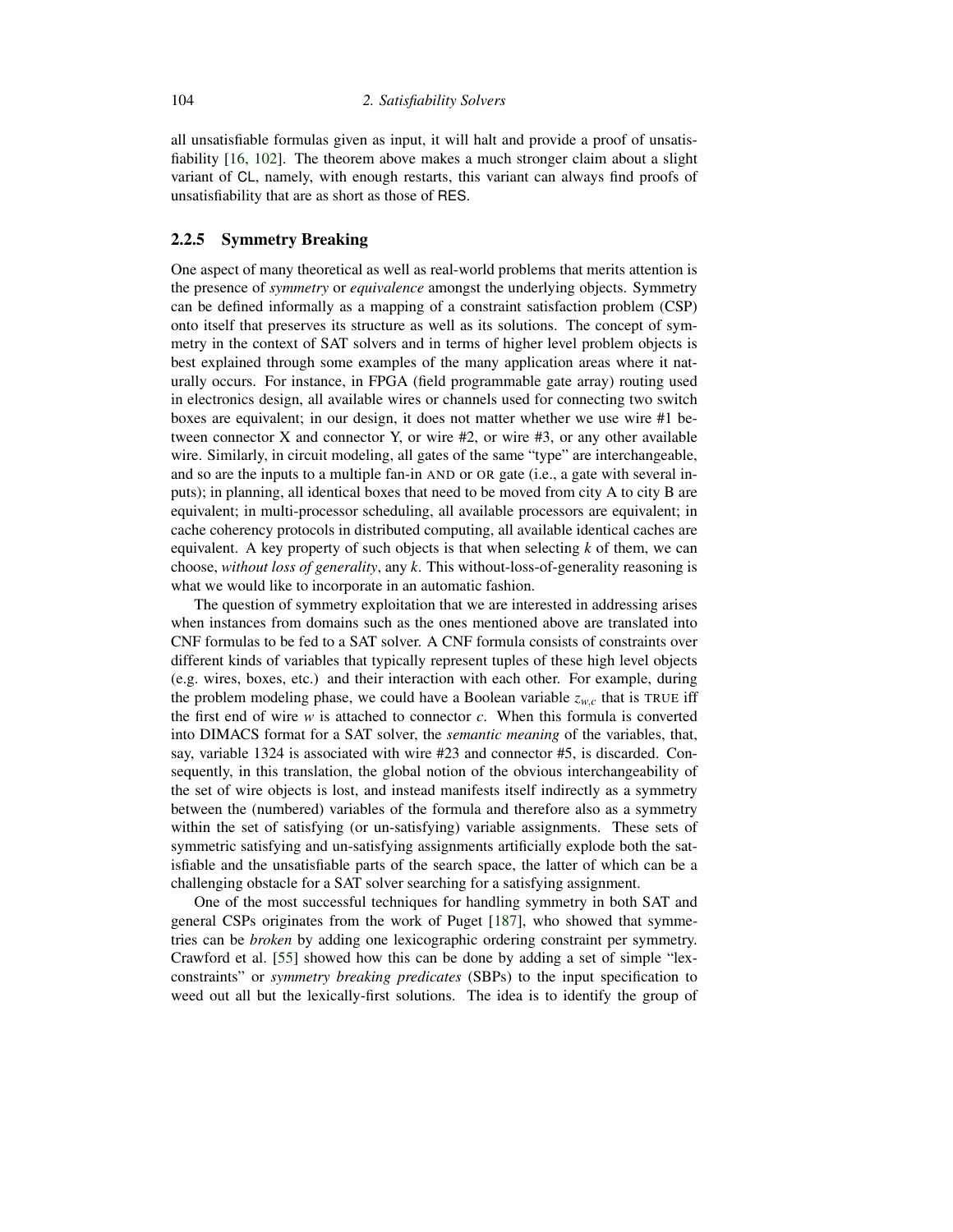permutations of variables that keep the CNF formula unchanged. For each such permutation  $\pi$ , clauses are added so that for every satisfying assignment  $\sigma$  for the original problem, whose permutation  $\pi(\sigma)$  is also a satisfying assignment, only the lexicallyfirst of  $\sigma$  and  $\pi(\sigma)$  satisfies the added clauses. In the context of CSPs, there has been a lot of work in the area of SBPs. Petrie and Smith [\[182](#page-42-2)] extended the idea to value symmetries, Puget [\[189](#page-42-3)] applied it to products of variable and value symmetries, and Walsh [\[231](#page-44-6)] generalized the concept to symmetries acting simultaneously on variables and values, on set variables, etc. Puget [\[188](#page-42-4)] has recently proposed a technique for creating dynamic lex-constraints, with the goal of minimizing adverse interaction with the variable ordering used in the search tree.

In the context of SAT, value symmetries for the high-level variables naturally manifest themselves as low-level variable symmetries, and work on SBPs has taken a different path. Tools such as Shatter by Aloul et al. [\[8\]](#page-33-5) improve upon the basic SBP technique by using lex-constraints whose size is only linear in the number of variables rather than quadratic. Further, they use graph isomorphism detectors like Saucy by Darga et al. [\[56\]](#page-36-7) to generate symmetry breaking predicates only for the generators of the algebraic groups of symmetry. This latter problem of computing graph isomorphism, however, is not known to have any polynomial time algorithms, and is conjectured to be strictly between the complexity classes P and NP [cf. [136\]](#page-40-9). Hence, one must resort to heuristic or approximate solutions. Further, while there are formulas for which few SBPs suffice, the number of SBPs one needs to add in order to break *all* symmetries can be exponential. This is typically handled in practice by discarding "large" symmetries, i.e., those involving too many variables with respect to a fixed threshold. This may, however, sometimes result in much slower SAT solutions in domains such as clique coloring and logistics planning.

A very different and indirect approach for addressing symmetry is embodied in SAT solvers such as PBS by Aloul et al. [\[9](#page-33-6)],  $pbchatf$  by Dixon et al. [\[68\]](#page-36-8), and Galena by Chai and Kuehlmann [\[44](#page-35-6)], which utilize non-CNF formulations known as pseudo-Boolean inequalities. Their logic reasoning is based on what is called the Cutting Planes proof system which, as shown by Cook et al. [\[53](#page-35-7)], is strictly stronger than resolution on which DPLL type CNF solvers are based. Since this more powerful proof system is difficult to implement in its full generality, pseudo-Boolean solvers often implement only a subset of it, typically learning only CNF clauses or restricted pseudo-Boolean constraints upon a conflict. Pseudo-Boolean solvers may lead to purely syntactic representational efficiency in cases where a single constraint such as  $y_1 + y_2 + ... + y_k \le 1$  is equivalent to  $\binom{k}{2}$  binary clauses. More importantly, they are relevant to symmetry because they sometimes allow implicit encoding. For instance, the single constraint  $x_1 + x_2 + \ldots + x_n \le m$  over *n* variables captures the essence of the pigeonhole formula *PHP n <sup>m</sup>* over *nm* variables which is provably exponentially hard to solve using resolution-based methods without symmetry considerations [\[108\]](#page-38-3). This implicit representation, however, is not suitable in certain applications such as clique coloring and planning that we discuss. In fact, for unsatisfiable clique coloring instances, even pseudo-Boolean solvers provably require exponential time.

One could conceivably keep the CNF input unchanged but modify the solver to detect and handle symmetries during the search phase as they occur. Although this approach is quite natural, we are unaware of its implementation in a general purpose SAT solver besides sEqSatz by Li et al. [\[151](#page-40-10)], which has been shown to be effective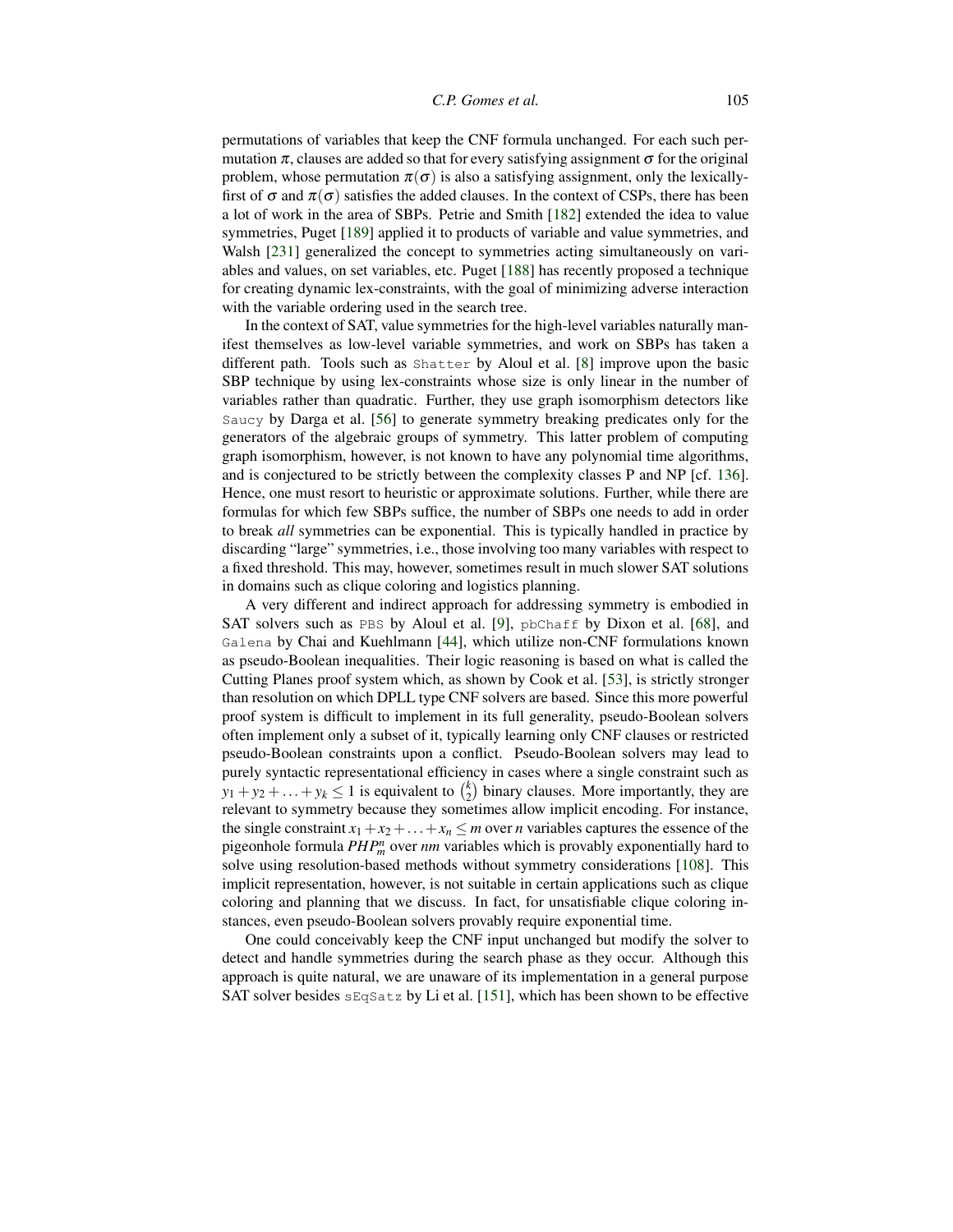on matrix multiplication and polynomial multiplication problems. Symmetry handling during search has been explored with mixed results in the CSP domain using frameworks like SBDD and SBDS [e.g. [72,](#page-36-9) [73,](#page-36-10) [84,](#page-37-3) [87\]](#page-37-4). Related work in SAT has been done in the specific areas of automatic test pattern generation by Marques-Silva and Sakallah [\[162](#page-41-10)] and SAT-based model checking by Shtrichman [\[214](#page-43-5)]. In both cases, the solver utilizes global information obtained at a stage to make subsequent stages faster. In other domain-specific work on symmetries in problems relevant to SAT, Fox and Long [\[74\]](#page-36-11) propose a framework for handling symmetry in planning problems solved using the planning graph framework. They detect equivalence between various objects in the planning instance and use this information to reduce the search space explored by their planner. Unlike typical SAT-based planners, this approach does not guarantee plans of optimal length when multiple (non-conflicting) actions are allowed to be performed at each time step in parallel. Fortunately, this issue does not arise in the SymChaff approach for SAT to be mentioned shortly.

Dixon et al. [\[67](#page-36-12)] give a generic method of representing and dynamically maintaining symmetry in SAT solvers using algebraic techniques that guarantee polynomial size unsatisfiability proofs of many difficult formulas. The strength of their work lies in a strong group theoretic foundation and comprehensiveness in handling all possible symmetries. The computations involving group operations that underlie their current implementation are, however, often quite expensive.

When viewing complete SAT solvers as implementations of proof systems, the challenge with respect to symmetry exploitation is to push the underlying proof system up in the weak-to-strong proof complexity hierarchy without incurring the significant cost that typically comes from large search spaces associated with complex proof systems. While most of the current SAT solvers implement subsets of the resolution proof system, a different kind of solver called SymChaff [\[199,](#page-43-4) [200](#page-43-6)] brings it up closer to *symmetric resolution*, a proof system known to be exponentially stronger than resolution [\[139](#page-40-11), [226\]](#page-44-7). More critically, it achieves this in a time- and space-efficient manner. Interestingly, while  $SymThat$  involves adding structure to the problem description, it still stays within the realm of SAT solvers (as opposed to using a constraint programming (CP) approach), thereby exploiting the many benefits of the CNF form and the advances in state-of-the-art SAT solvers.

As a structure-aware solver, SymChaff incorporates several new ideas, including simple but effective symmetry representation, multiway branching based on variable classes and symmetry sets, and symmetric learning as an extension of clause learning to multiway branches. Two key places where it differs from earlier approaches are in using high level problem description to obtain symmetry information (instead of trying to recover it from the CNF formula) and in maintaining this information dynamically but without using a complex group theoretic machinery. This allows it to overcome many drawbacks of previously proposed solutions. It is shown, in particular, that straightforward annotation in the usual PDDL specification of planning problems is enough to automatically and quickly generate relevant symmetry information, which in turn makes the search for an optimal plan several orders of magnitude faster. Similar performance gains are seen in other domains as well.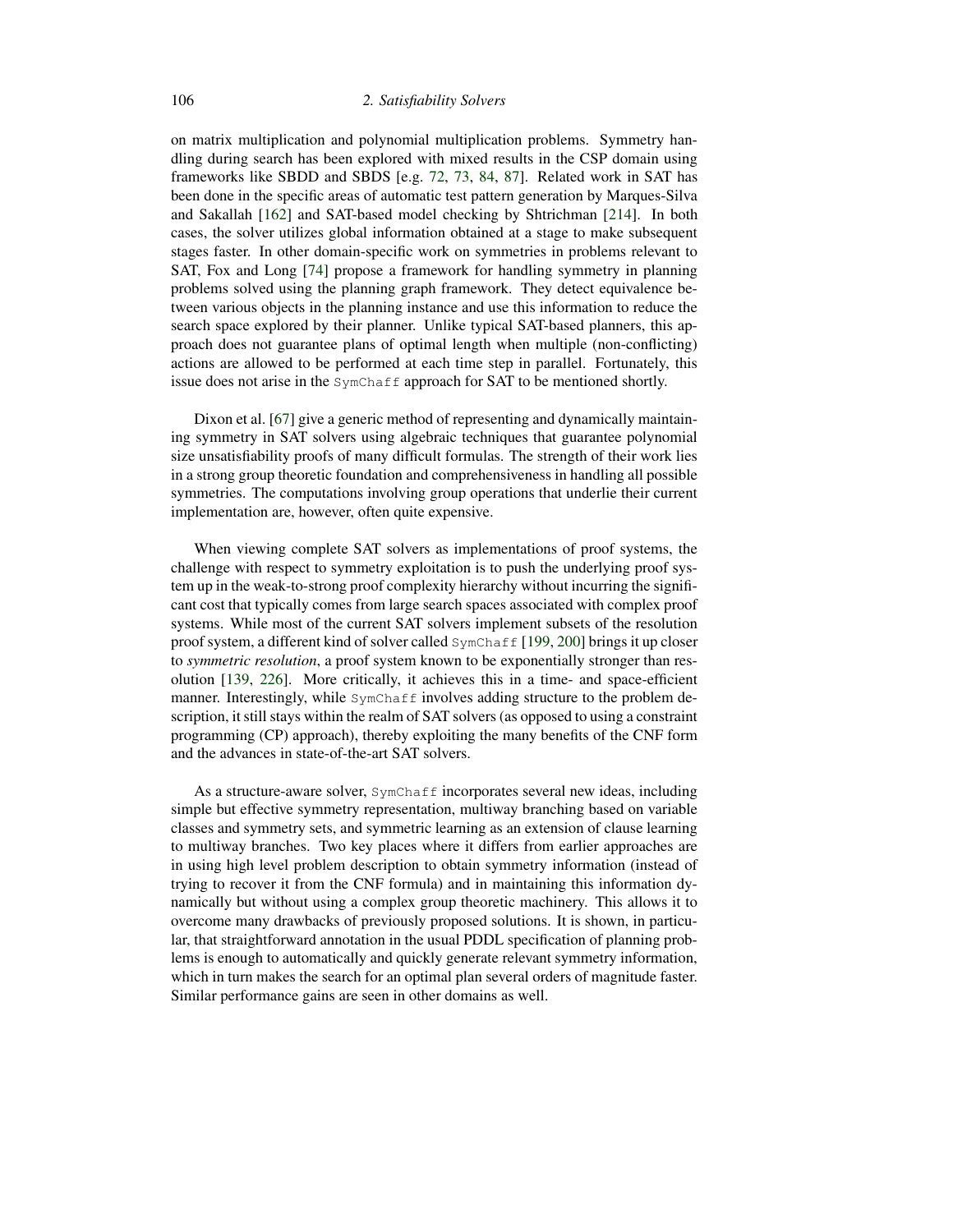## **2.3 SAT Solver Technology—Incomplete Methods**

An *incomplete* method for solving the SAT problem is one that does not provide the guarantee that it will eventually either report a satisfying assignment or prove the given formula unsatisfiable. Such a method is typically run with a pre-set limit, after which it may or may not produce a solution. Unlike the systematic solvers based on an exhaustive branching and backtracking search, incomplete methods are generally based on *stochastic local search*. On problems from a variety of domains, such incomplete methods for SAT can significantly outperform DPLL-based methods. Since the early 1990's, there has been a tremendous amount of research on designing, understanding, and improving local search methods for SAT [e.g. [43,](#page-35-8) [77](#page-37-5), [88](#page-37-6), [89,](#page-37-7) [104,](#page-38-4) [105](#page-38-5), [109,](#page-38-1) [113,](#page-38-6) [114](#page-38-7), [116,](#page-39-6) [132](#page-39-7), [137](#page-40-12), [152,](#page-40-2) [164](#page-41-11), [180](#page-42-5), [183,](#page-42-6) [191](#page-42-7), [206,](#page-43-7) [219\]](#page-44-8) as well as on hybrid approaches that attempt to combine DPLL and local search methods [e.g. [10](#page-33-7), [106,](#page-38-8) [163](#page-41-12), [185,](#page-42-8) [195](#page-42-9)].<sup>[5](#page-18-0)</sup> We begin this section by discussing two methods that played a key role in the success of local search in SAT, namely GSAT [\[213\]](#page-43-3) and Walksat [\[211](#page-43-2)]. We will then explore the phase transition phenomenon in random SAT and a relatively new incomplete technique called Survey Propagation. We note that there are also other exciting related solution techniques such as those based on Lagrangian methods [\[207](#page-43-8), [229,](#page-44-9) [235\]](#page-45-3) and translation to integer programming [\[112,](#page-38-9) [124\]](#page-39-8).

The original impetus for trying a local search method on satisfiability problems was the successful application of such methods for finding solutions to large *N*-queens problems, first using a connectionist system by Adorf and Johnston [\[6\]](#page-33-8), and then using greedy local search by Minton et al. [\[167\]](#page-41-13). It was originally assumed that this success simply indicated that *N*-queens was an *easy* problem, and researchers felt that such techniques would fail in practice for SAT. In particular, it was believed that local search methods would easily get stuck in local minima, with a few clauses remaining unsatisfied. The GSAT experiments showed, however, that certain local search strategies often do reach global minima, in many cases much faster than systematic search strategies.

GSAT is based on a randomized local search technique [\[153](#page-40-13), [177\]](#page-42-10). The basic GSAT procedure, introduced by Selman et al. [\[213](#page-43-3)] and described here as Algorithm [2.3,](#page-18-1) starts with a randomly generated truth assignment. It then greedily changes ('flips') the assignment of the variable that leads to the greatest decrease in the total number of unsatisfied clauses. Such flips are repeated until either a satisfying assignment is found or a pre-set maximum number of flips (MAX-FLIPS) is reached. This process is repeated as needed, up to a maximum of MAX-TRIES times.

<span id="page-18-1"></span>Selman et al. showed that GSAT substantially outperformed even the best backtracking search procedures of the time on various classes of formulas, including randomly generated formulas and SAT encodings of graph coloring problems [\[123](#page-39-9)]. The search of GSAT typically begins with a rapid greedy descent towards a better assignment, followed by long sequences of "sideways" moves, i.e., moves that do not increase or decrease the total number of unsatisfied clauses. In the search space, each collection of truth assignments that are connected together by a sequence of possible

<span id="page-18-0"></span> $<sup>5</sup>$  As in our discussion of the complete SAT solvers, we cannot do justice to all recent research in local</sup> search solvers for SAT. We will again try to provide a brief overview and touch upon some interesting details.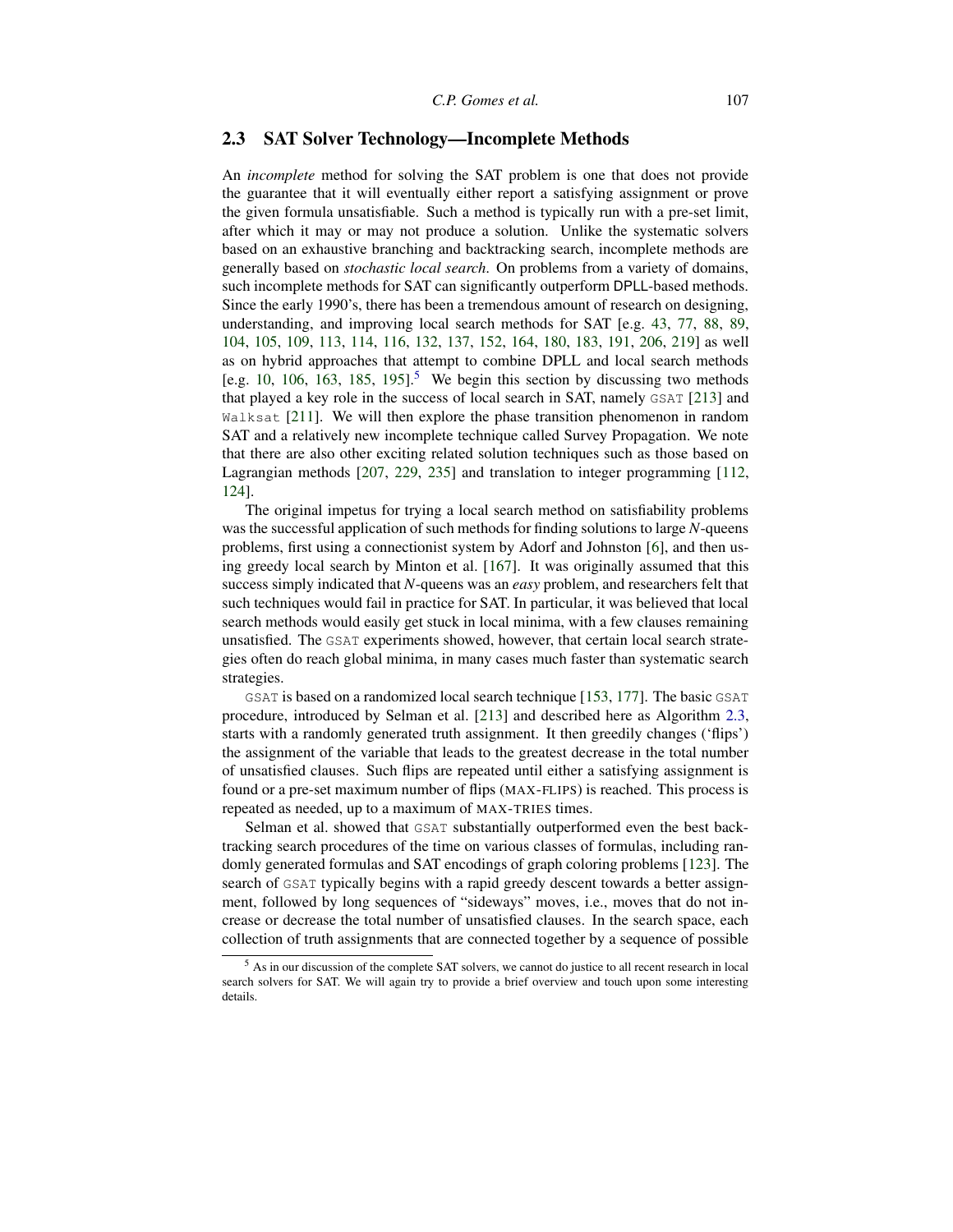| Algorithm 2.3: GSAT $(F)$                                                                                                                                                                                                                                                                                                                                                     |                                                   |  |  |
|-------------------------------------------------------------------------------------------------------------------------------------------------------------------------------------------------------------------------------------------------------------------------------------------------------------------------------------------------------------------------------|---------------------------------------------------|--|--|
| Input                                                                                                                                                                                                                                                                                                                                                                         | : A CNF formula $F$                               |  |  |
|                                                                                                                                                                                                                                                                                                                                                                               | <b>Parameters</b> : Integers MAX-FLIPS, MAX-TRIES |  |  |
| Output                                                                                                                                                                                                                                                                                                                                                                        | : A satisfying assignment for $F$ , or FAIL       |  |  |
| begin                                                                                                                                                                                                                                                                                                                                                                         |                                                   |  |  |
| for $i \leftarrow 1$ to MAX-TRIES do<br>$\sigma \leftarrow$ a randomly generated truth assignment for F<br>for $j \leftarrow 1$ to MAX-FLIPS do<br>if $\sigma$ satisfies F then return $\sigma$<br>success<br>$v \leftarrow$ a variable flipping which results in the greatest decrease<br>(possibly negative) in the number of unsatisfied clauses<br>Flip $\nu$ in $\sigma$ |                                                   |  |  |
| return FAIL<br>end                                                                                                                                                                                                                                                                                                                                                            | // no satisfying assignment found                 |  |  |

sideways moves is referred to as a *plateau*. Experiments indicate that on many formulas, GSAT spends most of its time moving from plateau to plateau. Interestingly, Frank et al. [\[77](#page-37-5)] observed that in practice, almost all plateaus do have so-called "exits" that lead to another plateau with a lower number of unsatisfied clauses. Intuitively, in a very high dimensional search space such as the space of a 10,000 variable formula, it is very rare to encounter local minima, which are plateaus from where there is no local move that decreases the number of unsatisfied clauses. In practice, this means that GSAT most often does not get stuck in local minima, although it may take a substantial amount of time on each plateau before moving on to the next one. This motivates studying various modifications in order to speed up this process [\[209,](#page-43-9) [210\]](#page-43-10). One of the most successful strategies is to introduce noise into the search in the form of uphill moves, which forms the basis of the now well-known local search method for SAT called Walksat [\[211\]](#page-43-2).

Walksat interleaves the greedy moves of GSAT with random walk moves of a standard Metropolis search. It further focuses the search by always selecting the variable to flip from an unsatisfied clause *C* (chosen at random). If there is a variable in *C* flipping which does not turn any currently satisfied clauses to unsatisfied, it flips this variable (a "freebie" move). Otherwise, with a certain probability, it flips a random literal of *C* (a "random walk" move), and with the remaining probability, it flips a variable in *C* that minimizes the *break-count*, i.e., the number of currently satisfied clauses that become unsatisfied (a "greedy" move). Walksat is presented in detail as Algorithm [2.4.](#page-19-0) One of its parameters, in addition to the maximum number of tries and flips, is the *noise*  $p \in [0,1]$ , which controls how often are non-greedy moves considered during the stochastic search. It has been found empirically that for various problems from a single domain, a single value of *p* is optimal.

<span id="page-19-0"></span>The focusing strategy of Walksat based on selecting variables solely from unsatisfied clauses was inspired by the  $O(n^2)$  randomized algorithm for 2-SAT by Papadimitriou [\[178](#page-42-11)]. It can be shown that for any satisfiable formula and starting from any truth assignment, there exists a sequence of flips using only variables from unsatisfied clauses such that one obtains a satisfying assignment.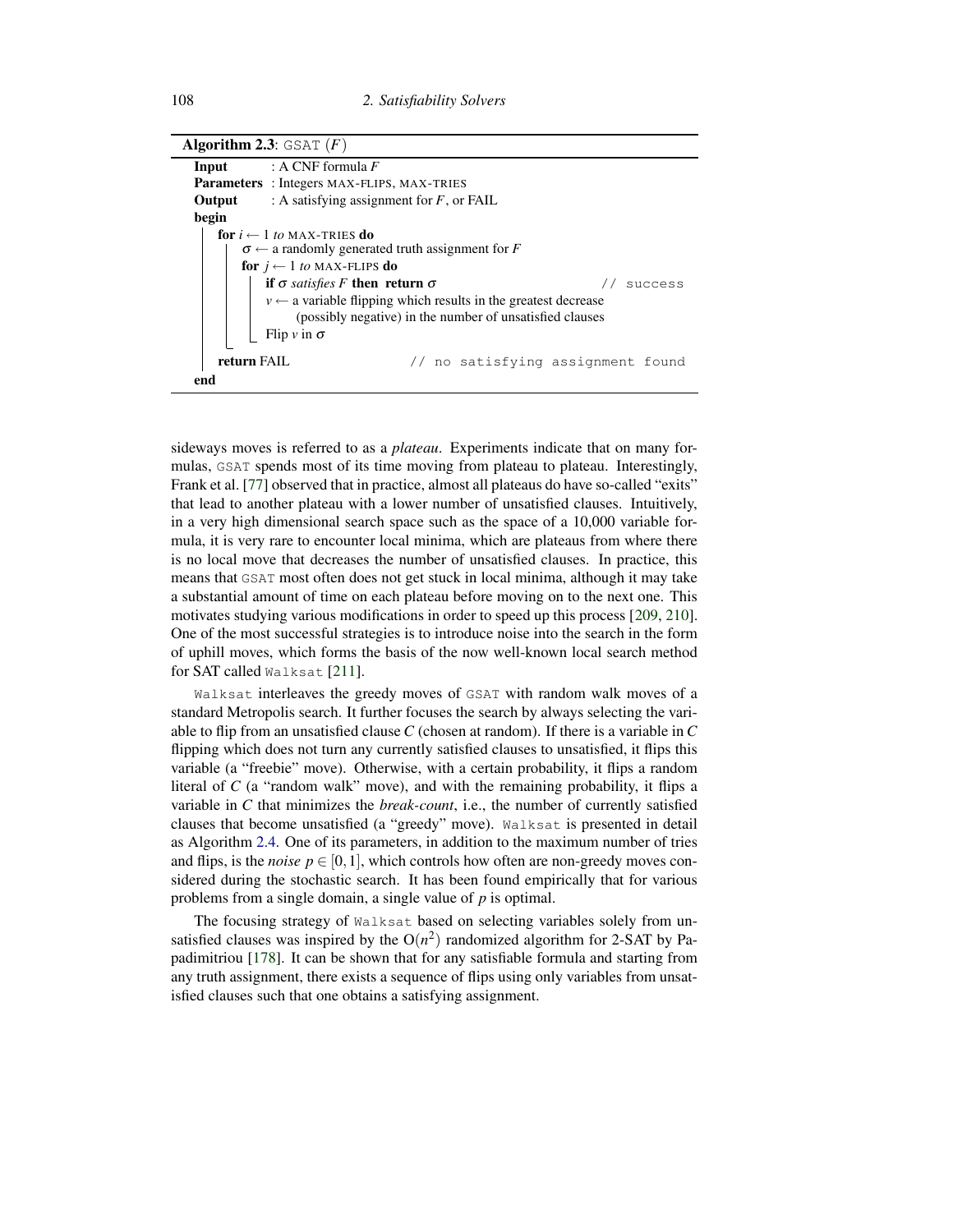**Algorithm 2.4**: Walksat (*F*)

| Input                                                                             | : A CNF formula $F$                                          |                                   |  |
|-----------------------------------------------------------------------------------|--------------------------------------------------------------|-----------------------------------|--|
| <b>Parameters</b> : Integers MAX-FLIPS, MAX-TRIES; noise parameter $p \in [0, 1]$ |                                                              |                                   |  |
|                                                                                   | : A satisfying assignment for $F$ , or FAIL<br>Output        |                                   |  |
| begin                                                                             |                                                              |                                   |  |
| for $i \leftarrow 1$ to MAX-TRIES do                                              |                                                              |                                   |  |
| $\sigma \leftarrow$ a randomly generated truth assignment for F                   |                                                              |                                   |  |
| for $j \leftarrow 1$ to MAX-FLIPS do                                              |                                                              |                                   |  |
|                                                                                   | if $\sigma$ satisfies F then return $\sigma$                 | // success                        |  |
| $C \leftarrow$ an unsatisfied clause of F chosen at random                        |                                                              |                                   |  |
| <b>if</b> $\exists$ variable $x \in C$ with break-count = 0 <b>then</b>           |                                                              |                                   |  |
|                                                                                   | $v \leftarrow x$                                             | // freebie move                   |  |
|                                                                                   | else                                                         |                                   |  |
|                                                                                   | With probability $p$ :                                       | // random walk move               |  |
|                                                                                   | $v \leftarrow$ a variable in C chosen at random              |                                   |  |
|                                                                                   | With probability $1-p$ :                                     | // greedy move                    |  |
|                                                                                   | $v \leftarrow$ a variable in C with the smallest break-count |                                   |  |
|                                                                                   | Flip $\nu$ in $\sigma$                                       |                                   |  |
|                                                                                   |                                                              |                                   |  |
|                                                                                   | return FAIL                                                  | // no satisfying assignment found |  |
| end                                                                               |                                                              |                                   |  |

When one compares the biased random walk strategy of Walksat on hard random 3-CNF formulas against basic GSAT, the simulated annealing process of Kirkpatrick et al. [\[131\]](#page-39-10), and a pure random walk strategy, the biased random walk process significantly outperforms the other methods [\[210](#page-43-10)]. In the years following the development of Walksat, many similar methods have been shown to be highly effective on not only random formulas but on many classes of structured instances, such as encodings of circuit design problems, Steiner tree problems, problems in finite algebra, and AI planning [cf. [116\]](#page-39-6). Various extensions of the basic process have also been explored, such as dynamic search policies like adapt-novelty [\[114](#page-38-7)], incorporating unit clause elimination as in the solver  $UnitWalk [109]$  $UnitWalk [109]$  $UnitWalk [109]$ , and exploiting problem structure for increased efficiency [\[183\]](#page-42-6). Recently, it was shown that the performance of stochastic solvers on many structured problems can be further enhanced by using new SAT encodings that are designed to be effective for local search [\[186\]](#page-42-12).

#### **2.3.1 The Phase Transition Phenomenon in Random** *k***-SAT**

One of the key motivations in the early 1990's for studying incomplete, stochastic methods for solving SAT problems was the finding that DPLL-based systematic solvers perform quite poorly on certain randomly generated formulas. Consider a random *k*-CNF formula *F* on *n* variables generated by independently creating *m* clauses as follows: for each clause, select *k* distinct variables uniformly at random out of the *n* variables and negate each variable with probability 0.5. When *F* is chosen from this distribution, Mitchell, Selman, and Levesque [\[168\]](#page-41-6) observed that the median hardness of the problems is very nicely characterized by a key parameter: the *clause-tovariable ratio,*  $m/n$ *, typically denoted by*  $\alpha$ *. They observed that problem hardness*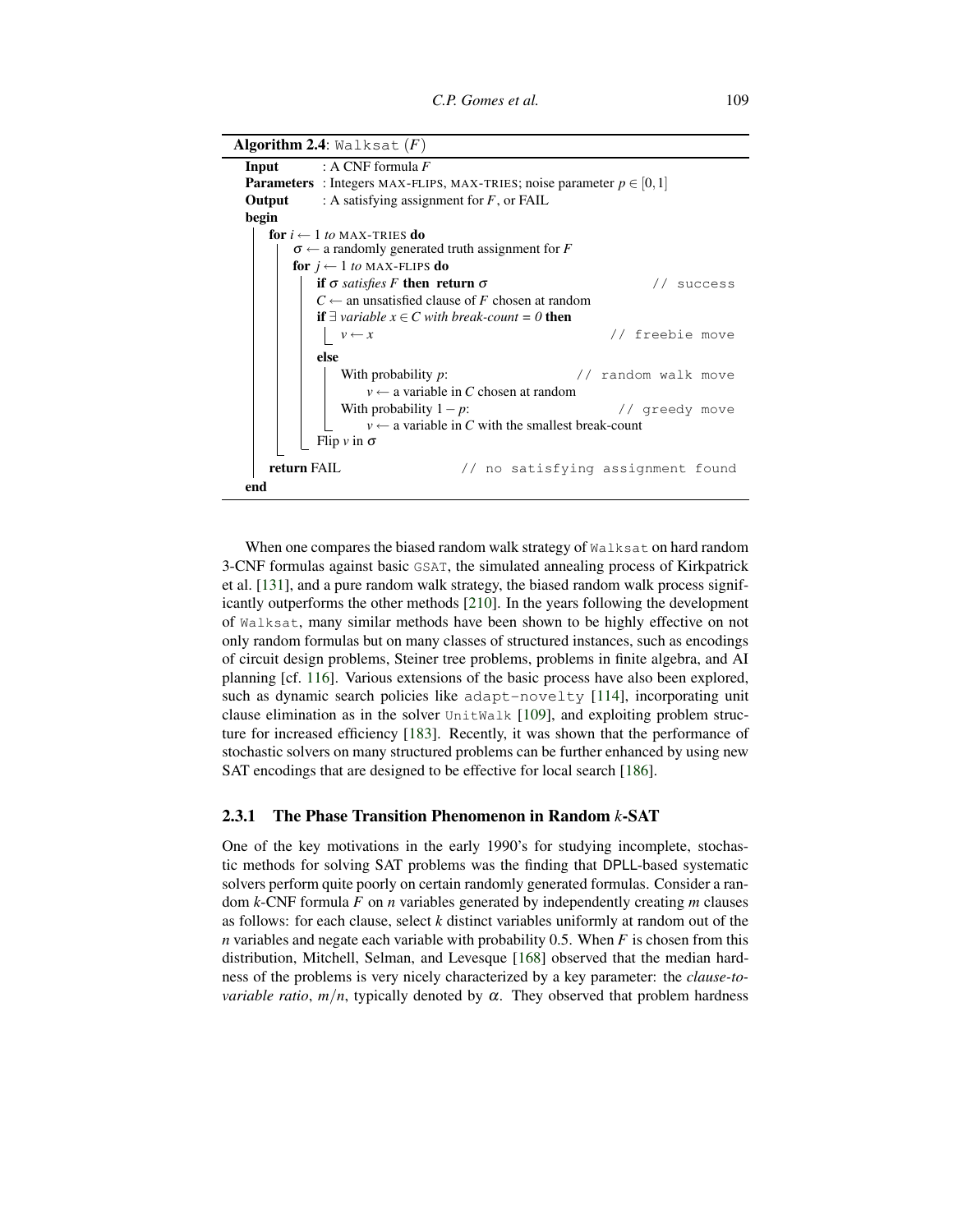peaks in a critically constrained region determined by  $\alpha$  alone. The left pane of Figure [2.3](#page-21-0) depicts the now well-known "easy-hard-easy" pattern of SAT and other combinatorial problems, as the key parameter (in this case  $α$ ) is varied. For random 3-SAT, this region has been experimentally shown to be around  $\alpha \approx 4.26$  (see [\[54](#page-35-9), [132\]](#page-39-7) for early results), and has provided challenging benchmarks as a test-bed for SAT solvers. Cheeseman et al. [\[45\]](#page-35-10) observed a similar easy-hard-easy pattern in random graph coloring problems. For random formulas, interestingly, a slight natural variant of the above "fixed-clause-length" model, called the variable-clause-length model, does *not* have a clear set of parameters that leads to a hard set of instances [\[76](#page-37-8), [92](#page-37-9), [190\]](#page-42-13). This apparent difficulty in generating computationally hard instances for SAT solvers provided the impetus for much of the early work on local search methods for SAT. We refer the reader to [\[50\]](#page-35-11) for a nice survey.



<span id="page-21-0"></span>Figure 2.3: The phase transition phenomenon in random 3-SAT. Left: Computational hardness peaks at  $\alpha \approx 4.26$ . Right: Problems change from being mostly satisfiable to mostly unsatisfiable. The transitions sharpen as the number of variables grows.

This critically constrained region marks a stark transition not only in the computational hardness of random SAT instances but also in their satisfiability itself. The right pane of Figure [2.3](#page-21-0) shows the fraction of random formulas that are unsatisfiable, as a function of  $\alpha$ . We see that nearly all problems with  $\alpha$  below the critical region (the under-constrained problems) are satisfiable. As  $\alpha$  approaches and passes the critical region, there is a sudden change and nearly all problems in this over-constrained region are unsatisfiable. Further, as *n* grows, this phase transition phenomenon becomes sharper and sharper, and coincides with the region in which the computational hardness peaks. The relative hardness of the instances in the unsatisfiable region to the right of the phase transition is consistent with the formal result of Chvátal and Szemerédi [\[48](#page-35-12)] who, building upon the work of Haken [\[108\]](#page-38-3), proved that large unsatisfiable random *k*-CNF formulas almost surely require exponential size resolution refutations, and thus exponential length runs of any DPLL-based algorithm proving unsatisfiability. This formal result was subsequently refined and strengthened by others [cf. [21,](#page-34-10) [24,](#page-34-11) [49\]](#page-35-13).

Relating the phase transition phenomenon for 3-SAT to statistical physics, Kirkpatrick and Selman [\[132](#page-39-7)] showed that the threshold has characteristics typical of phase transitions in the statistical mechanics of disordered materials (see also [\[169](#page-41-14)]). Physicists have studied phase transition phenomena in great detail because of the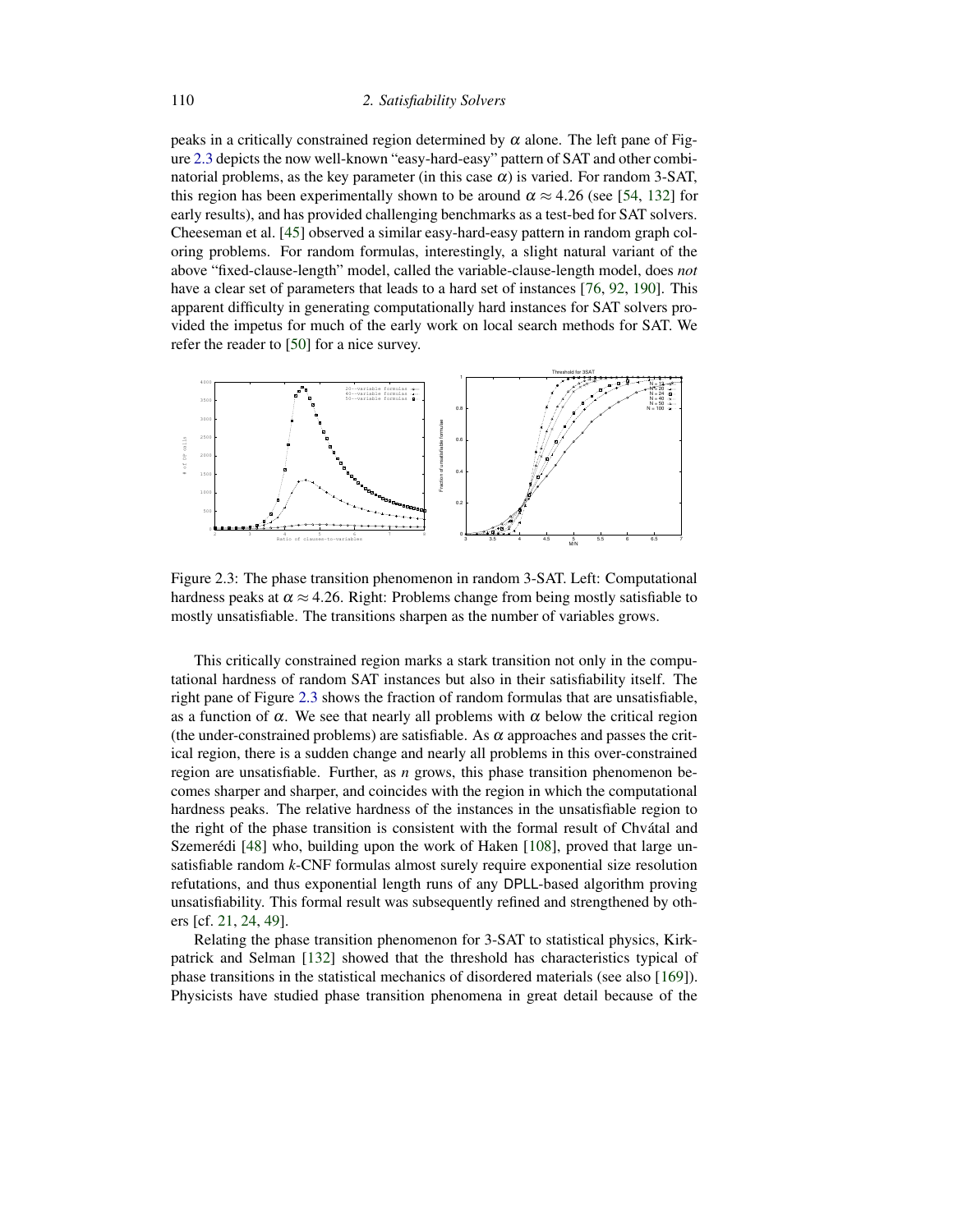many interesting changes in a system's macroscopic behavior that occur at phase boundaries. One useful tool for the analysis of phase transition phenomena is called *finite-size scaling* analysis. This approach is based on rescaling the horizontal axis by a factor that is a function of *n*. The function is such that the horizontal axis is stretched out for larger *n*. In effect, rescaling "slows down" the phase-transition for higher values of *n*, and thus gives us a better look inside the transition. From the resulting universal curve, applying the scaling function backwards, the actual transition curve for each value of *n* can be obtained. In principle, this approach also localizes the 50%-satisfiable-point for any value of  $n$ , which allows one to generate the hardest possible random 3-SAT instances.

Interestingly, it is still not formally known whether there even exists a critical constant  $\alpha_c$  such that as *n* grows, almost all 3-SAT formulas with  $\alpha < \alpha_c$  are satisfiable and almost all 3-SAT formulas with  $\alpha > \alpha_c$  are unsatisfiable. In this respect, Friedgut [\[78](#page-37-10)] provided the first positive result, showing that there exists a *function*  $\alpha_c(n)$  depending on *n* such that the above threshold property holds. (It is quite likely that the threshold in fact does not depend on *n*, and is a fixed constant.) In a series of papers, researchers have narrowed down the gap between upper bounds on the threshold for 3-SAT [e.g. [40,](#page-35-14) [69,](#page-36-13) [76,](#page-37-8) [120,](#page-39-11) [133\]](#page-39-12), the best so far being 4.596, and lower bounds [e.g. [1,](#page-33-9) [5,](#page-33-10) [40](#page-35-14), [75](#page-36-14), [79](#page-37-11), [107,](#page-38-10) [125\]](#page-39-13), the best so far being 3.52. On the other hand, for random 2-SAT, we do have a full rigorous understanding of the phase transition, which occurs at clause-to-variable ratio of 1 [\[33,](#page-34-12) [47\]](#page-35-15). Also, for general *k*, the threshold for random *k*-SAT is known to be in the range  $2^k \ln 2 - O(k)$  [\[3,](#page-33-11) [101\]](#page-38-11).

## **2.3.2 A New Technique for Random** *k***-SAT: Survey Propagation**

We end this section with a brief discussion of Survey Propagation (SP), an exciting new algorithm for solving hard combinatorial problems. It was discovered in 2002 by Mézard, Parisi, and Zecchina [\[165\]](#page-41-1), and is so far the only known method successful at solving random 3-SAT instances with one million variables and beyond in near-linear time in the most critically constrained region.<sup>[6](#page-22-0)</sup>

The SP method is quite radical in that it tries to approximate, using an iterative process of local "message" updates, certain marginal probabilities related to the set of satisfying assignments. It then assigns values to variables with the most extreme probabilities, simplifies the formula, and repeats the process. This strategy is referred to as SP-inspired decimation. In effect, the algorithm behaves like the usual DPLLbased methods, which also assign variable values incrementally in an attempt to find a satisfying assignment. However, quite surprisingly, SP almost never has to backtrack. In other words, the "heuristic guidance" from SP is almost always correct. Note that, interestingly, computing marginals on satisfying assignments is strongly believed to be much harder than finding a single satisfying assignment (#P-complete vs. NPcomplete). Nonetheless, SP is able to efficiently approximate certain marginals on random SAT instances and uses this information to successfully find a satisfying assignment.

SP was derived from rather complex statistical physics methods, specifically, the so-called *cavity method* developed for the study of spin glasses. The method is still far

<span id="page-22-0"></span> $6$  It has been recently shown that by finely tuning the noise parameter,  $W$ alksat can also be made to scale well on hard random 3-SAT instances, well above the clause-to-variable ratio of 4.2 [\[208\]](#page-43-11).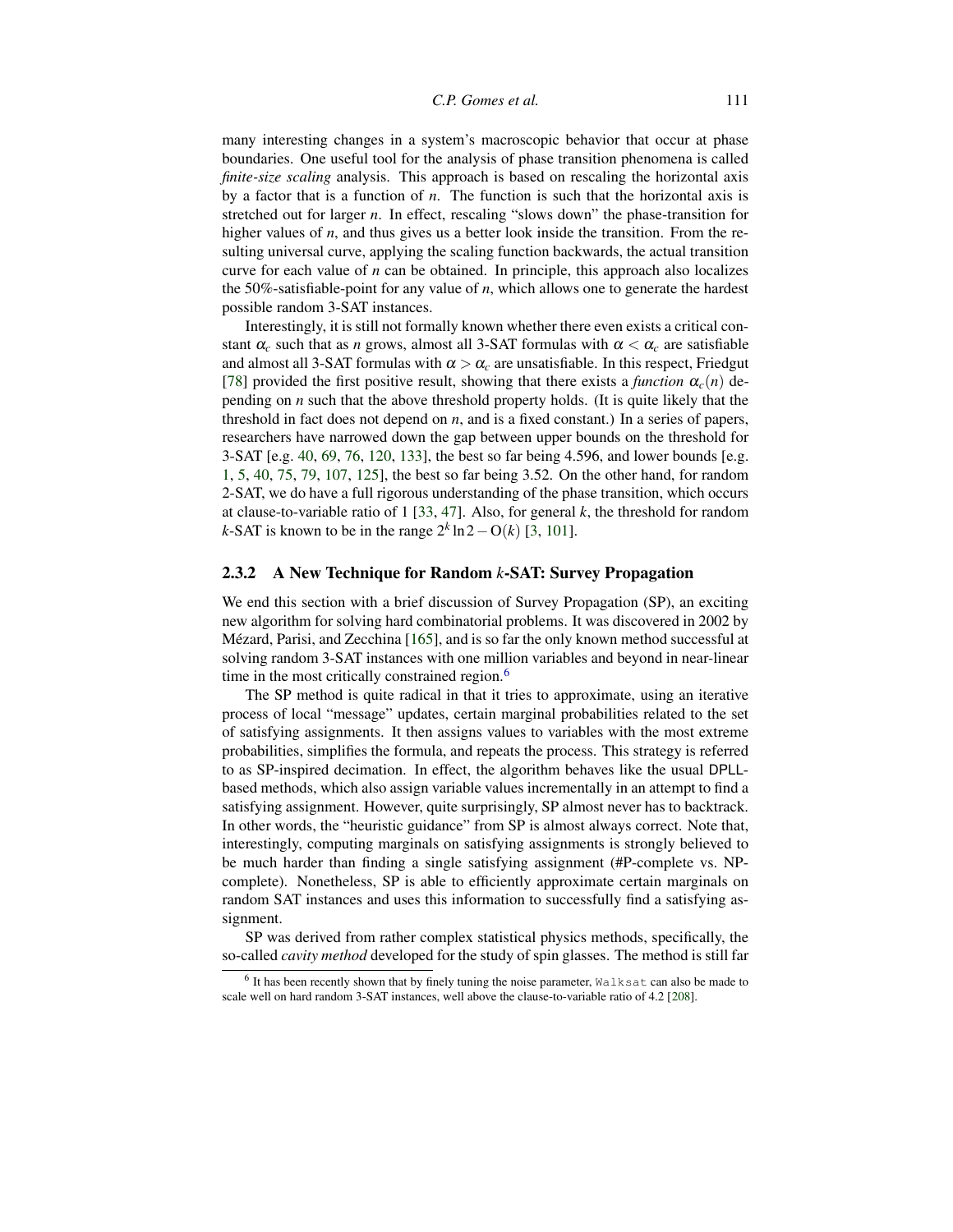from well-understood, but in recent years, we are starting to see results that provide important insights into its workings [e.g. [4](#page-33-12), [12,](#page-33-13) [39,](#page-35-16) [140,](#page-40-14) [159](#page-41-15), [166](#page-41-16)]. Close connections to belief propagation (BP) methods [\[181](#page-42-14)] more familiar to computer scientists have been subsequently discovered. In particular, it was shown by Braunstein and Zecchina [\[39](#page-35-16)] (later extended by Maneva, Mossel, and Wainwright [\[159](#page-41-15)]) that SP equations are equivalent to BP equations for obtaining marginals over a special class of combinatorial objects, called covers. In this respect, SP is the first successful example of the use of a probabilistic reasoning technique to solve a purely combinatorial search problem. The recent work of Kroc et al. [\[140\]](#page-40-14) empirically established that SP, despite the very loopy nature of random formulas which violate the standard tree-structure assumptions underlying the BP algorithm, is remarkably good at computing marginals over these covers objects on large random 3-SAT instances.

Unfortunately, the success of SP is currently limited to random SAT instances. It is an exciting research challenge to further understand SP and apply it successfully to more structured, real-world problem instances.

## **2.4 Runtime Variance and Problem Structure**

The performance of backtrack-style search methods can vary dramatically depending on the way one selects the next variable to branch on (the "variable selection heuristic") and in what order the possible values are assigned to the variable (the "value selection heuristic"). The inherent exponential nature of the search process appears to magnify the unpredictability of search procedures. In fact, it is not uncommon to observe a backtrack search procedure "hang" on a given instance, whereas a different heuristic, or even just another randomized run, solves the instance quickly. A related phenomenon is observed in random problem distributions that exhibit an "easy-hardeasy" pattern in computational complexity, concerning so-called "exceptionally hard" instances: such instances seem to defy the "easy-hard-easy" pattern. They occur in the under-constrained area, but they seem to be considerably harder than other similar instances and even harder than instances from the critically constrained area. This phenomenon was first identified by Hogg and Willimans in graph coloring [\[111](#page-38-12)] and by Gent and Walsh in satisfiability problems [\[83](#page-37-12)]. An instance is considered to be exceptionally hard, for a particular search algorithm, when it occurs in the region where almost all problem instances are satisfiable (*i.e.*, the under constrained area), but is considerably harder to solve than other similar instances, and even harder than most of the instances in the critically constrained area [\[83,](#page-37-12) [111,](#page-38-12) [217](#page-44-10)]. However, subsequent research showed that such instances are not inherently difficult; for example, by simply renaming the variables or by considering a different search heuristic such instances can be easily solved [\[212,](#page-43-12) [218\]](#page-44-11). Therefore, the "hardness" of exceptionally hard instances does not reside in the instances *per se*, but rather in the combination of the instance with the details of the search method. This is the reason why researchers studying the hardness of computational problems use the median to characterize search difficulty, instead of the mean, since the behavior of the mean tends to be quite *erratic* [\[95\]](#page-37-13).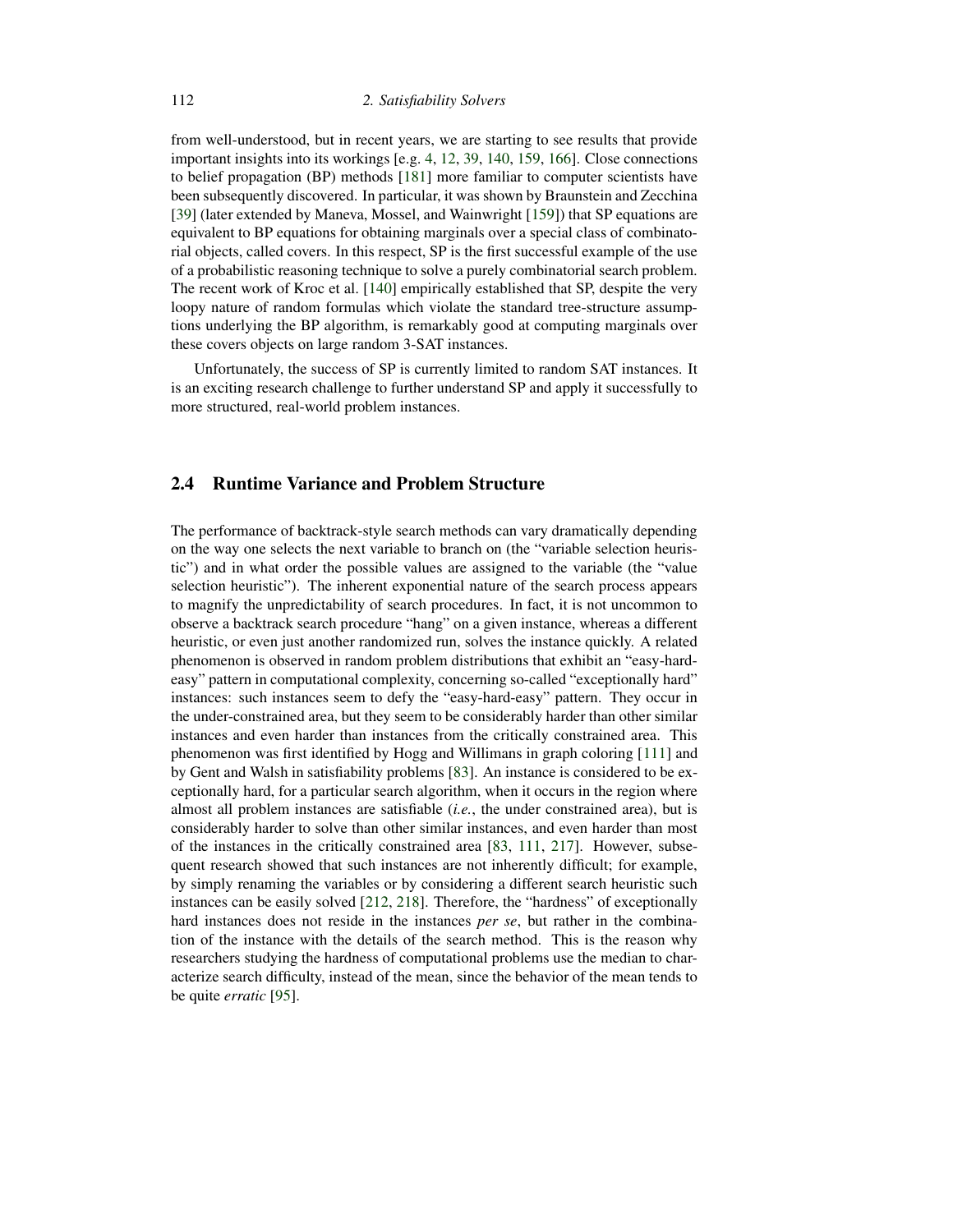#### **2.4.1 Fat and Heavy Tailed behavior**

The study of the full runtime distributions of search methods—instead of just the moments and median—has been shown to provide a better characterization of search methods and much useful information in the design of algorithms. In particular, researchers have shown that the runtime distributions of complete backtrack search methods reveal intriguing characteristics of such search methods: quite often complete backtrack search methods exhibit *fat* and *heavy-tailed* behavior [\[80,](#page-37-14) [95,](#page-37-13) [111\]](#page-38-12). Such runtime distributions can be observed when running a deterministic backtracking procedure on a distribution of random instances, and perhaps more importantly by repeated runs of a randomized backtracking procedure on a single instance.

The notion of *fat-tailedness* is based on the concept of *kurtosis*. The *kurtosis* is defined as  $\mu_4/\mu_2^2$  ( $\mu_4$  is the fourth central moment about the mean and  $\mu_2$  is the second central moment about the mean, *i.e.*, the variance). If a distribution has a high central peak and long tails, than the kurtosis is in general large. The *kurtosis* of the standard normal distribution is 3. A distribution with a *kurtosis* larger than 3 is *fattailed* or *leptokurtic*. Examples of distributions that are characterized by *fat-tails* are the exponential distribution, the lognormal distribution, and the Weibull distribution.

Heavy-tailed distributions have "heavier" tails than fat-tailed distributions; in fact they have some infinite moments, *e.g.*, they can have infinite mean, infinite variance, etc. More rigorously, a random variable X with probability distribution function  $F(\cdot)$ is heavy-tailed if it has the so-called Pareto like decay of the tails, i.e.:

$$
1 - F(x) = \Pr[X > x] \sim C x^{-\alpha}, \quad x > 0,
$$

where  $\alpha > 0$  and  $C > 0$  are constants. When  $1 < \alpha < 2$ , X has infinite variance, and infinite mean and variance when  $0 < \alpha \leq 1$ . The log-log plot of  $1 - F(x)$  of a Pareto-like distribution (i.e., the survival function) shows linear behavior with slope determined by <sup>α</sup>. Like *heavy*-tailed distributions, *fat*-tailed distributions have long tails, with a considerable mass of probability concentrated in the tails. Nevertheless, the tails of *fat*-tailed distributions are lighter than *heavy*-tailed distributions.

DPLL style complete backtrack search methods have been shown to exhibit heavytailed behavior, both in random instances and real-world instances. Example domains are QCP [\[95](#page-37-13)], scheduling [\[97](#page-38-13)], planning[\[102](#page-38-2)], model checking, and graph coloring [\[122,](#page-39-14) [230\]](#page-44-12). Several formal models generating heavy-tailed behavior in search have been proposed [\[46,](#page-35-17) [94](#page-37-15), [122,](#page-39-14) [233](#page-44-2), [234\]](#page-45-4). If the runtime distribution of a backtrack search method is heavy-tailed, it will produce runs spanning over several orders of magnitude, some extremely long but also some extremely short. Methods like randomization and restarts try to exploit this phenomenon [\[102](#page-38-2)].

#### **2.4.2 Backdoors**

Insight into heavy-tailed behavior comes from considering backdoor variables. These are variables which, when set, give us a polynomial subproblem. Intuitively, a small backdoor set explains how a backtrack search method can get "lucky" on certain runs, where backdoor variables are identified early on in the search and set the right way. Formally, the definition of a backdoor depends on a particular algorithm, referred to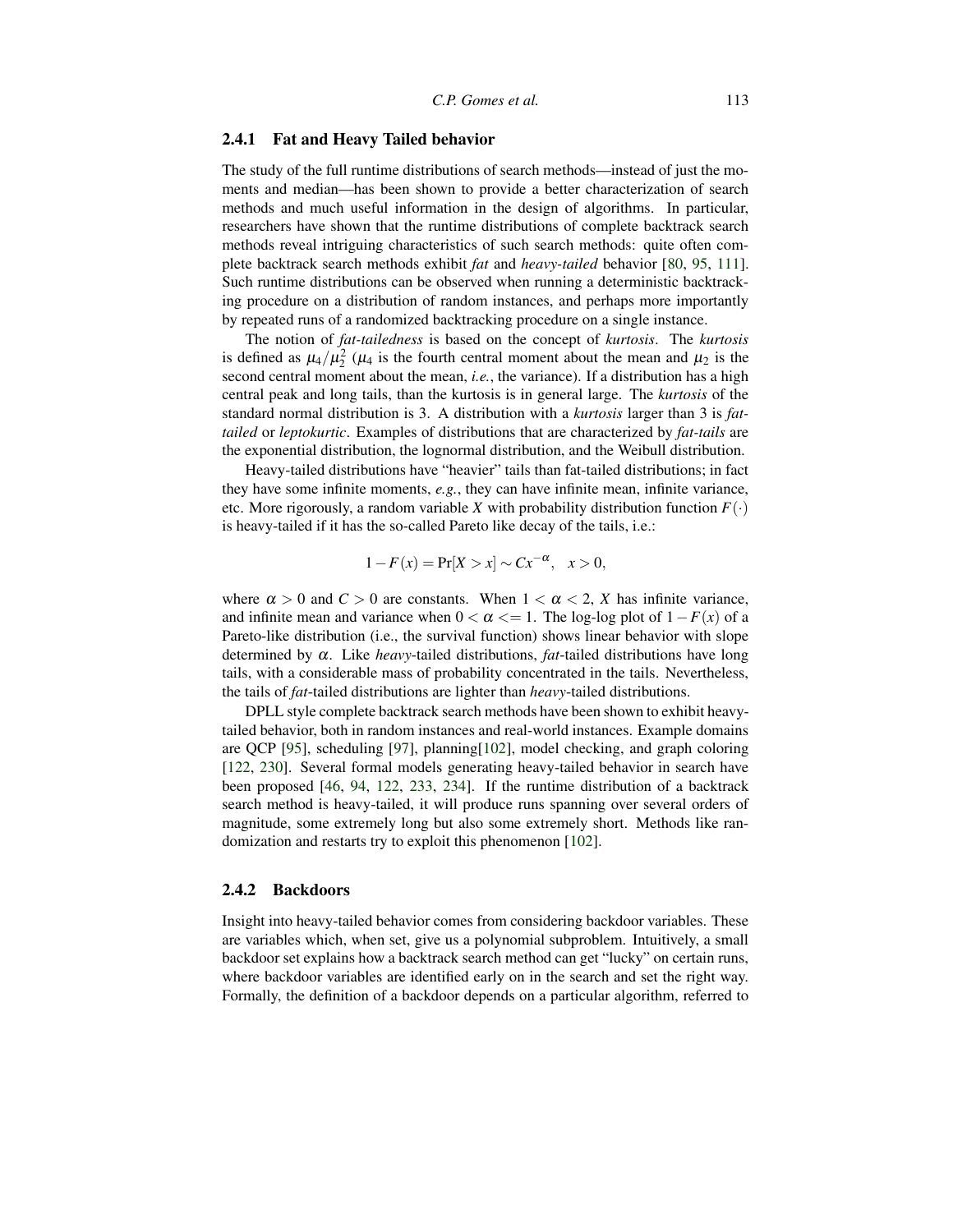as *sub-solver*, that solves a tractable sub-case of the general constraint satisfaction problem [\[233\]](#page-44-2).

**Definition 4.** A *sub-solver A* given as input a CSP, *C*, satisfies the following:

- i. Trichotomy: *A* either rejects the input *C*, or "determines" *C* correctly (as unsatisfiable or satisfiable, returning a solution if satisfiable),
- ii. Efficiency: *A* runs in polynomial time,
- iii. Trivial solvability: *A* can determine if *C* is trivially true (has no constraints) or trivially false (has a contradictory constraint),
- iv. Self-reducibility: if *A* determines *C*, then for any variable *x* and value *v*, *A* determines  $C[v/x]$ .<sup>[7](#page-25-0)</sup>

For instance, *A* could be an algorithm that enforces arc consistency. Using the definition of sub-solver we can now formally define the concept of backdoor set. Let *A* be a sub-solver and *C* be a CSP. A nonempty subset *S* of the variables with domain *D* is a (weak) *backdoor* in *C* for *A* if for some  $a<sub>S</sub>$  :  $S \rightarrow D$ , *A* returns a satisfying assignment of  $C|a_{\rm S}|$ . Intuitively, the backdoor corresponds to a set of variables, such that when set correctly, the sub-solver can solve the remaining problem. A stronger notion of backdoors considers both satisfiable and unsatisfiable (inconsistent) problem instances. A nonempty subset *S* of the variables is a *strong backdoor* in *C* for *A* if for all  $a_S : S \rightarrow D$ , *A* returns a satisfying assignment or concludes unsatisfiability of  $C[a_S]$ .

Szeider [\[223](#page-44-13)] considered the parameterized complexity of the problem of determining whether a SAT instance has a weak or strong backdoor set of size *k* or less for DPLL style sub-solvers, i.e., subsolvers based on unit propagation and/or pure literal elimination. He showed that detection of weak and strong backdoor sets is unlikely to be fixed-parameter tractable. Nishimura et al. [\[172\]](#page-41-17) provided more positive results for detecting backdoor sets where the sub-solver solves Horn or 2-CNF formulas, both of which are linear time problems. They proved that the detection of such a strong backdoor set is fixed-parameter tractable, while the detection of a weak backdoor set is not. The explanation that they offered for such a discrepancy is quite interesting: for strong backdoor sets one only has to guarantee that the chosen set of variables gives a subproblem within the chosen syntactic class; for weak backdoor sets, one also has to guarantee satisfiability of the simplified formula, a property that cannot be described syntactically.

Dilkina et al. [\[66\]](#page-36-15) studied the tradeoff between the complexity of backdoor detection and the backdoor size. They proved that adding certain obvious inconsistency checks to the underlying class can make the complexity of backdoor detection jump from being within NP to being both NP-hard and coNP-hard. On the positive side, they showed that this change can dramatically reduce the size of the resulting backdoors. They also explored the differences between so-called deletion backdoors and strong backdoors, in particular with respect to the class of renamable Horn formulas.

<span id="page-25-0"></span>Concerning the size of backdoors, random formulas do not appear to have small backdoor sets. For example, for random 3-SAT problems near the phase transition, the backdoor size appears to be a constant fraction (roughly 30%) of the total number

<sup>&</sup>lt;sup>7</sup>We use  $C[v/x]$  to denote the simplified CSP obtained by setting the value of variable *x* to *v* in *C*.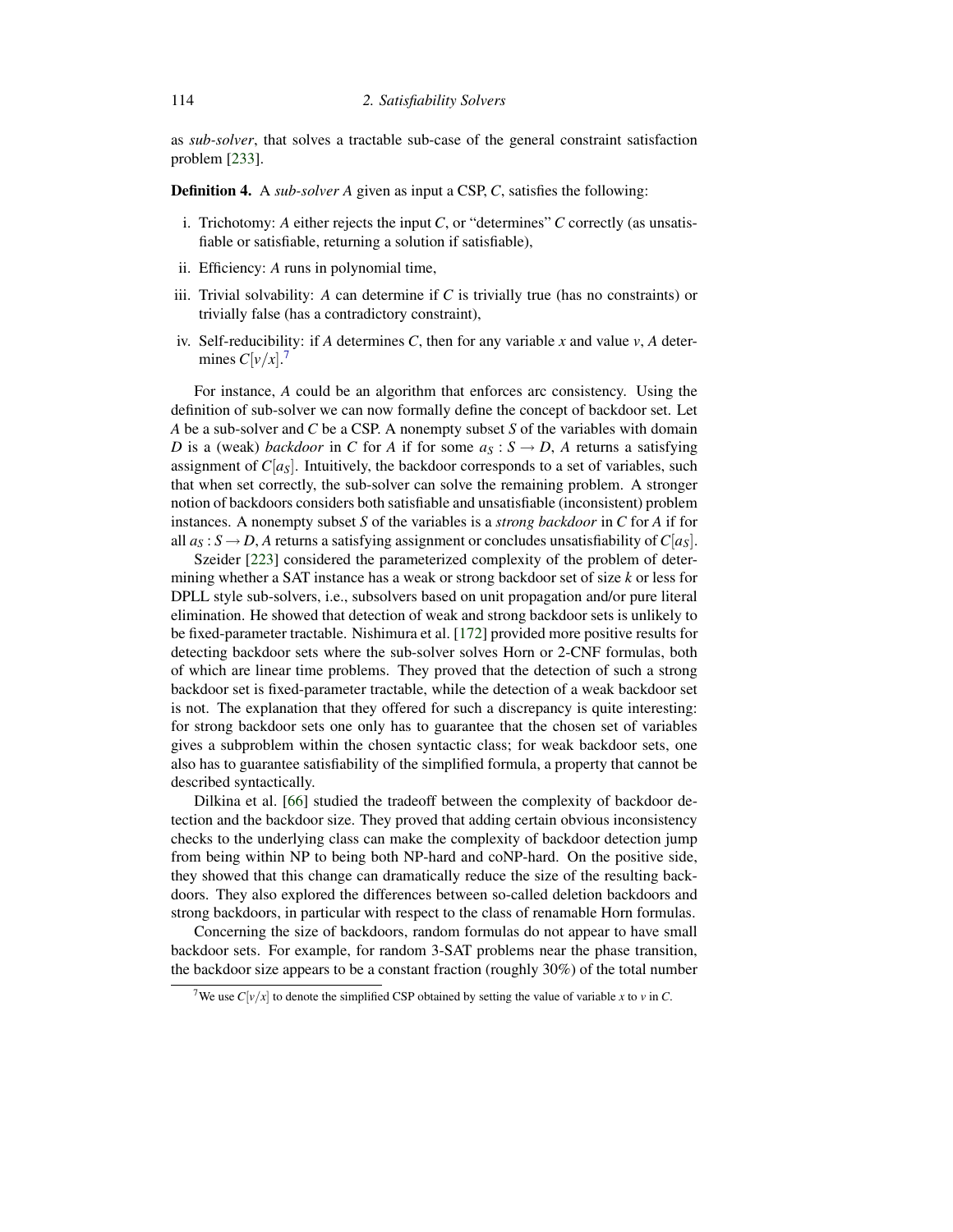of variables [\[119](#page-39-15)]. This may explain why the current DPLL based solvers have not made significant progress on hard randomly generated instances. Empirical results based on real-world instances suggest a more positive picture. Structured problem instances can have surprisingly small sets of backdoor variables, which may explain why current state-of-the-art solvers are able to solve very large real-world instances. For example the logistics-d planning problem instance (log.d) has a backdoor set of just 12 variables, compared to a total of nearly 7,000 variables in the formula, using the polynomial time propagation techniques of the SAT solver Satz [\[148\]](#page-40-15). Hoffmann et al. [\[110\]](#page-38-14) proved the existence of *strong* backdoor sets of size just *O*(log*n*) for certain families of logistics planning problems and blocks world problems.



Figure 2.4: Constraint graph of a real-world instance from the logistics planning domain. The instance in the plot has 843 vars and 7,301 clauses. One backdoor set for this instance w.r.t. unit propagation has size 16 (not necessarily the minimum backdoor set). Left: Constraint graph of the original instance. Center: Constraint graph after setting 5 variables and performing unit propagation. Right: Constraint graph after setting 14 variables and performing unit propagation.

<span id="page-26-0"></span>Even though computing minimum backdoor sets is worst-case intractable [\[223](#page-44-13)], if we bound the size of the backdoor, heuristics and techniques like randomization and restarts can often uncover a small backdoor in practice [\[130\]](#page-39-16). In fact, state-of-theart SAT solvers are surprisingly effective in finding small backdoors in many structured problem instances. Figure [2.4](#page-26-0) shows a visualization of the constraint graph of a logistics planning problem and how this graph is drastically simplified after only a few variables occurring in a small backdoor (found by SAT solvers) are set. In related work, Slaney and Walsh [\[216](#page-44-14)] studied the structural notion of "backbones" and Dequen and Dubois introduced a heuristic for DPLL based solvers that exploits the notion of backbone and outperforms other heuristics on random 3-SAT problems [\[65](#page-36-16), [70\]](#page-36-17).

## **2.4.3 Restarts**

One way to exploit heavy-tailed behavior is to add restarts to a backtracking procedure. A sequence of short runs instead of a single long run may be a more effective use of computational resources (see Figure [2.5\)](#page-27-0). Gomes et al. proposed randomized rapid restarts (RRR) to take advantage of heavy-tailed behavior and boost the efficiency of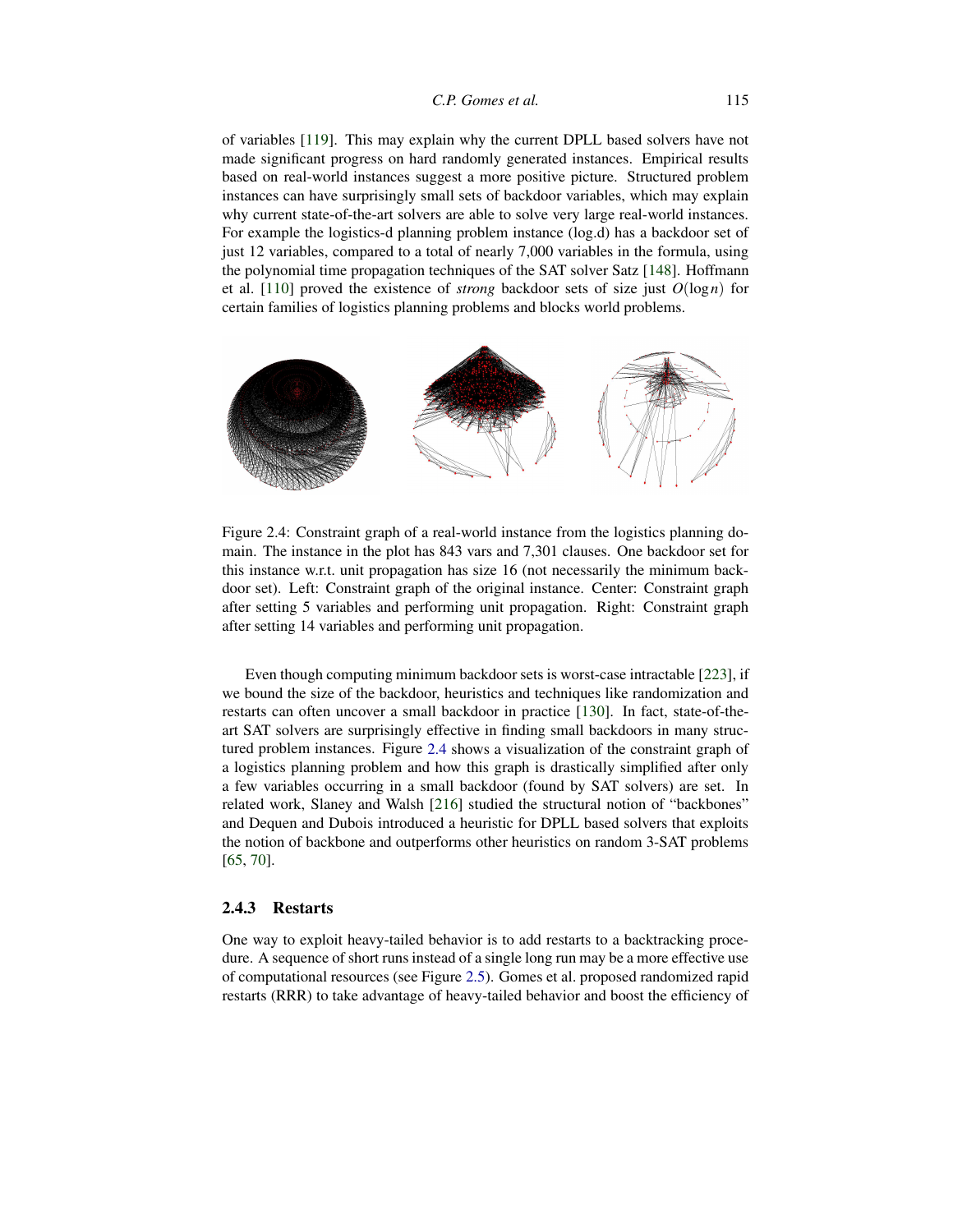complete backtrack search procedures [\[102](#page-38-2)]. In practice, one gradually increases the cutoff to maintain completeness [\[16](#page-33-4), [102](#page-38-2)]. Gomes et al. showed that a restart strategy with a fixed cutoff eliminates heavy-tail behavior and has finite moments [\[96\]](#page-38-15).

Prior to the discovery of heavy-tailed behavior and backdoor sets, randomized restart policies have been studied in the context of general randomized Las Vegas procedures. Luby et al. [\[155\]](#page-41-18) showed that when the underlying runtime distribution of the randomized procedure is fully known, the optimal restart policy is a fixed cutoff. When there is no *a priori* knowledge about the distribution, they also provided a *universal strategy* which minimizes the expected cost. This consists of runs whose lengths are powers of two, and each time a pair of runs of a given length has been completed, a run of twice that length is immediately executed. The universal strategy is of the form:  $1, 1, 2, 1, 1, 2, 4, 1, 1, 2, 4, 8, \cdots$ . Although the universal strategy of Luby et al. is provably within a log factor of the optimal fixed cutoff, the schedule often converges too slowly in practice. Walsh [\[230\]](#page-44-12) introduced a restart strategy, inspired by Luby et al.'s analysis, in which the cutoff value increases geometrically. The advantage of such a strategy is that it is less sensitive to the details of the underlying distribution. Following the findings of Gomes et al. [\[102\]](#page-38-2) and starting with  $z$ Chaff, state-of-the-art SAT solvers now routinely use restarts. In practice, the solvers use a default cutoff value, which is increased, linearly, every given number of restarts, guaranteeing the completeness of the solver in the limit [\[170\]](#page-41-2). Another important feature is that they retain learned clauses across restarts.



<span id="page-27-0"></span>Figure 2.5: Restarts: (a) Tail (1−*F*(*x*)) as a function of the total number of backtracks for a QCP instance, log-log scale; the lower curve is for a cutoff value of 4 and the upper curve is without restarts. (b) The effect of different cutoff values on solution cost for the logistics.d planning problem. Graph adapted from [\[95](#page-37-13), [96](#page-38-15)].

In reality, we will be somewhere between full and no knowledge of the runtime distribution. Horvitz et al. [\[117](#page-39-17)] introduced a Bayesian framework for learning predictive models of randomized backtrack solvers based on this situation. Extending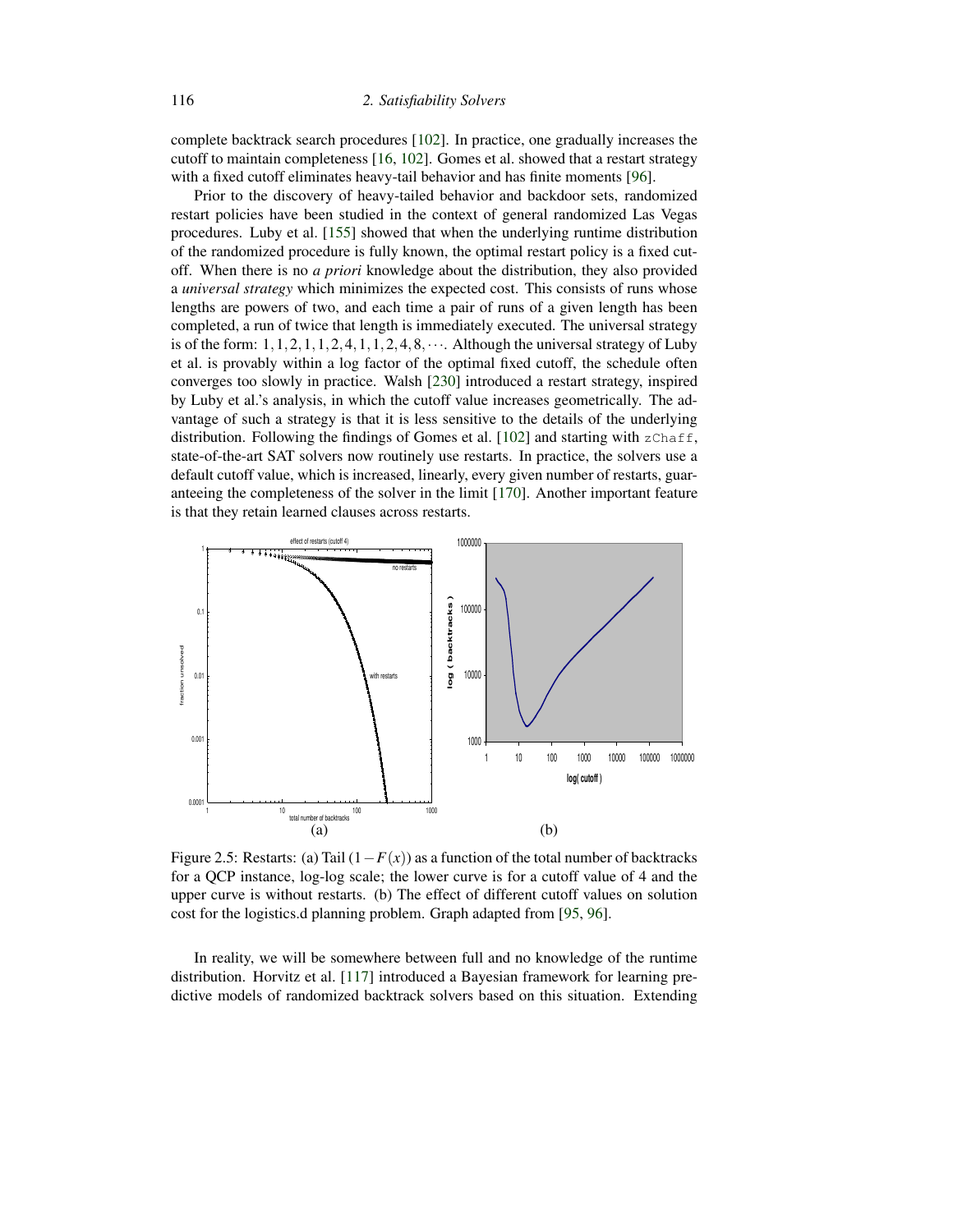that work, Kautz et al. [\[126](#page-39-18)] considered restart policies that can factor in information based on real-time observations about a solver's behavior. In particular, they introduced an *optimal* policy for dynamic restarts that considers observations about solver behavior. They also considered the dependency between runs. They gave a dynamic programming approach to generate the optimal restart strategy, and combined the resulting policy with real-time observations to boost performance of backtrack search methods.

Variants of restart strategies include randomized backtracking [\[156](#page-41-19)], and the random jump strategy [\[237\]](#page-45-5) which has been used to solve a dozen previously open problems in finite algebra. Finally, one can also take advantage of the high variance of combinatorial search methods by combining several algorithms into a "portfolio," and running them in parallel or interleaving them on a single processor [\[100,](#page-38-16) [173\]](#page-41-4).

## **2.5 Beyond SAT: Quantified Boolean Formulas and Model Counting**

We end this chapter with a brief overview of two important problems that extend beyond propositional satisfiability testing and will lie at the heart of the next generation automated reasoning systems: Quantified Boolean Formula (QBF) reasoning and counting the number of models (solutions) of a problem. These problems present fascinating challenges and pose new research questions. Efficient algorithms for these will have a significant impact on many application areas that are inherently beyond SAT, such as adversarial and contingency planning, unbounded model checking, and probabilistic reasoning.

These problems can be solved, in principle and to some extent in practice, by extending the two most successful frameworks for SAT algorithms, namely, DPLL and local search. However, there are some interesting issues and choices that arise when extending SAT-based techniques to these harder problems. In general, these problems require the solver to, in a sense, be cognizant of *all solutions* in the search space, thereby reducing the effectiveness and relevance of commonly used SAT heuristics designed for quickly zooming in on a single solution. The resulting scalability challenge has drawn many satisfiability researchers to these problems.

#### **2.5.1 QBF Reasoning**

A Quantified Boolean Formula (QBF) is a Boolean formula in which variables are quantified as existential  $\exists$  or universal  $\forall$  [cf. [135](#page-40-16)]. We will use the term QBF for *totally quantified (also known as closed) Boolean formulas in prenex form* beginning (for simplicity) with ∃:

$$
F = \exists x_1^1 \dots \exists x_1^{t(1)} \forall x_2^1 \dots \forall x_2^{t(2)} \dots Q_x^1 \dots Q_x^{t(k)} M
$$

where *M* is a Boolean formula referred to as the *matrix* of *F*,  $x_i^j$  above are distinct and include all variables appearing in *M*, and *Q* is ∃ if *k* is odd and ∀ if *k* is even. Defining  $V_i = \left\{ x_i^1, \ldots, x_i^{t(i)} \right\}$  and using associativity within each level of quantification, we can simplify the notation to  $F = \exists V_1 \forall V_2 \exists V_3 \dots QV_k M$ . A QBF solver is an algorithm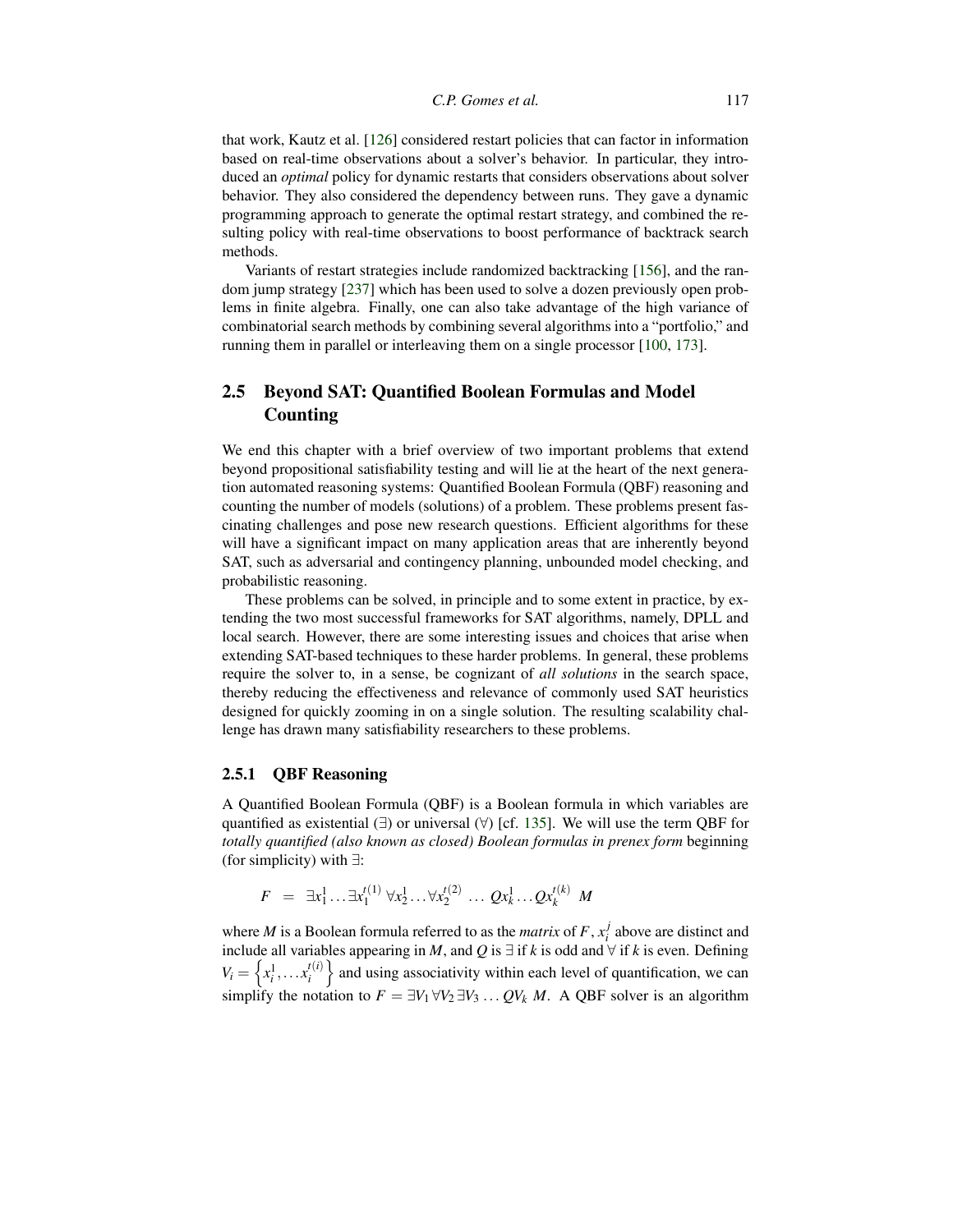that determines the truth value of such formulas  $F$ , i.e., whether there exist values of variables in  $V_1$  such that for every assignment of values to variables in  $V_2$  there exist values of variables in  $V_3$ , and so on, such that  $M$  is satisfied (i.e., evaluates to TRUE).

QBF reasoning extends the scope of SAT to domains requiring adversarial analysis, like conditional planning [\[192\]](#page-42-15), unbounded model checking [\[26](#page-34-13), [194\]](#page-42-16), and discrete games [\[86](#page-37-16)]. As a simple applied example, consider a two-player game where each player has a discrete set of actions. Here a winning strategy for a player is a partial game tree that, for every possible game play of the opponent, indicates how to proceed so as to guarantee a win. This kind of reasoning is more complex than the single-agent reasoning that SAT solvers offer, and requires modeling and analyzing adversarial actions of another agent with competing interests. Fortunately, such problems are easily and naturally modeled using QBF. The QBF approach thus supports a much richer setting than SAT. However, it also poses new and sometimes unforeseen challenges.

In terms of the worst-case complexity, deciding the truth of a QBF is PSPACEcomplete  $[222]$  whereas SAT is "only" NP-complete.<sup>[8](#page-29-0)</sup> Even with very few quantification levels, the explosion in the search space is tremendous in practice. Further, as the winning strategy example indicates, even a solution to a QBF may require exponential space to describe, causing practical difficulties [\[25\]](#page-34-14).

Nonetheless, several tools for deciding the truth of a given QBF (QBF solvers) have been developed. These include DPLL-style search based solvers like Quaffle [\[241\]](#page-45-6), QuBE [\[90\]](#page-37-17), Semprop [\[144\]](#page-40-17), Evaluate [\[42](#page-35-18)], Decide [\[193](#page-42-17)], and QRSat [\[175\]](#page-42-18); local search methods like WalkQSAT [\[85](#page-37-18)]; skolemization based solvers like sKizzo [\[26](#page-34-13)]; q-resolution [\[134](#page-40-18)] based solvers like Quantor [\[28](#page-34-15)]; and symbolic, BDD based tools like QMRES and QBDD [\[176](#page-42-19)]. Most of these solvers extend the concepts underlying SAT solvers. In particular, they inherit conjunctive normal form (CNF) as the input representation, which has been the standard for SAT solvers for over a decade. Internally, some solvers also employ disjunctive normal form (DNF) to cache partial solutions for efficiency [\[242](#page-45-7)].

We focus here on DPLL-based QBF solvers. The working of these solvers is not very different from that of DPLL-based SAT solvers. The essential difference is that when the DPLL process branches on an universal variable *x* by setting it to TRUE and finds that branch to be satisfiable, it must also verify that the branch  $x =$  FALSE is also satisfiable. The need to be able to do this "universal reasoning" and explore both branches of universal variables has, as expected, a substantial impact on the efficiency of the solver.

In a series of papers, Zhang and Malik [\[241\]](#page-45-6), Letz [\[144\]](#page-40-17), and Giunchiglia et al. [\[91](#page-37-19)] described how the clause learning techniques from SAT can be extended to *solution learning* for QBF. The idea is to not only cache small certificates of unsatisfiability of sub-formulas (as learned CNF clauses), but also to cache small certificates of satisfiability of sub-formulas (as learned DNF "terms", also referred to as *cubes*). This can, in principle, be very useful because not only does a QBF solver need to detect unsatisfiability efficiently, it needs to also detect satisfiability efficiently and repeatedly.

<span id="page-29-0"></span><sup>8</sup> PSPACE-complete problems are generally believed to be significantly harder than NP-complete problems; cf. [\[179\]](#page-42-20).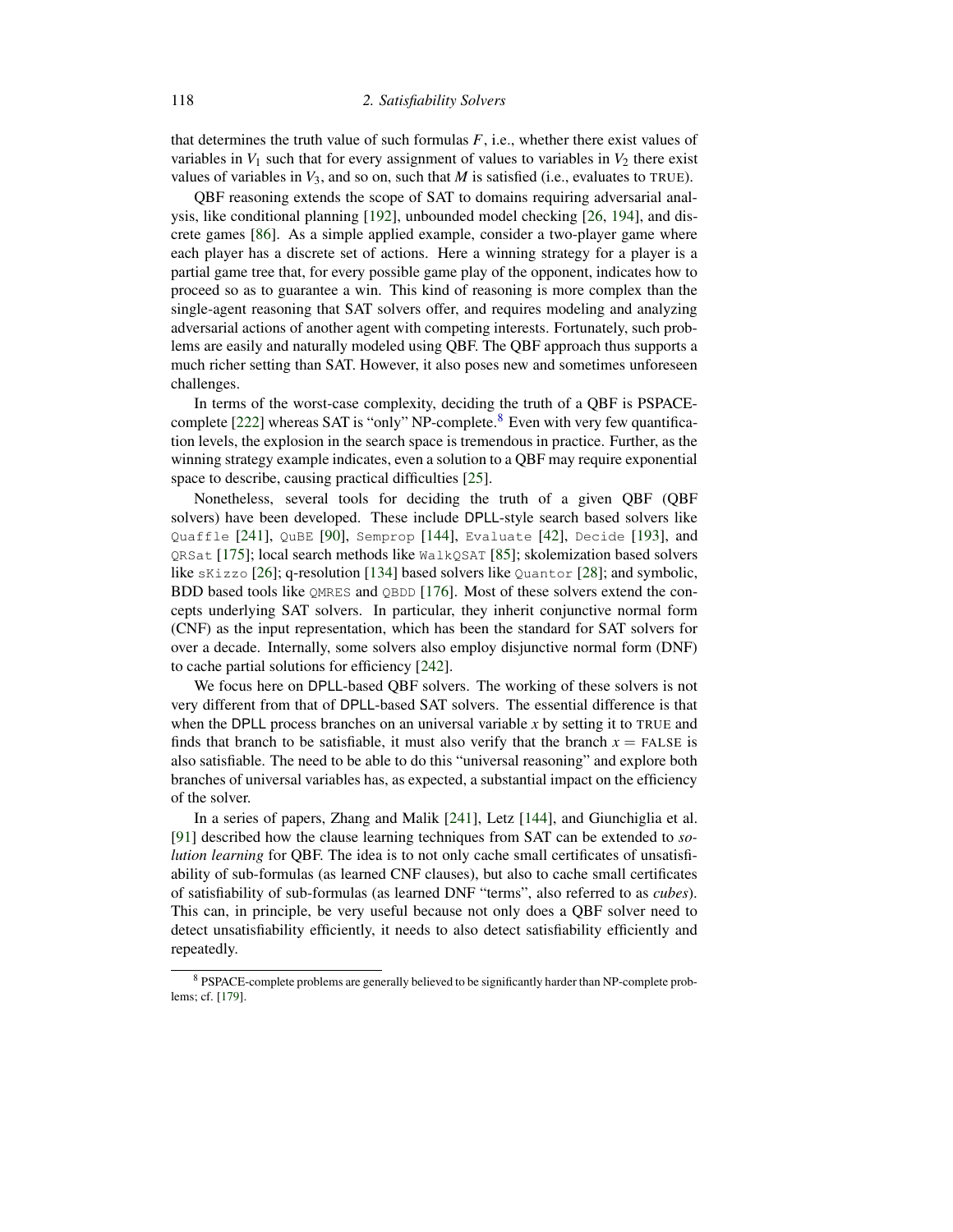#### *C.P. Gomes et al.* 119

Another interesting change, which is now part of most QBF solvers, is related to unit propagation. This stems from the observation that if the variables with the deepest quantification level in a clause are universal, they cannot help satisfy that clause. The clause can effectively ignore these universal variables. This also plays a role in determining which clauses are learned upon reaching a conflict, and also has a dual counterpart about existential variables in a DNF term.

While the performance of QBF solvers has been promising, translating a QBF into a (much larger) SAT specification and using a good SAT solver is often faster in practice—a fact well-recognized and occasionally exploited [\[26](#page-34-13), [28,](#page-34-15) [202\]](#page-43-13). This motivates the need for further investigation into the design of QBF solvers and possible fundamental weaknesses in the modeling methods used.

It has been recently demonstrated by Samulowitz et al. that the efficiency of QBF solvers can be improved significantly—much more so than SAT solvers—by employing certain pre-processing techniques on the formula at the very beginning [\[204\]](#page-43-14) or using inference techniques, such as those based on binary clauses, on the fly [\[203\]](#page-43-15). These methods typically involve adding a certain type of easy-to-compute resolvents as redundant constraints to the problem, with the hope of achieving faster propagation. Results show that this works very well in practice.

Any QBF reasoning task has a natural game playing interpretation at a high level. Using this fact, Ansotegui et al. [\[11\]](#page-33-14) described a general framework for modeling adversarial tasks as QBF instances. They view a problem *P* as a two-player game *G* with a bounded number of turns. This is different from the standard interpretation of a QBF as a game [\[179\]](#page-42-20); in their approach, one must formulate the higher level problem *P* as a game *G before* modeling it as a QBF. The sets of "rules" to which the existential and universal players of *G* are bound may differ from one player to the other. Ansotegui et al. [\[11\]](#page-33-14) observed that typical CNF-based encodings for QBF suffer from the "illegal search space issue" where the solver finds it artificially hard to detect certain illegal moves made by the universal player. An example of an illegal move in, say, chess is to move a piece completely off the board or to move two pieces at a time. Recognizing such illegal moves of the universal player corresponds to deducing that the resulting formula can be easily satisfied by the existential player no matter what the universal player does next. Unlike a "local" violation of a clause, such detection involves *all* clauses of the formula and is non-trivial. In the standard QBF encodings, the solver is often be forced to explore an exponential number of such moves on multiple levels in the search tree. Ansotegui et al. proposed the use of special indicator variables that flag the occurrence of such illegal moves, which is then exploited by their solver to prune the search space.

Another recent proposal by Sabharwal et al. [\[201](#page-43-16)], implemented in the QBF solver Duaffle which extends Quaffle, is a new generic QBF modeling technique that uses a dual CNF-DNF representation. The dual representation considers the above game-theoretic view of the problem. The key idea is to exploit a dichotomy between the players: rules for the existential player are modeled as CNF clauses, (the negations of) rules for the universal player modeled as DNF terms, and game state information is split equally into clauses and terms. This symmetric dual format places "equal responsibility" on the two players, in stark contrast with other QBF encodings which tend to leave most work for the existential player. This representation has several advantages over pure-CNF encodings for QBF. In particular, it allows unit propagation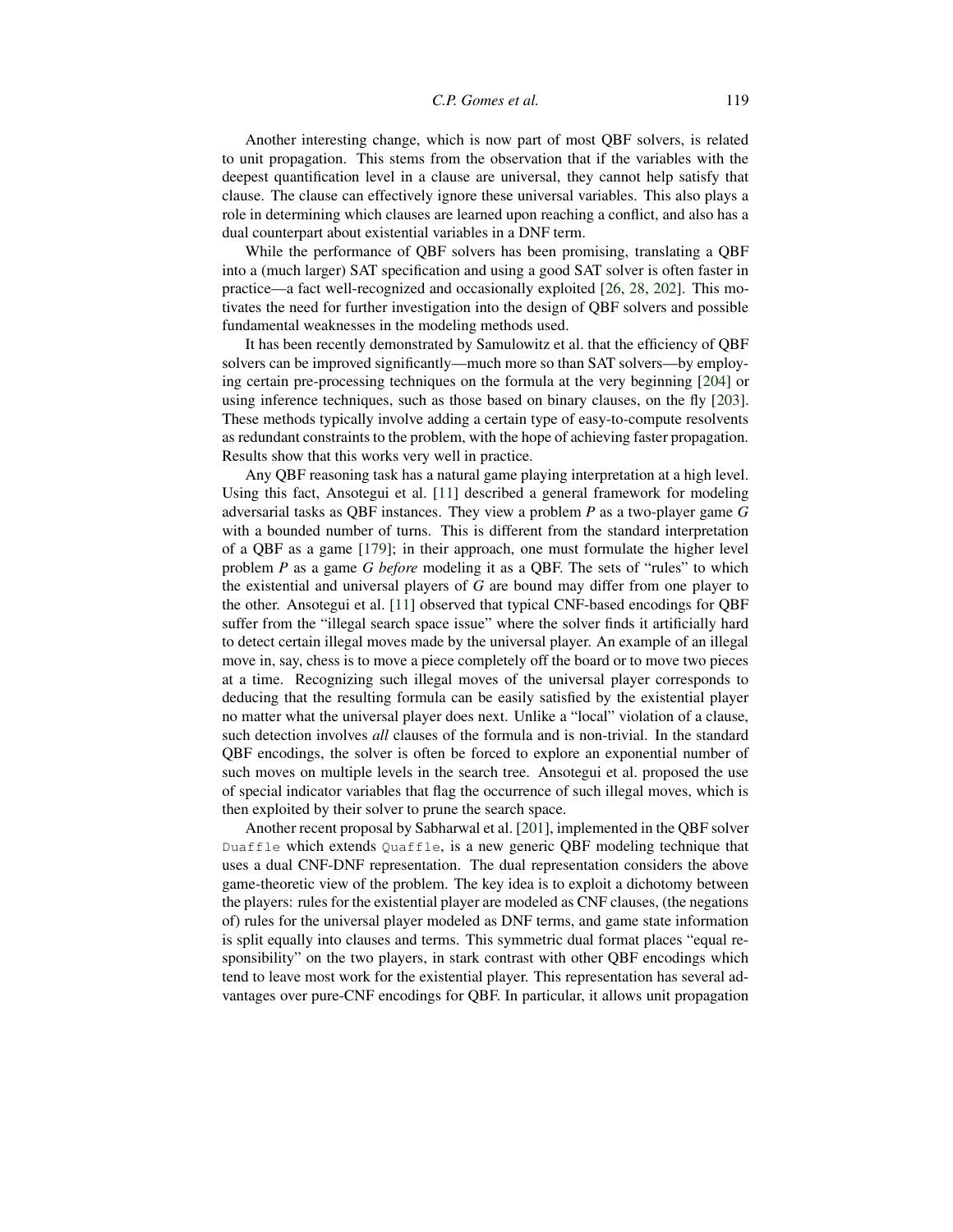*across quantifiers* and avoids the illegal search space issue altogether.

An independent dual CNF-DNF approach of Zhang [\[239\]](#page-45-8) converts a full CNF encoding into a logically equivalent full DNF encoding and provides both to the solver. In contrast, Duaffle exploits the representational power of DNF to simplify the model and make it more compact, while addressing some issues associated with pure CNF representations. Both of these dual CNF-DNF approaches are different from fully non-clausal encodings, which also have promise but are unable to directly exploit rapid advances in CNF-based SAT solvers. Recently, Benedetti et al. [\[27](#page-34-16)] have proposed "restricted quantification" for pure-CNF encodings for QCSPs. This general technique addresses the illegal search space issue and is applicable also to QBF solvers other than those that are search based.

#### **2.5.2 Model Counting**

Propositional model counting or #SAT is the problem of computing the number of models for a given propositional formula, i.e., the number of distinct variable assignments for which the formula evaluates to TRUE. This problem generalizes SAT and is known to be a #P-complete problem, which means that it is no easier than solving a QBF with a fixed but unbounded number of "there exist" and "forall" quantification levels in its variables [\[224](#page-44-16)]. For comparison, notice that SAT can be thought of as a QBF with exactly one level of "there exist" quantification.

Effective model counting procedures would open up a range of new applications. For example, various probabilistic inference problems, such as Bayesian net reasoning, can be effectively translated into model counting problems [cf. [14](#page-33-15), [58](#page-36-18), [154,](#page-41-20) [196\]](#page-43-17). Another application is in the study of hard combinatorial problems, such as combinatorial designs, where the number of solutions provides further insights into the problem. Even finding a single solution can be a challenge for such problems: counting the number of solutions is much harder. Not surprisingly, the largest formulas we can solve for the model counting problem with state-of-the-art model counters are significantly smaller than the formulas we can solve with the best SAT solvers.

The earliest practical approach for counting models is based on an extension of systematic DPLL-based SAT solvers. The idea is to directly explore the complete search tree for an *n*-variable formula, associating  $2<sup>t</sup>$  solutions with a search tree branch if that branch leads to a solution at decision level *n*−*t*. By using appropriate multiplication factors and continuing the search after a single solution is found, Relsat [\[18](#page-34-17)] is able to provide incremental lower bounds on the model count as it proceeds, and finally computes the exact model count. Newer tools such as Cachet [\[205](#page-43-18)] often improve upon this by using techniques such as component caching [\[20](#page-34-9)].

Another approach for model counting is to convert the formula into a form from which the count can be deduced easily. The tool  $c2d$  [\[57\]](#page-36-19) uses this knowledge compilation technique to convert the given CNF formula into decomposable negation normal form (DDNF) [\[59\]](#page-36-20) and compute the model count.

Most exact counting methods, especially those based on DPLL search, essentially attack a #P-complete problem "head on"—by searching the raw combinatorial search space. Consequently, these algorithms often have difficulty scaling up to larger problem sizes. We should point out that problems with a higher solution count are not necessarily harder to determine the model count of. In fact, Relsat can compute the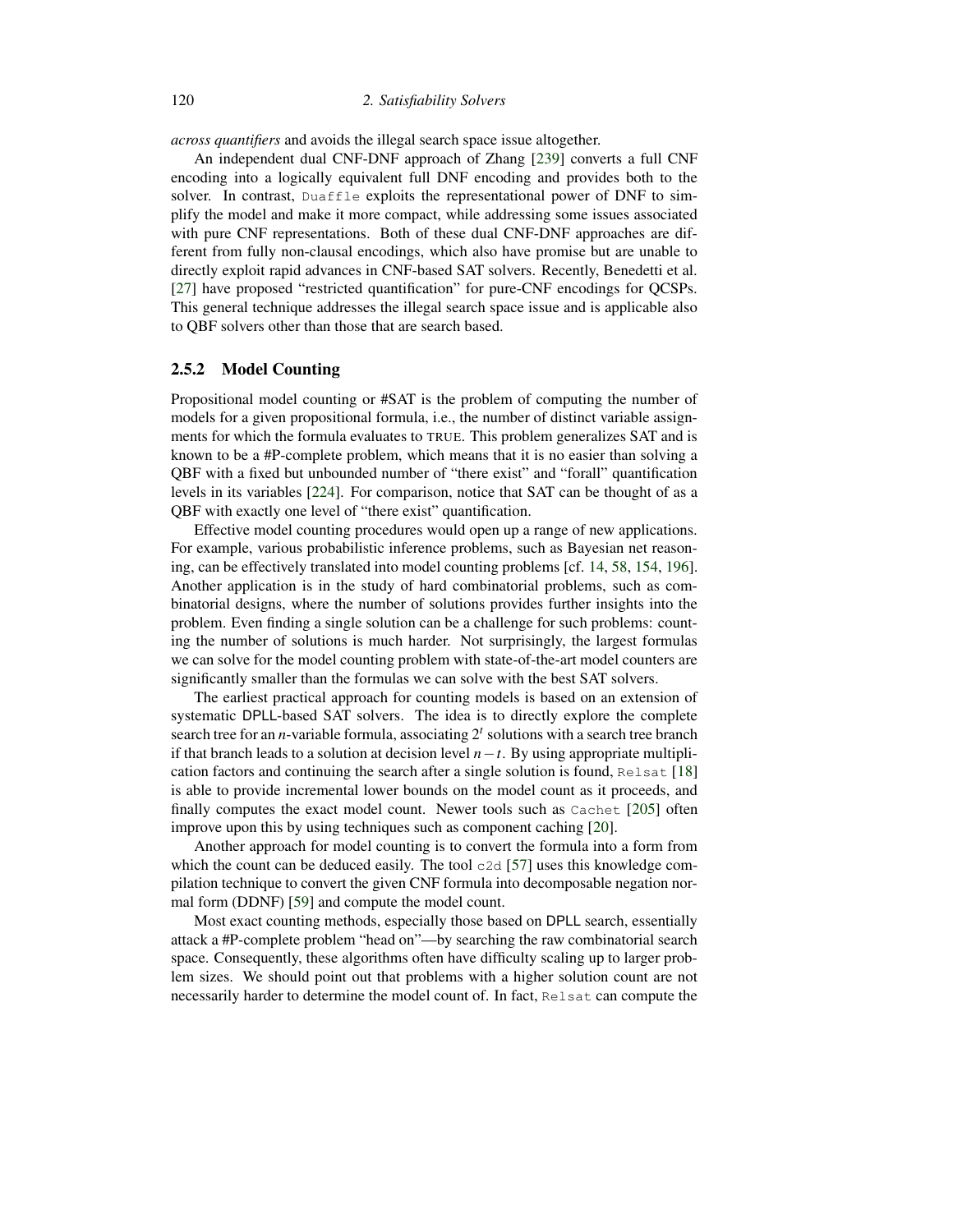#### *C.P. Gomes et al.* 121

true model count of highly under-constrained problems with many "don't care" variables and a lot of models by exploiting big clusters in the solution space. The model counting problem is instead much harder for more intricate combinatorial problems where the solutions are spread much more finely throughout the combinatorial space.

Wei and Selman [\[232\]](#page-44-17) use Markov Chain Monte Carlo (MCMC) sampling to compute an approximation of the true model count. Their model counter, ApproxCount, is able to solve several instances quite accurately, while scaling much better than both Relsat and Cachet as problem size increases. The drawback of ApproxCount is that one is not able to provide any hard guarantees on the model count it computes. To output a number close to the true count, this counting strategy requires near-uniform sampling from the set of solutions, which is generally difficult to achieve. Nearuniform sampling from the solution space is much harder than just generating a single solution. MCMC methods can provide theoretical convergence guarantees but only in the limit, which in the worst case may require an exponential number of Markov chain steps.

Interestingly, the inherent strength of most state-of-the-art SAT solvers comes actually from the ability to quickly narrow down to a certain portion of the search space the solver is designed to handle best. Such solvers therefore sample solutions in a highly non-uniform manner, making them seemingly ill-suited for model counting, unless one forces the solver to explore the full combinatorial space. An intriguing question is whether there is a way around this apparent limitation of the use of stateof-the-art SAT solvers for model counting.

MBound [\[98](#page-38-17)] is a new method for model counting, which interestingly uses any complete SAT solver "as is." It follows immediately that the more efficient the SAT solver used, the more powerful its counting strategy becomes. MBound is inspired by recent work on so-called "streamlining constraints" [\[99\]](#page-38-18), in which additional, nonredundant constraints are added to the original problem to increase constraint propagation and to focus the search on a small part of the subspace, (hopefully) still containing solutions. This strategy was earlier shown to be successful in solving very hard combinatorial design problems, with carefully created, domain-specific streamlining constraints. In contrast, MBound uses a domain-independent streamlining technique.

The central idea of the approach is to use a special type of randomly chosen constrains as streamliners, namely XOR or parity constraints on the problem variables. Such constraints require that an odd number of the involved variables be set to TRUE. (This requirement can be translated into the usual CNF form by using additional variables [\[225](#page-44-4)].) MBound works by repeatedly adding a number *s* of such constraints to the formula and feeding the result to a state-of-the-art complete SAT solver. At a very high level, each random XOR constraint will cut the search space approximately in half. So, intuitively, if after the addition of *s* XOR's the formula is still satisfiable, the original formula must have at least of the order of 2 *<sup>s</sup>* models. More rigorously, it can be shown that if we perform *t* experiments of adding *s* random XOR constraints and our formula remains satisfiable in each case, then with probability at least  $1 - 2^{-\alpha t}$ , our original formula will have at least  $2^{s-\alpha}$  satisfying assignments for any  $\alpha > 0$ . As a result, by repeated experiments or by weakening the claimed bound, one can arbitrarily boost the confidence in the lower bound count. Similar results can also be derived for the upper bound. A surprising feature of this approach is that it does not depend at all on how the solutions are distributed throughout the search space. It relies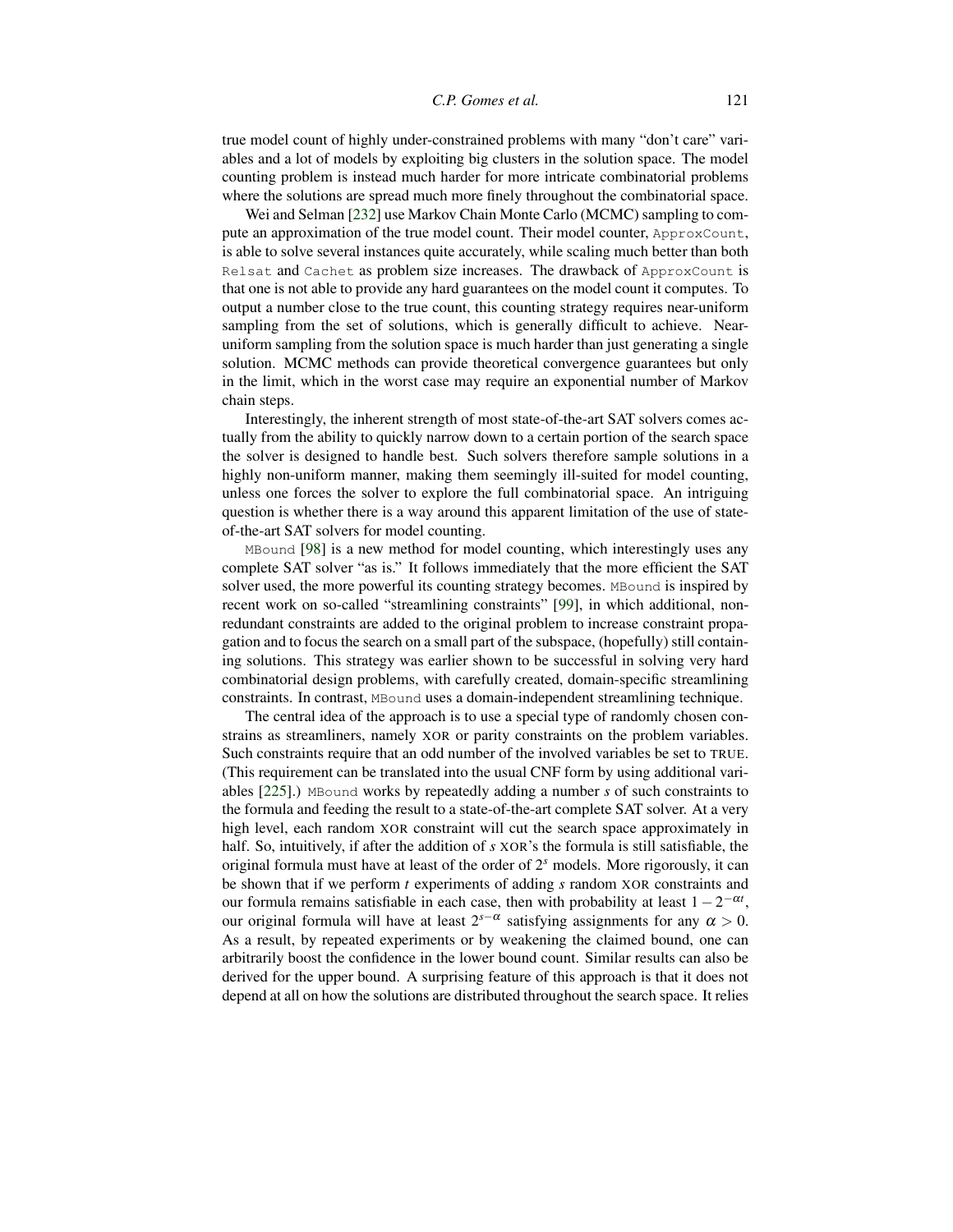on the very special properties of random parity constraints, which in effect provide a good hash function, randomly dividing the solutions into two near-equal sets. Such constraints were first used by Valiant and Vazirani [\[227\]](#page-44-18) in a randomized reduction from SAT to the related problem Unique SAT.

## **Bibliography**

- <span id="page-33-9"></span>[1] D. Achlioptas. Setting 2 variables at a time yields a new lower bound for random 3-SAT. In *32st STOC*, pages 28–37, Portland,OR, May 2000.
- <span id="page-33-3"></span>[2] D. Achlioptas, P. Beame, and M. Molloy. A sharp threshold in proof complexity. In *33rd STOC*, pages 337–346, Crete, Greece, July 2001.
- <span id="page-33-11"></span>[3] D. Achlioptas, A. Naor, and Y. Peres. Rigorous location of phase transitions in hard optimization problems. *Nature*, 435:759–764, 2005.
- <span id="page-33-12"></span>[4] D. Achlioptas and F. Ricci-Tersenghi. On the solution-space geometry of random constraint satisfaction problems. In *38th STOC*, pages 130–139, Seattle, WA, May 2006.
- <span id="page-33-10"></span>[5] D. Achlioptas and G. Sorkin. Optimal myopic algorithms for random 3-SAT. In *41st FOCS*, pages 590–600, Redondo Beach, CA, Nov. 2000. IEEE.
- <span id="page-33-8"></span>[6] H. Adorf and M. Johnston. A discrete stochastic neural network algorithm for constraint satisfaction problems. In *Intl. Joint Conf. on Neural Networks*, pages 917–924, San Diego, CA, 1990.
- <span id="page-33-2"></span>[7] M. Alekhnovich, J. Johannsen, T. Pitassi, and A. Urquhart. An exponential separation between regular and general resolution. In *34th STOC*, pages 448– 456, Montréal, Canada, May 2002.
- <span id="page-33-5"></span>[8] F. A. Aloul, I. L. Markov, and K. A. Sakallah. Shatter: Efficient symmetrybreaking for Boolean satisfiability. In *40th DAC*, pages 836–839, Anahein, CA, June 2003.
- <span id="page-33-6"></span>[9] F. A. Aloul, A. Ramani, I. L. Markov, and K. A. Sakallah. PBS: A backtracksearch pseudo-Boolean solver and optimizer. In *5th SAT*, pages 346–353, Cincinnati, OH, May 2002.
- <span id="page-33-7"></span>[10] Anbulagan, D. N. Pham, J. K. Slaney, and A. Sattar. Old resolution meets modern SLS. In *20th AAAI*, pages 354–359, Pittsburgh, PA, July 2005.
- <span id="page-33-14"></span>[11] C. Ansotegui, C. P. Gomes, and B. Selman. The Achilles' heel of QBF. In *20th AAAI*, pages 275–281, Pittsburgh, PA, July 2005.
- <span id="page-33-13"></span>[12] E. Aurell, U. Gordon, and S. Kirkpatrick. Comparing beliefs, surveys, and random walks. In *17th NIPS*, Vancouver, Canada, Dec. 2004.
- <span id="page-33-0"></span>[13] F. Bacchus. Enhancing Davis Putnam with extended binary clause reasoning. In *18th AAAI*, pages 613–619, Edmonton, Canada, July 2002.
- <span id="page-33-15"></span>[14] F. Bacchus, S. Dalmao, and T. Pitassi. Algorithms and complexity results for #SAT and Bayesian inference. In *44nd FOCS*, pages 340–351, Cambridge, MA, Oct. 2003.
- <span id="page-33-1"></span>[15] F. Bacchus and J. Winter. Effective preprocessing with hyper-resolution and equality reduction. In *6th SAT*, volume 2919 of *LNCS*, pages 341–355, Santa Margherita, Italy, May 2003.
- <span id="page-33-4"></span>[16] L. Baptista and J. P. Marques-Silva. Using randomization and learning to solve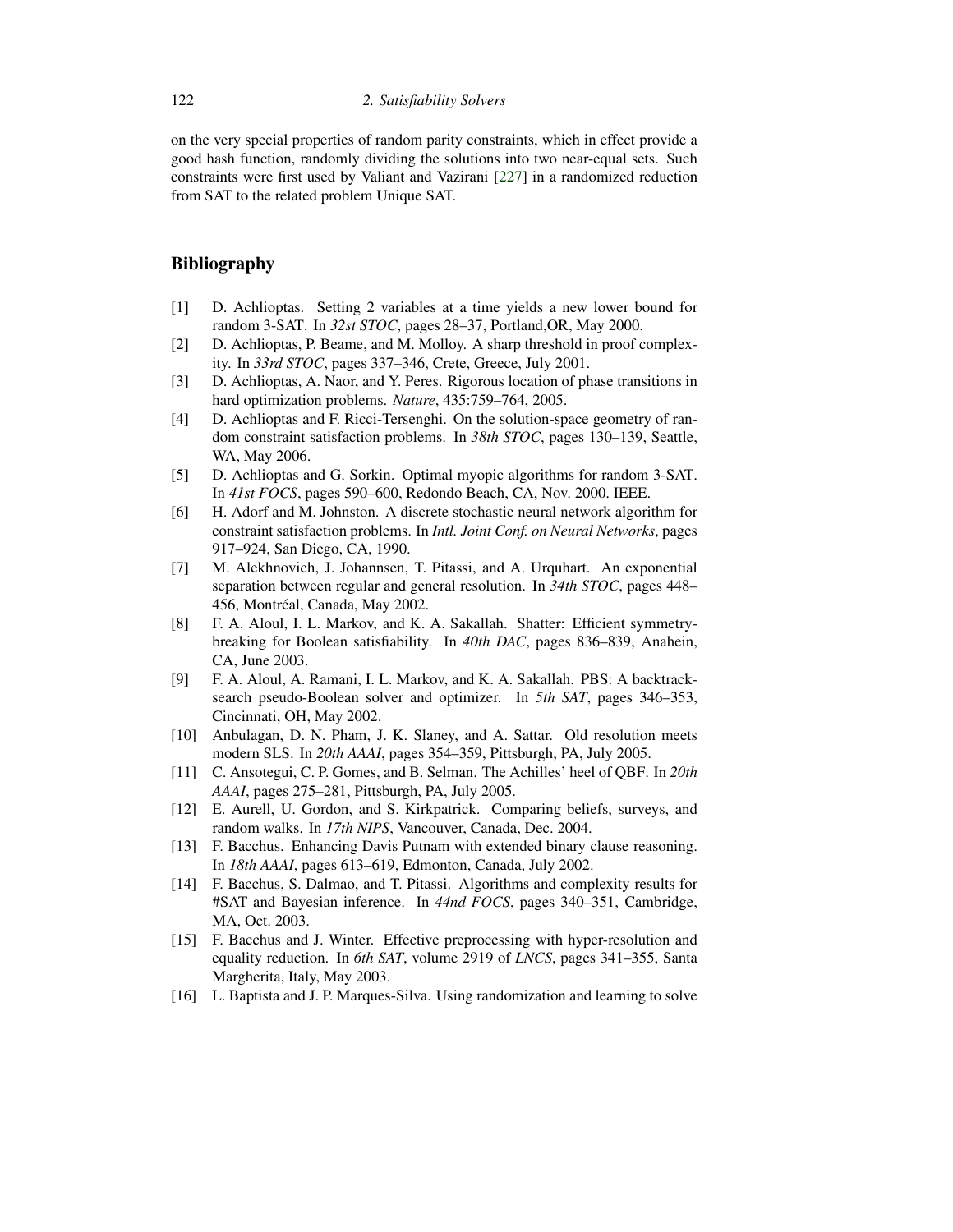hard real-world instances of satisfiability. In *6th CP*, pages 489–494, Singapore, Sept. 2000.

- <span id="page-34-5"></span>[17] R. J. Bayardo Jr. and D. P. Miranker. A complexity analysis of space-bounded learning algorithms for the constraint satisfaction problem. In *13th AAAI*, pages 298–304, Portland, OR, Aug. 1996.
- <span id="page-34-17"></span>[18] R. J. Bayardo Jr. and J. D. Pehoushek. Counting models using connected components. In *17th AAAI*, pages 157–162, Austin, TX, July 2000.
- <span id="page-34-2"></span>[19] R. J. Bayardo Jr. and R. C. Schrag. Using CSP look-back techniques to solve real-world SAT instances. In *14th AAAI*, pages 203–208, Providence, RI, July 1997.
- <span id="page-34-9"></span>[20] P. Beame, R. Impagliazzo, T. Pitassi, and N. Segerlind. Memoization and DPLL: Formula caching proof systems. In *Proc., 18th Annual IEEE Conf. on Comput. Complexity*, pages 225–236, Aarhus, Denmark, July 2003.
- <span id="page-34-10"></span>[21] P. Beame, R. Karp, T. Pitassi, and M. Saks. On the Complexity of Unsatisfiability Proofs for Random *k*-CNF Formulas. In *30th STOC*, pages 561–571, Dallas, TX, May 1998.
- <span id="page-34-6"></span>[22] P. Beame, H. Kautz, and A. Sabharwal. Understanding and harnessing the potential of clause learning. *JAIR*, 22:319–351, Dec. 2004.
- <span id="page-34-7"></span>[23] P. Beame and T. Pitassi. Propositional Proof Complexity: Past, Present, Future. In *Current Trends in Theoretical Computer Science*, pages 42–70. World Scientific, 2001.
- <span id="page-34-11"></span>[24] P. W. Beame and T. Pitassi. Simplified and improved resolution lower bounds. In *37th FOCS*, pages 274–282, Burlington, VT, Oct. 1996. IEEE.
- <span id="page-34-14"></span>[25] M. Benedetti. Extracting certificates from quantified Boolean formulas. In *19th IJCAI*, pages 47–53, Edinburgh, Scotland, July 2005.
- <span id="page-34-13"></span>[26] M. Benedetti. sKizzo: a suite to evaluate and certify QBFs. In *20th CADE*, volume 3632 of *LNCS*, pages 369–376, Tallinn, Estonia, July 2005.
- <span id="page-34-16"></span>[27] M. Benedetti, A. Lallouet, and J. Vautard. QCSP made practical by virtue of restricted quantification. In *20th IJCAI*, pages 38–43, Hyderabad, India, Jan. 2007.
- <span id="page-34-15"></span>[28] A. Biere. Resolve and expand. In *7th SAT*, volume 3542 of *LNCS*, pages 59–70, Vancouver, BC, Canada, May 2004. Selected papers.
- <span id="page-34-0"></span>[29] A. Biere, A. Cimatti, E. M. Clarke, M. Fujita, and Y. Zhu. Symbolic model checking using SAT procedures instead of BDDs. In *36th DAC*, pages 317– 320, New Orleans, LA, June 1999.
- <span id="page-34-3"></span>[30] A. Biere, A. Cimatti, E. M. Clarke, and Y. Zhu. Symbolic model checking without BDDs. In *5th TACAS*, pages 193–207, Amsterdam, the Netherlands, Mar. 1999.
- <span id="page-34-1"></span>[31] P. Bjesse, T. Leonard, and A. Mokkedem. Finding bugs in an alpha microprocessor using satisfiability solvers. In *Proc. 13th Int. Conf. on Computer Aided Verification*, 2001.
- <span id="page-34-4"></span>[32] M. Böhm and E. Speckenmeyer. A fast parallel SAT-solver – efficient workload balancing. *Annals of Math. and AI*, 17(3-4):381–400, 1996.
- <span id="page-34-12"></span>[33] B. Bollobás, C. Borgs, J. T. Chayes, J. H. Kim, and D. B. Wilson. The scaling window of the 2-SAT transition. *Random Struct.s and Alg.*, 19(3-4):201–256, 2001.
- <span id="page-34-8"></span>[34] M. L. Bonet, J. L. Esteban, N. Galesi, and J. Johansen. On the relative com-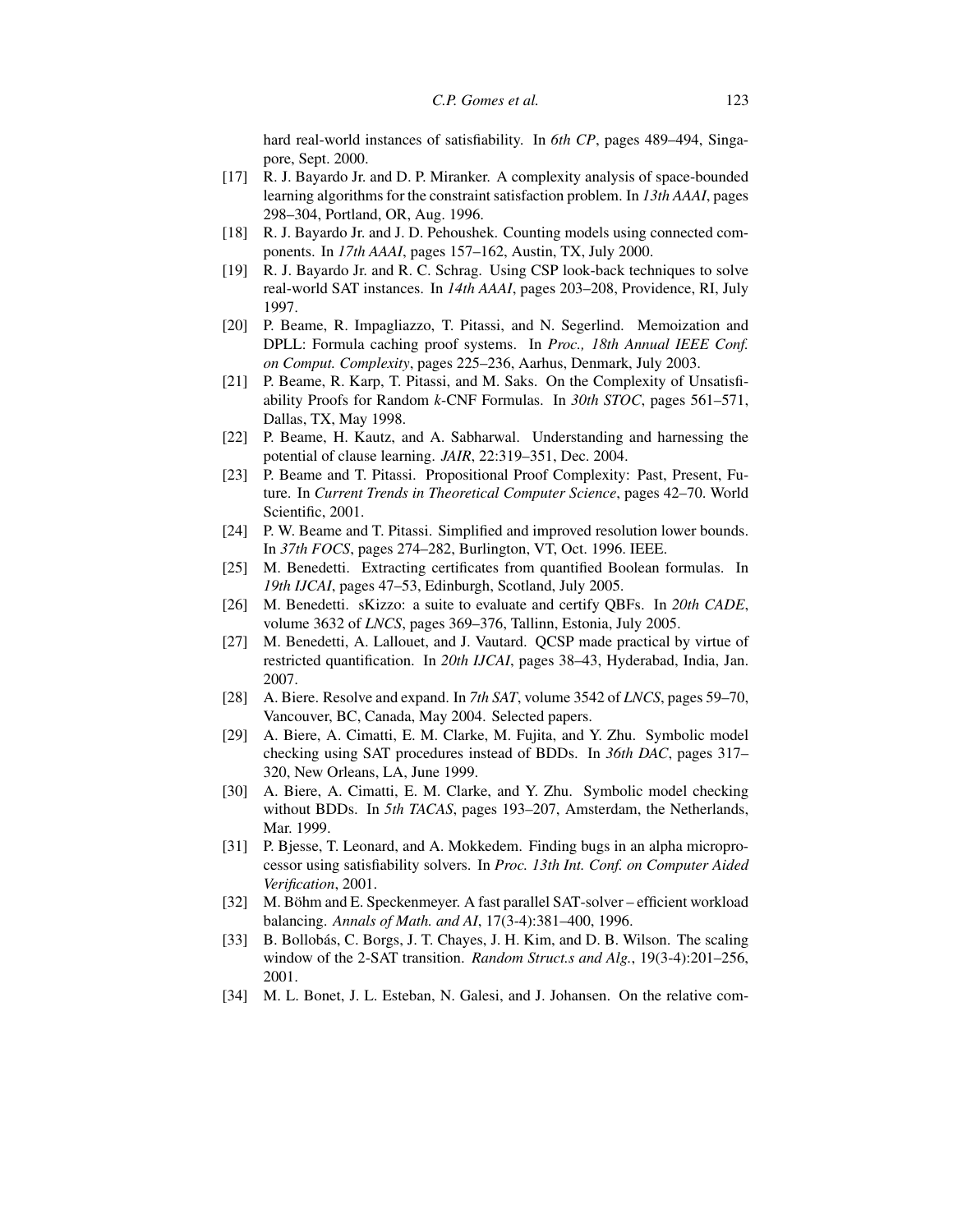plexity of resolution refinements and cutting planes proof systems. *SIAM J. Comput.*, 30(5):1462–1484, 2000.

- <span id="page-35-4"></span>[35] M. L. Bonet and N. Galesi. Optimality of size-width tradeoffs for resolution. *Comput. Complx.*, 10(4):261–276, 2001.
- <span id="page-35-0"></span>[36] R. J. Brachman and H. J. Levesque. The tractability of subsumption in frame based description languages. In *AAAI'84*, pages 34–37, 1984.
- [37] R. J. Brachman and H. J. Levesque, editors. *Readings in Knowledge Representation*. Morgan Kaufmann, 1985.
- <span id="page-35-1"></span>[38] R. J. Brachman and J. Schmolze. An overview of the KL-ONE knowledge representation system. *Cognitive Science*, 9(2):171–216, 1985.
- <span id="page-35-16"></span>[39] A. Braunstein and R. Zecchina. Survey propagation as local equilibrium equations. *J. Stat. Mech.*, P06007, 2004. URL <http://lanl.arXiv.org/cond-mat/0312483>.
- <span id="page-35-14"></span>[40] A. Broder, A. Frieze, and E. Upfal. On the satisfiability and maximum satisfiability of random 3-CNF formulas. In *Proc., 4th SODA*, Jan. 1993.
- <span id="page-35-5"></span>[41] J. Buresh-Oppenheim and T. Pitassi. The complexity of resolution refinements. In *18th Annual IEEE Symp. on Logic in Comput. Sci.*, pages 138–147, Ottawa, Canada, June 2003.
- <span id="page-35-18"></span>[42] M. Cadoli, M. Schaerf, A. Giovanardi, and M. Giovanardi. An algorithm to evaluate quantified Boolean formulae and its experimental evaluation. *J. Auto. Reas.*, 28(2):101–142, 2002.
- <span id="page-35-8"></span>[43] B. Cha and K. Iwama. Adding new clauses for faster local search. In *13th AAAI*, pages 332–337, Portland, OR, Aug. 1996.
- <span id="page-35-6"></span>[44] D. Chai and A. Kuehlmann. A fast pseudo-Boolean constraint solver. In *40th DAC*, pages 830–835, Anahein, CA, June 2003.
- <span id="page-35-10"></span>[45] P. Cheeseman, B. Kenefsky, and W. Taylor. Where the really hard problems are. In *Proceedings of IJCAI-91*, pages 331–337. Morgan Kaufmann, 1991.
- <span id="page-35-17"></span>[46] H. Chen, C. Gomes, and B. Selman. Formal models of heavy-tailed behavior in combinatorial search. In *7th CP*, 2001.
- <span id="page-35-15"></span>[47] V. Chvátal and B. Reed. Mick gets some (the odds are on his side). In 33rd *FOCS*, pages 620–627, Pittsburgh, PA, Oct. 1992. IEEE.
- <span id="page-35-12"></span>[48] V. Chvátal and E. Szemerédi. Many hard examples for resolution. *J. Assoc. Comput. Mach.*, 35(4):759–768, 1988.
- <span id="page-35-13"></span>[49] M. Clegg, J. Edmonds, and R. Impagliazzo. Using the Gröbner basis algorithm to find proofs of unsatisfiability. In *28th STOC*, pages 174–183, Philadelphia, PA, May 1996.
- <span id="page-35-11"></span>[50] S. Cook and D. Mitchell. Finding hard instances of the satisfiability problem: a survey. In *DIMACS Series in Discr. Math. and Theoretical Comp. Sci.*, volume 35, pages 1–17. American Math. Society, 1997.
- <span id="page-35-2"></span>[51] S. A. Cook. The complexity of theorem proving procedures. In *Conf. Record of 3rd STOC*, pages 151–158, Shaker Heights, OH, May 1971.
- <span id="page-35-3"></span>[52] S. A. Cook and R. A. Reckhow. The relative efficiency of propositional proof systems. *J. Symb. Logic*, 44(1):36–50, 1977.
- <span id="page-35-7"></span>[53] W. Cook, C. R. Coullard, and G. Turan. On the complexity of cutting plane proofs. *Discr. Applied Mathematics*, 18:25–38, 1987.
- <span id="page-35-9"></span>[54] J. M. Crawford and L. D. Auton. Experimental results on the cross-over point in satisfiability problems. In *Proc. AAAI-93*, pages 21–27, Washington, DC,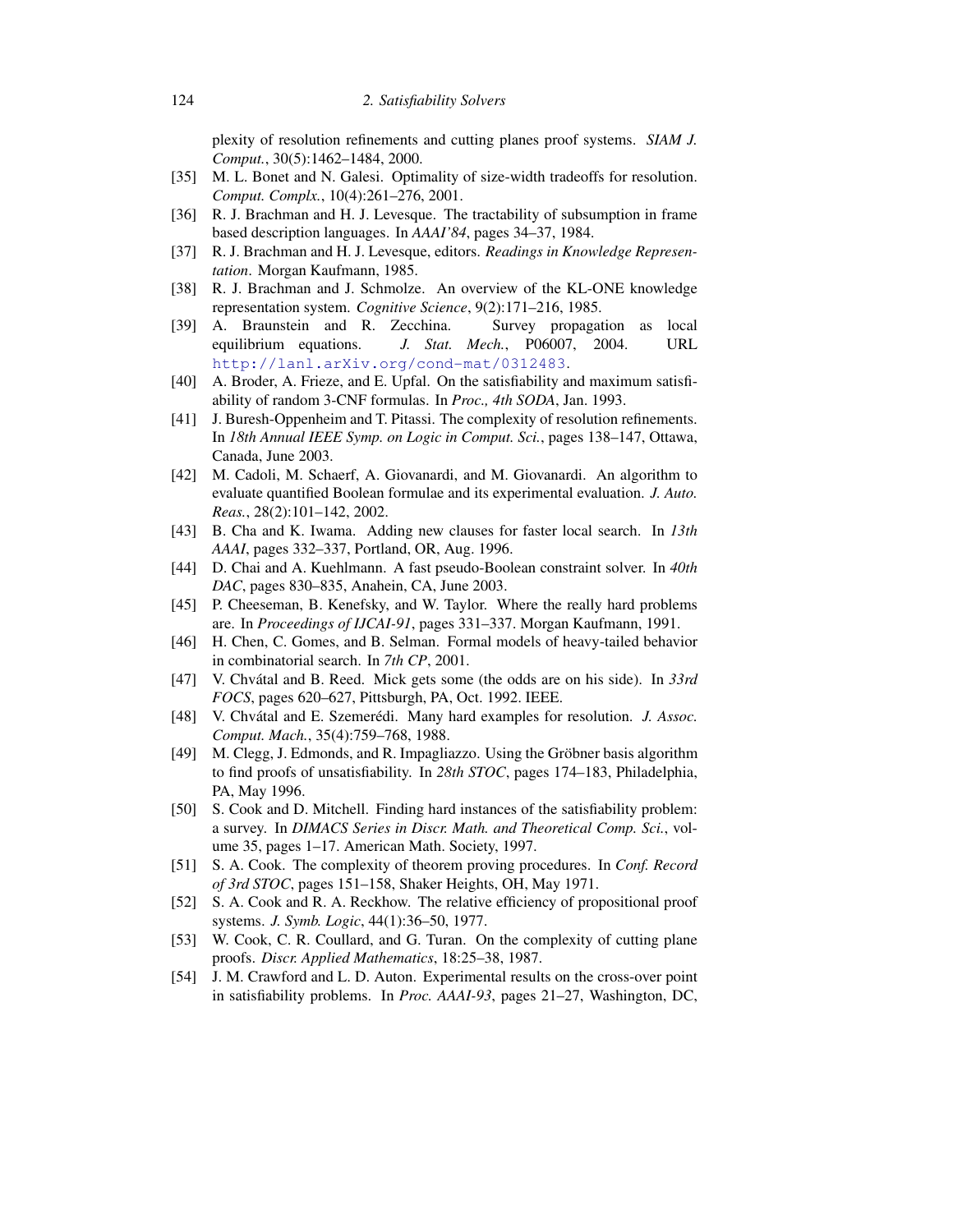1993.

- <span id="page-36-6"></span>[55] J. M. Crawford, M. L. Ginsberg, E. M. Luks, and A. Roy. Symmetry-breaking predicates for search problems. In *5th KR*, pages 148–159, Cambridge, MA, Nov. 1996.
- <span id="page-36-7"></span>[56] P. T. Darga, M. H. Liffiton, K. A. Sakallah, and I. L. Markov. Exploiting structure in symmetry detection for CNF. In *41st DAC*, pages 518–522, San Diego, CA, June 2004.
- <span id="page-36-19"></span>[57] A. Darwiche. New advances in compiling CNF into decomposable negation normal form. In *Proc., 16th Euro. Conf. on AI*, pages 328–332, Valencia, Spain, Aug. 2004.
- <span id="page-36-18"></span>[58] A. Darwiche. The quest for efficient probabilistic inference, July 2005. Invited Talk, IJCAI-05.
- <span id="page-36-20"></span>[59] A. Darwiche and P. Marquis. A knowledge compilation map. *JAIR*, 17:229– 264, 2002.
- <span id="page-36-2"></span>[60] M. Davis, G. Logemann, and D. Loveland. A machine program for theorem proving. *CACM*, 5:394–397, 1962.
- <span id="page-36-1"></span>[61] M. Davis and H. Putnam. A computing procedure for quantification theory. *CACM*, 7:201–215, 1960.
- <span id="page-36-3"></span>[62] R. Davis. Diagnostic reasoning based on structure and behavior. *J. AI*, 24(1-3): 347–410, 1984.
- <span id="page-36-4"></span>[63] J. de Kleer and B. C. Williams. Diagnosing multiple faults. *J. AI*, 32(1):97– 130, 1987.
- <span id="page-36-5"></span>[64] R. Dechter. Learning while searching in constraint-satisfaction-problems. In *5th AAAI*, pages 178–185, Philadelphia, PA, Aug. 1986.
- <span id="page-36-16"></span>[65] G. Dequen and O. Dubois. Kcnfs: An efficient solver for random k-SAT formulae. In *6th SAT*, 2003.
- <span id="page-36-15"></span>[66] B. Dilkina, C. P. Gomes, and A. Sabharwal. Tradeoffs in the complexity of backdoor detection. In *13th CP*, Providence, RI, Sept. 2007.
- <span id="page-36-12"></span>[67] H. E. Dixon, M. L. Ginsberg, E. M. Luks, and A. J. Parkes. Generalizing Boolean satisfiability II: Theory. *JAIR*, 22:481–534, 2004.
- <span id="page-36-8"></span>[68] H. E. Dixon, M. L. Ginsberg, and A. J. Parkes. Generalizing Boolean satisfiability I: Background and survey of existing work. *JAIR*, 21:193–243, 2004.
- <span id="page-36-13"></span>[69] O. Dubois, Y. Boufkhad, and J. Mandler. Typical random 3-SAT formulae and the satisfiability threshold. In *Proc., 11th SODA*, pages 126–127, San Francisco, CA, Jan. 2000.
- <span id="page-36-17"></span>[70] O. Dubois and G. Dequen. A backbone search heuristic for efficient solving of hard 3-SAT formulae. In *18th IJCAI*, 2003.
- <span id="page-36-0"></span>[71] N. Eén and N. Sörensson. MiniSat: A SAT solver with conflict-clause minimization. In *8th SAT*, St. Andrews, U.K., June 2005.
- <span id="page-36-9"></span>[72] T. Fahle, S. Schamberger, and M. Sellmann. Symmetry breaking. In *7th CP*, volume 2239 of *LNCS*, pages 93–107, Paphos, Cyprus, Nov. 2001.
- <span id="page-36-10"></span>[73] F. Focacci and M. Milano. Global cut framework for removing symmetries. In *7th CP*, volume 2239 of *LNCS*, pages 77–92, Paphos, Cyprus, Nov. 2001.
- <span id="page-36-11"></span>[74] M. Fox and D. Long. The detection and exploitation of symmetry in planning problems. In *16th IJCAI*, pages 956–961, July 1999.
- <span id="page-36-14"></span>[75] J. Franco. Probabilistic analysis of the pure literal heuristic for the satisfiability problem. *Annals of Operations Research*, 1:273–289, 1983.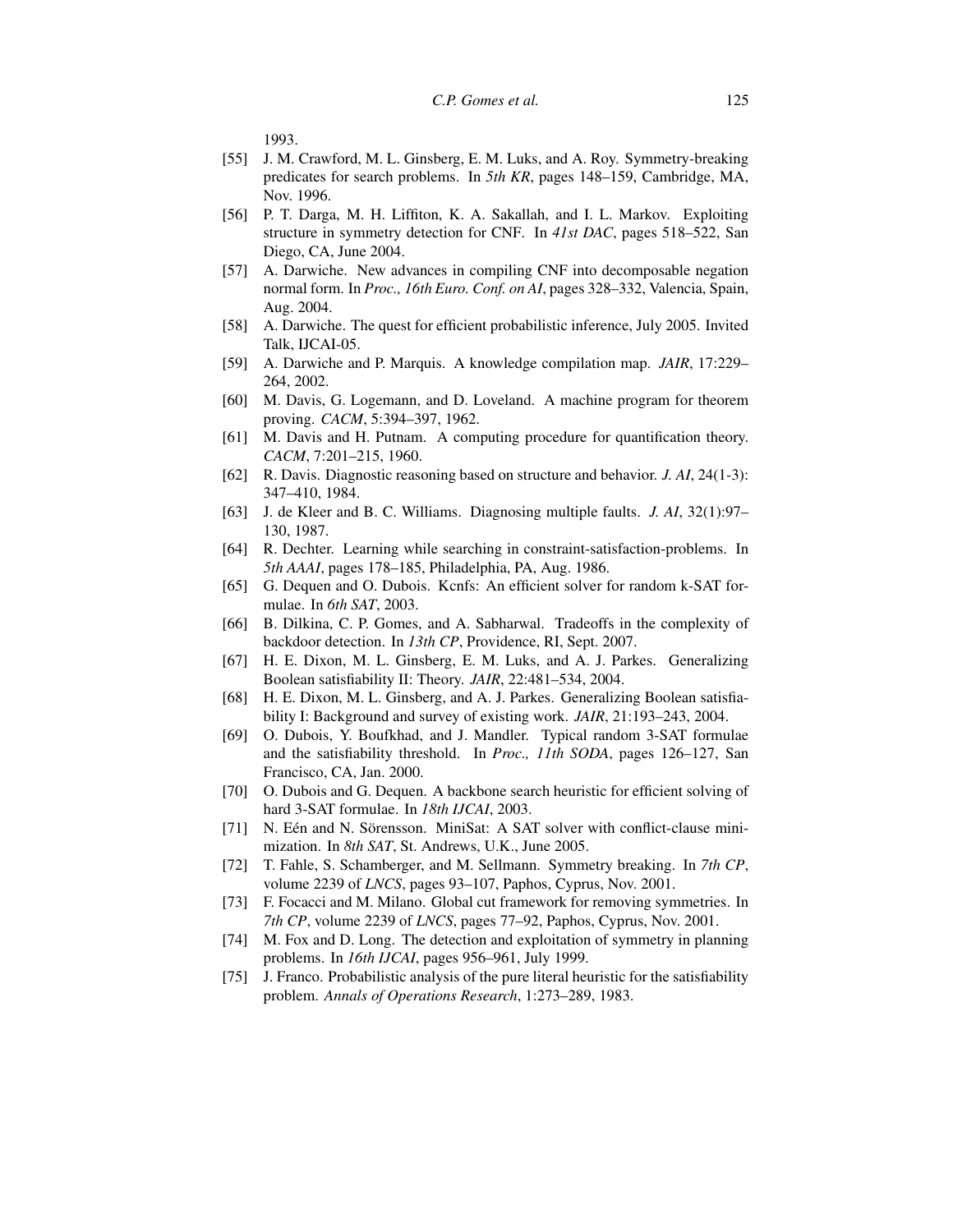- <span id="page-37-8"></span>[76] J. Franco and M. Paull. Probabilistic analysis of the Davis-Putnam procedure for solving the satisfiability problem. *Discr. Applied Mathematics*, 5:77–87, 1983.
- <span id="page-37-5"></span>[77] J. Frank, P. Cheeseman, and J. Stutz. Where gravity fails: Local search topology. *JAIR*, 7:249–281, 1997.
- <span id="page-37-10"></span>[78] E. Friedgut. Sharp thresholds of graph properties, and the *k*-sat problem. *Journal of the American Mathematical Society*, 12:1017–1054, 1999.
- <span id="page-37-11"></span>[79] A. Frieze and S. Suen. Analysis of two simple heuristics on a random instance of k- SAT. *J. Alg.*, 20(2):312–355, 1996.
- <span id="page-37-14"></span>[80] D. Frost, I. Rish, and L. Vila. Summarizing CSP hardness with continuous probability distributions. In *Proceedings of the Fourteenth National Conference on Artificial Intelligence (AAAI-97)*, pages 327–334, New Providence, RI, 1997. AAAI Press.
- <span id="page-37-1"></span>[81] M. Gelfond. Answer sets. In F. van Harmelen, V. Lifschitz, and B. Porter, editors, *The Handbook of Knowledge Representation*. Elsevier, Oxford, 2006.
- <span id="page-37-2"></span>[82] M. R. Genesereth. The use of design descriptions in automated diagnosis. *J. AI*, 24(1-3):411–436, 1984.
- <span id="page-37-12"></span>[83] I. Gent and T. Walsh. Easy problems are sometimes hard. *J. AI*, 70:335–345, 1994.
- <span id="page-37-3"></span>[84] I. P. Gent, W. Harvey, T. Kelsey, and S. Linton. Generic sbdd using computational group theory. In *8th CP*, volume 2833 of *LNCS*, pages 333–347, Kinsale, Ireland, Sept. 2003.
- <span id="page-37-18"></span>[85] I. P. Gent, H. H. Hoos, A. G. D. Rowley, and K. Smyth. Using stochastic local search to solver quantified Boolean formulae. In *8th CP*, volume 2833 of *LNCS*, pages 348–362, Kinsale, Ireland, Sept. 2003.
- <span id="page-37-16"></span>[86] I. P. Gent and A. G. Rowley. Encoding Connect-4 using quantified Boolean formulae. In *2nd Intl. Work. Modelling and Reform. CSP*, pages 78–93, Kinsale, Ireland, Sept. 2003.
- <span id="page-37-4"></span>[87] I. P. Gent and B. M. Smith. Symmetry breaking in constraint programming. In *Proc., 14th Euro. Conf. on AI*, pages 599–603, Berlin, Germany, Aug. 2000.
- <span id="page-37-6"></span>[88] I. P. Gent and T. Walsh. Towards an understanding of hill-climbing procedures for SAT. In *11th AAAI*, pages 28–33, Washington, DC, July 1993.
- <span id="page-37-7"></span>[89] M. L. Ginsberg and D. A. McAllester. GSAT and dynamic backtracking. In *4th KR*, pages 226–237, Bonn, Germany, May 1994.
- <span id="page-37-17"></span>[90] E. Giunchiglia, M. Narizzano, and A. Tacchella. QUBE: A system for deciding quantified Boolean formulas satisfiability. In *1st IJCAR*, volume 2083 of *LNCS*, pages 364–369, Siena, Italy, June 2001.
- <span id="page-37-19"></span>[91] E. Giunchiglia, M. Narizzano, and A. Tacchella. Learning for quantified Boolean logic satisfiability. In *18th AAAI*, pages 649–654, Edmonton, Canada, July 2002.
- <span id="page-37-9"></span>[92] A. Goldberg. On the complexity of the satisfiability problem. Technical Report Report No. 16, Courant Computer Science, New York University, 1979.
- <span id="page-37-0"></span>[93] E. Goldberg and Y. Novikov. BerkMin: A fast and robust sat-solver. In *DATE*, pages 142–149, Paris, France, Mar. 2002.
- <span id="page-37-15"></span>[94] C. Gomes, C. Fernandez, B. Selman, and C. Bessiere. Statistical regimes across constrainedness regions. In *10th CP*, 2004.
- <span id="page-37-13"></span>[95] C. Gomes, B. Selman, and N. Crato. Heavy-tailed distributions in combinato-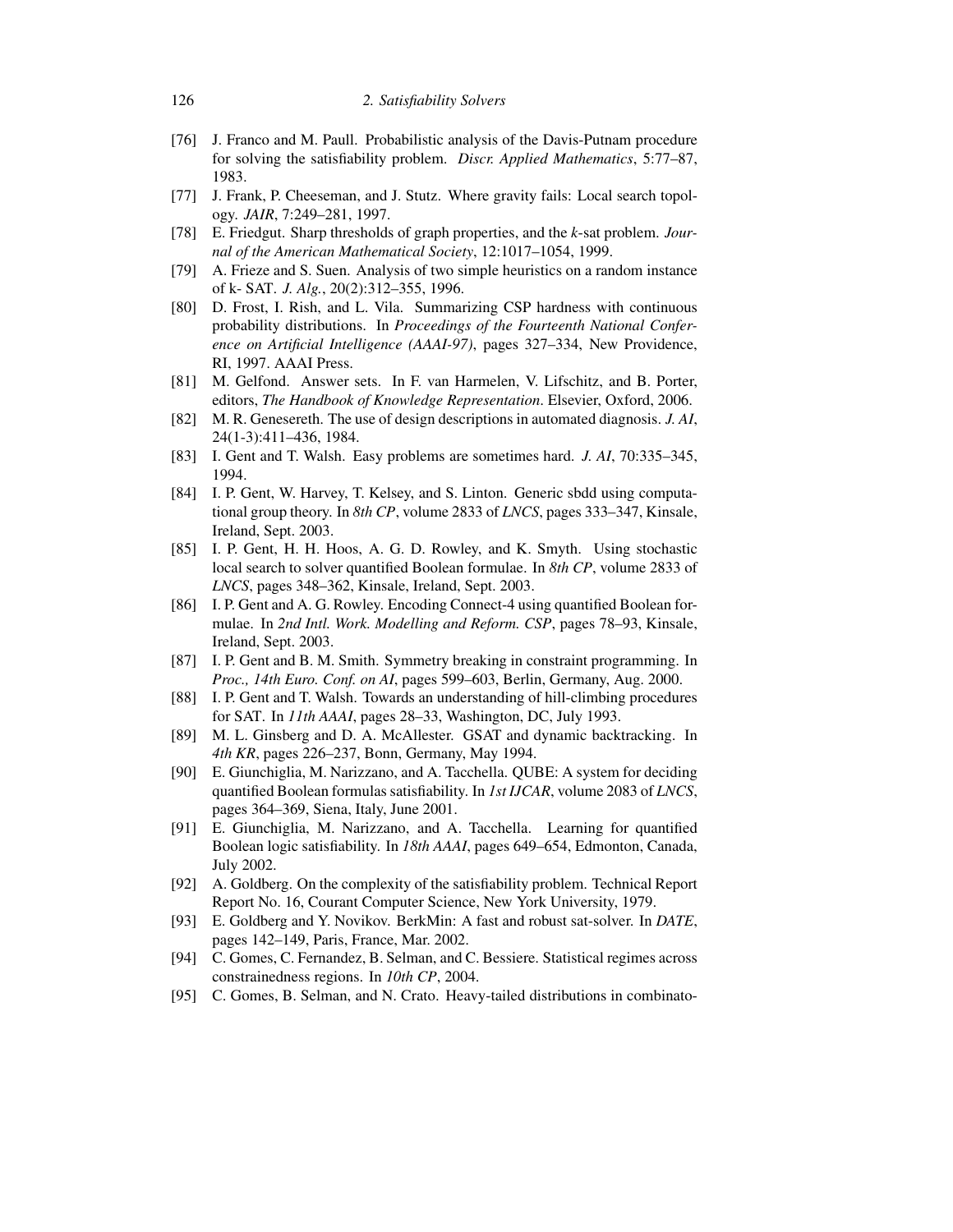rial search. In *3rd CP*, pages 121–135, 1997.

- <span id="page-38-15"></span>[96] C. Gomes, B. Selman, N. Crato, and H. Kautz. Heavy-tailed phenomena in satisfiability and constraint satisfaction problems. *J. Auto. Reas.*, 24(1/2):67– 100, 2000.
- <span id="page-38-13"></span>[97] C. Gomes, B. Selman, K. McAloon, and C. Tretkoff. Randomization in backtrack search: Exploiting heavy-tailed profiles for solving hard scheduling problems. In *4th Int. Conf. Art. Intel. Planning Syst.*, 1998.
- <span id="page-38-17"></span>[98] C. P. Gomes, A. Sabharwal, and B. Selman. Model counting: A new strategy for obtaining good bounds. In *21th AAAI*, pages 54–61, Boston, MA, July 2006.
- <span id="page-38-18"></span>[99] C. P. Gomes and M. Sellmann. Streamlined constraint reasoning. In *10th CP*, volume 3258 of *LNCS*, pages 274–289, Toronto, Canada, Oct. 2004.
- <span id="page-38-16"></span>[100] C. P. Gomes and B. Selman. Algorithm portfolios. *Artificial Intelligence*, 126 (1-2):43–62, 2001.
- <span id="page-38-11"></span>[101] C. P. Gomes and B. Selman. Can get satisfaction. *Nature*, 435:751–752, 2005.
- <span id="page-38-2"></span>[102] C. P. Gomes, B. Selman, and H. Kautz. Boosting combinatorial search through randomization. In *15th AAAI*, pages 431–437, Madison, WI, July 1998.
- <span id="page-38-0"></span>[103] C. P. Gomes, B. Selman, K. McAloon, and C. Tretkoff. Randomization in backtrack search: Exploiting heavy-tailed profiles for solving hard scheduling problems. In *4th Int. Conf. Art. Intel. Planning Syst.*, pages 208–213, Pittsburgh, PA, June 1998.
- <span id="page-38-4"></span>[104] J. Gu. Efficient local search for very large-scale satisfiability problems. *Sigart Bulletin*, 3(1):8–12, 1992.
- <span id="page-38-5"></span>[105] J. Gu, P. W. Purdom, J. Franco, and B. J. Wah. Algorithms for the Satisfiability (SAT) Problem: A Survey. In *Satisfiability (SAT) Problem*, DIMACS, pages 19–151. American Mathematical Society, 1997.
- <span id="page-38-8"></span>[106] D. Habet, C. M. Li, L. Devendeville, and M. Vasquez. A hybrid approach for SAT. In *8th CP*, volume 2470 of *LNCS*, pages 172–184, Ithaca, NY, Sept. 2002.
- <span id="page-38-10"></span>[107] M. Hajiaghayi and G. Sorkin. The satisfiability threshold for random 3-SAT is at least 3.52, 2003. URL <http://arxiv.org/abs/math/0310193>.
- <span id="page-38-3"></span>[108] A. Haken. The intractability of resolution. *Theoretical Comput. Sci.*, 39:297– 305, 1985.
- <span id="page-38-1"></span>[109] E. A. Hirsch and A. Kojevnikov. UnitWalk: A new SAT solver that uses local search guided by unit clause elimination. *Annals Math. and AI*, 43(1):91–111, 2005.
- <span id="page-38-14"></span>[110] J. Hoffmann, C. Gomes, and B. Selman. Structure and problem hardness: Asymmetry and DPLL proofs in SAT-based planning. In *11th CP*, 2005.
- <span id="page-38-12"></span>[111] T. Hogg and C. Williams. Expected gains from parallelizing constraint solving for hard problems. In *Proceedings of the Twelfth National Conference on Artificial Intelligence (AAAI-94)*, pages 1310–1315, Seattle, WA, 1994. AAAI Press.
- <span id="page-38-9"></span>[112] J. N. Hooker. A quantitative approach to logical inference. *Decision Support Systems*, 4:45–69, 1988.
- <span id="page-38-6"></span>[113] H. H. Hoos. On the run-time behaviour of stochastic local search algorithms for SAT. In *Proceedings of AAAI-99*, pages 661–666. AAAI Press, 1999.
- <span id="page-38-7"></span>[114] H. H. Hoos. An adaptive noise mechanism for WalkSAT. In *18th AAAI*, pages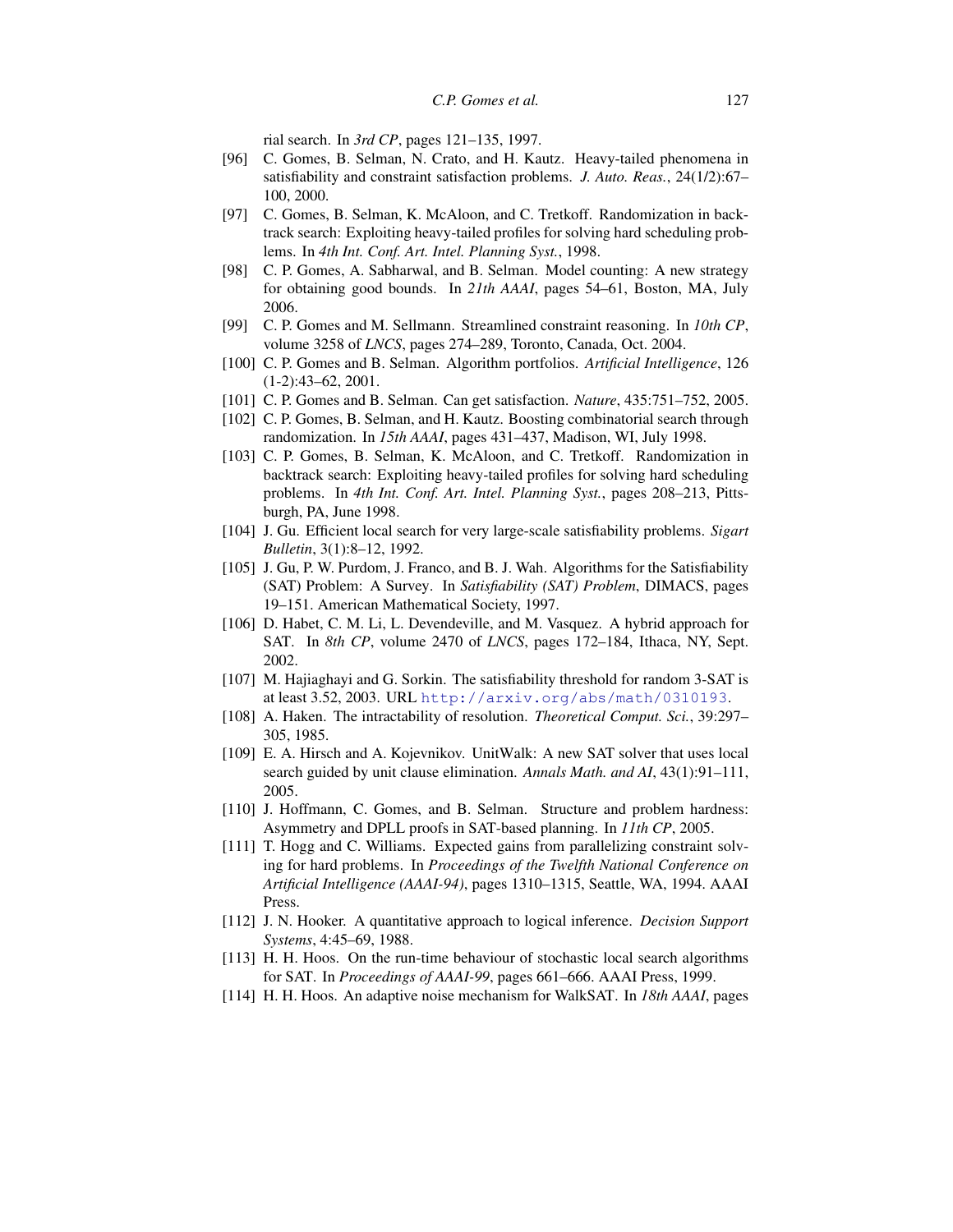655–660, Edmonton, Canada, July 2002.

- <span id="page-39-2"></span>[115] H. H. Hoos and T. Stützle. SATLIB: An online resource for research on SAT. In I. P. Gent, H. van Maaren, and T. Walsh, editors, *SAT2000*, pages 283–292. IOS Press, 2000. URL <http://www.satlib.org>.
- <span id="page-39-6"></span>[116] H. H. Hoos and T. Stützle. Stochastic Local Search: Foundations and Applica*tions*. Morgan Kaufmann, San Francisco, CA, USA, 2004.
- <span id="page-39-17"></span>[117] E. Horvitz, Y. Ruan, C. Gomes, H. Kautz, B. Selman, and D. Chickering. A bayesian approach to tackling hard computational problems. In *17th UAI*, 2001.
- <span id="page-39-1"></span>[118] M. Huele, J. van Zwieten, M. Dufour, and H. van Maaren. March-eq: Implementing additional reasoning into an efficient lookahead SAT solver. In *7th SAT*, volume 3542 of *LNCS*, pages 345–359, Vancouver, BC, Canada, May 2004. Springer.
- <span id="page-39-15"></span>[119] Y. Interian. Backdoor sets for random 3-SAT. In *6th SAT*, 2003.
- <span id="page-39-11"></span>[120] S. Janson, Y. C. Stamatiou, and M. Vamvakari. Bounding the unsatisfiability threshold of random 3-SAT. *Random Struct.s and Alg.*, 17(2):103–116, 2000.
- <span id="page-39-5"></span>[121] R. G. Jeroslow and J. Wang. Solving propositional satisfiability problems. *Annals of Math. and AI*, 1(1-4):167–187, 1990.
- <span id="page-39-14"></span>[122] H. Jia and C. Moore. How much backtracking does it take to color random graphs? rigorous results on heavy tails. In *10th CP*, 2004.
- <span id="page-39-9"></span>[123] D. Johnson, C. Aragon, L. McGeoch, and C. Schevon. Optimization by simulated annealing: an experimental evaluation; part ii. *Operations Research*, 39, 1991.
- <span id="page-39-8"></span>[124] A. Kamath, N. Karmarkar, K. Ramakrishnan, and M. Resende. Computational experience with an interior point algorithm on the satisfiability problem. In *Proceedings of Integer Programming and Combinatorial Optimization*, pages 333–349, Waterloo, Canada, 1990. Mathematical Programming Society.
- <span id="page-39-13"></span>[125] A. C. Kaporis, L. M. Kirousis, and E. G. Lalas. The probabilistic analysis of a greedy satisfiability algorithm. *Random Structures and Algorithms*, 28(4): 444–480, 2006.
- <span id="page-39-18"></span>[126] H. Kautz, E. Horvitz, Y. Ruan, C. Gomes, and B. Selman. Dynamic restart policies. In *18th AAAI*, 2002.
- <span id="page-39-4"></span>[127] H. Kautz and B. Selman. The state of SAT. *Discrete Applied Mathematics*, 155(12):1514–1524, 2007.
- <span id="page-39-3"></span>[128] H. A. Kautz and B. Selman. Planning as satisfiability. In *Proc., 10th Euro. Conf. on AI*, pages 359–363, Vienna, Austria, Aug. 1992.
- <span id="page-39-0"></span>[129] H. A. Kautz and B. Selman. Pushing the envelope: Planning, propositional logic, and stochastic search. In *13th AAAI*, pages 1194–1201, Portland, OR, Aug. 1996.
- <span id="page-39-16"></span>[130] P. Kilby, J. Slaney, S. Thiebaux, and T. Walsh. Backbones and backdoors in satisfiability. In *20th AAAI*, 2005.
- <span id="page-39-10"></span>[131] S. Kirkpatrick, D. Gelatt Jr., and M. Vecchi. Optimization by simuleated annealing. *Science*, 220(4598):671–680, 1983.
- <span id="page-39-7"></span>[132] S. Kirkpatrick and B. Selman. Critical behavior in the satisfiability of random boolean expressions. *Science*, 264:1297–1301, May 1994. Also p. 1249: "Math. Logic: Pinning Down a Trecherous Border in Logical Statements" by B. Cipra.
- <span id="page-39-12"></span>[133] L. M. Kirousis, E. Kranakis, and D. Krizanc. Approximating the unsatisfi-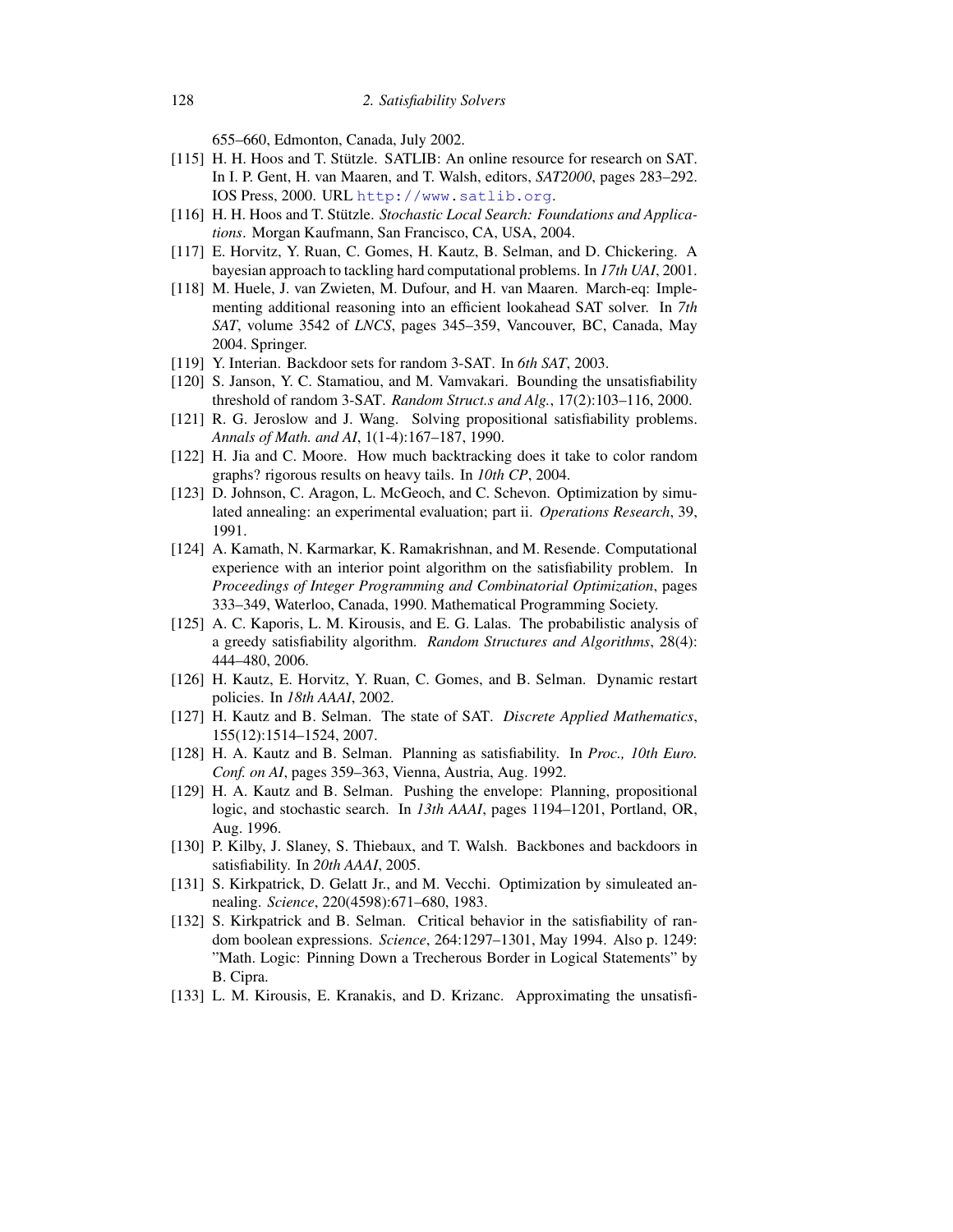ability threshold of random formulas. In *Proceedings of the Fourth Annual European Symposium on Algorithms*, pages 27–38, Barcelona, Spain, Sept. 1996.

- <span id="page-40-18"></span>[134] H. Kleine-Büning, M. Karpinski, and A. Flögel. Resolution for quantified Boolean formulas. *Information and Computation*, 117(1):12–18, 1995.
- <span id="page-40-16"></span>[135] H. Kleine-Büning and T. Lettmann. *Propositional Logic: Deduction and Algorithms*. Cambridge University Press, 1999.
- <span id="page-40-9"></span>[136] J. Köbler, U. Schöning, and J. Torán. *The Graph Isomorphism Problem: its Structural Complexity*. Birkhauser Verlag, 1993. ISBN 0-8176-3680-3.
- <span id="page-40-12"></span>[137] K. Konolige. Easy to be hard: Difficult problems for greedy algorithms. In *4th KR*, pages 374–378, Bonn, Germany, May 1994.
- <span id="page-40-0"></span>[138] H. Konuk and T. Larrabee. Explorations of sequential ATPG using Boolean satisfiability. In *11th VLSI Test Symposium*, pages 85–90, 1993.
- <span id="page-40-11"></span>[139] B. Krishnamurthy. Short proofs for tricky formulas. *Acta Inf.*, 22:253–274, 1985.
- <span id="page-40-14"></span>[140] L. Kroc, A. Sabharwal, and B. Selman. Survey propagation revisited. In *23rd UAI*, pages 217–226, Vancouver, BC, July 2007.
- <span id="page-40-6"></span>[141] D. Le Berre, O. Roussel, and L. Simon (Organizers). SAT 2007 competition, May 2007. URL <http://www.satcompetition.org/2007>.
- [142] D. Le Berre and L. Simon (Organizers). SAT 2004 competition, May 2004. URL <http://www.satcompetition.org/2004>.
- <span id="page-40-7"></span>[143] D. Le Berre and L. Simon (Organizers). SAT 2005 competition, June 2005. URL <http://www.satcompetition.org/2005>.
- <span id="page-40-17"></span>[144] R. Letz. Lemma and model caching in decision procedures for quantified Boolean formulas. In *Proc. of the TABLEAUX*, volume 2381 of *LNCS*, pages 160–175, Copenhagen, Denmark, July 2002.
- <span id="page-40-4"></span>[145] H. J. Levesque and R. J. Brachman. A fundamental tradeoff in knowledge representation and reasoning. In R. J. Brachman and H. J. Levesque, editors, *Readings in Knowledge Representation*, pages 41–70. Morgan Kaufmann, 1985.
- <span id="page-40-5"></span>[146] H. J. Levesque and R. J. Brachman. Expressiveness and tractability in knowledge representation and reasoning. *Computational Intelligence*, 3(2):78–93, 1987.
- <span id="page-40-8"></span>[147] L. Levin. Universal sequential search problems. *Problems of Information Transmission*, 9(3):265–266, 1973. Originally in Russian.
- <span id="page-40-15"></span>[148] C. Li and Anbulagan. Heuristics based on unit propagation for satisfiability problems. In *15th IJCAI*, 1997.
- <span id="page-40-3"></span>[149] C. M. Li. Integrating equivalency reasoning into Davis-Putnam procedure. In *17th AAAI*, pages 291–296, Austin, TX, July 2000.
- <span id="page-40-1"></span>[150] C. M. Li and Anbulagan. Heuristics based on unit propagation for satisfiability problems. In *15th IJCAI*, pages 366–371, Nagoya, Japan, Aug. 1997.
- <span id="page-40-10"></span>[151] C. M. Li, B. Jurkowiak, and P. W. Purdom. Integrating symmetry breaking into a DLL procedure. In *SAT*, pages 149–155, Cincinnati, OH, May 2002.
- <span id="page-40-2"></span>[152] X. Y. Li, M. F. M. Stallmann, and F. Brglez. QingTing: A local search sat solver using an effective switching strategy and an efficient unit propagation. In *6th SAT*, pages 53–68, Santa Margherita, Italy, May 2003.
- <span id="page-40-13"></span>[153] S. Lin and B. Kernighan. An efficient heuristic algorithm for the travelingsalesman problem. *Operations Research*, 21:498–516, 1973.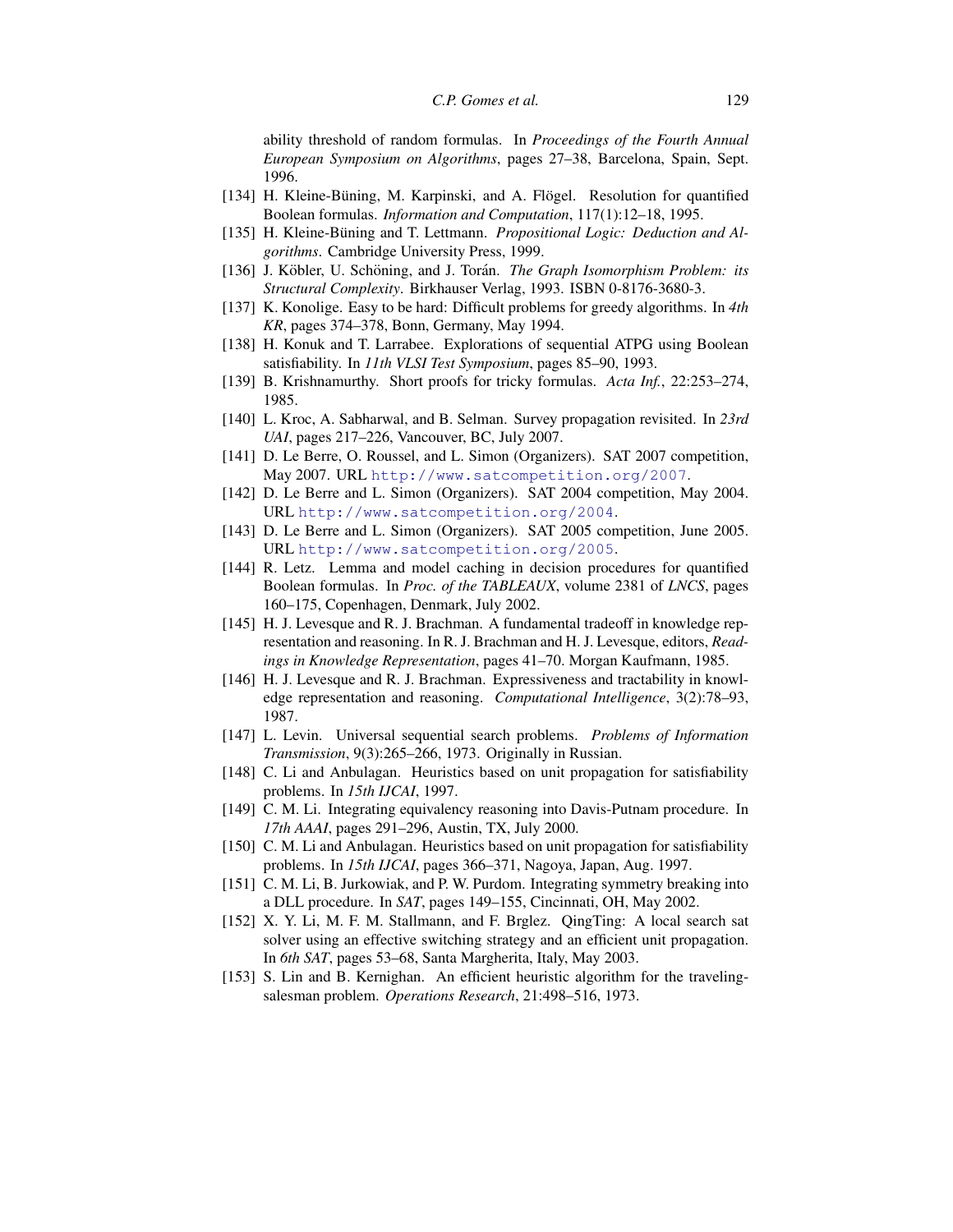- <span id="page-41-20"></span>[154] M. L. Littman, S. M. Majercik, and T. Pitassi. Stochastic Boolean satisfiability. *J. Auto. Reas.*, 27(3):251–296, 2001.
- <span id="page-41-18"></span>[155] M. Luby, A. Sinclair, and D. Zuckerman. Optimal speedup of Las Vegas algorithms. *Inf. Process. Lett.*, 47:173–180, 1993.
- <span id="page-41-19"></span>[156] I. Lynce, L. Baptista, and J. Marques-Silva. Stochastic systematic search algorithms for satisfiability. In *4th SAT*, 2001.
- <span id="page-41-8"></span>[157] I. Lynce and J. P. Marques-Silva. An overview of backtrack search satisfiability algorithms. *Annals Math. and AI*, 37(3):307–326, 2003.
- <span id="page-41-9"></span>[158] P. D. MacKenzie, July 2005. Private communication.
- <span id="page-41-15"></span>[159] E. N. Maneva, E. Mossel, and M. J. Wainwright. A new look at survey propagation and its generalizations. In *16th SODA*, pages 1089–1098, Vancouver, Canada, Jan. 2005.
- <span id="page-41-7"></span>[160] J. P. Marques-Silva. The impact of branching heuristics in propositional satisfiability algorithms. In *9th Portuguese Conf. on AI*, volume 1695 of *LNCS*, pages 62–74, Sept. 1999.
- <span id="page-41-0"></span>[161] J. P. Marques-Silva and K. A. Sakallah. GRASP – a new search algorithm for satisfiability. In *ICCAD*, pages 220–227, San Jose, CA, Nov. 1996.
- <span id="page-41-10"></span>[162] J. P. Marques-Silva and K. A. Sakallah. Robust search algorithms for test pattern generation. In *27th FTCS*, pages 152–161, Seattle, WA, June 1997.
- <span id="page-41-12"></span>[163] B. Mazure, L. Sais, and E. Gregoire. Boosting complete techniques thanks to local search methods. In *Proc. Math and AI*, 1996.
- <span id="page-41-11"></span>[164] D. A. McAllester, B. Selman, and H. Kautz. Evidence for invariants in local search. In *AAAI/IAAI*, pages 321–326, Providence, RI, July 1997.
- <span id="page-41-1"></span>[165] M. Mézard, G. Parisi, and R. Zecchina. Analytic and Algorithmic Solution of Random Satisfiability Problems. *Science*, 297(5582):812–815, 2002.
- <span id="page-41-16"></span>[166] M. Mézard and R. Zecchina. Random k-satisfiability problem: From an analytic solution to an efficient algorithm. *Phy. Rev. E*, 66:056126, Nov. 2002.
- <span id="page-41-13"></span>[167] S. Minton, M. Johnston, A. Philips, and P. Laird. Solving large-scale constraint satisfaction an scheduling problems using a heuristic repair method. In *Proceedings AAAI-90*, pages 17–24. AAAI Press, 1990.
- <span id="page-41-6"></span>[168] D. Mitchell, B. Selman, and H. Levesque. Hard and easy distributions of sat problems. In *Proc. AAAI-92*, pages 459–465, San Jose, CA, 1992.
- <span id="page-41-14"></span>[169] R. Monasson, R. Zecchina, S. Kirkpatrick, B. Selman, and L. Troyansky. Determining computational complexity from characteristic phase transitions. *Nature*, 400(8):133–137, 1999.
- <span id="page-41-2"></span>[170] M. W. Moskewicz, C. F. Madigan, Y. Zhao, L. Zhang, and S. Malik. Chaff: Engineering an efficient SAT solver. In *38th DAC*, pages 530–535, Las Vegas, NV, June 2001.
- <span id="page-41-3"></span>[171] A. Nadel. The Jerusat SAT solver. Master's thesis, Hebrew University of Jerusalem, 2002.
- <span id="page-41-17"></span>[172] N. Nishimura, P. Ragde, and S. Szeider. Detecting backdoor sets with respect to horn and binary clauses. In *7th SAT*, 2004.
- <span id="page-41-4"></span>[173] E. Nudelman, A. Devkar, Y. Shoham, K. Leyton-Brown, and H. H. Hoos. SATzilla: An algorithm portfolio for SAT, 2004. In conjunction with SAT-04.
- <span id="page-41-5"></span>[174] R. Ostrowski, E. Grégoire, B. Mazure, and L. Sais. Recovering and exploiting structural knowledge from cnf formulas. In *8th CP*, volume 2470 of *LNCS*, pages 185–199, Ithaca, NY, Sept. 2002. SV.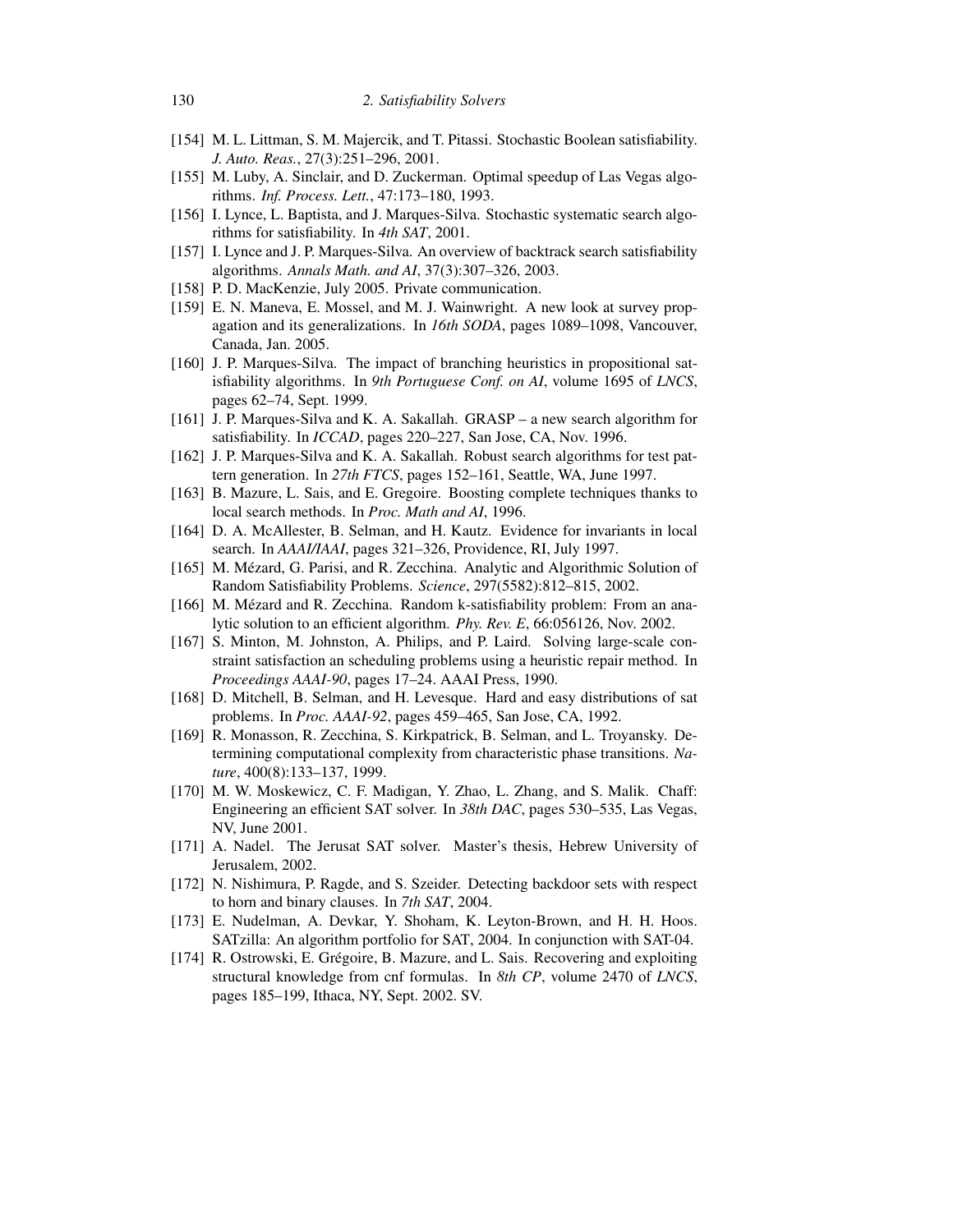- <span id="page-42-18"></span>[175] C. Otwell, A. Remshagen, and K. Truemper. An effective OBF solver for planning problems. In *Proc. MSV/AMCS*, pages 311–316, Las Vegas, NV, June 2004.
- <span id="page-42-19"></span>[176] G. Pan and M. Y. Vardi. Symbolic decision procedures for QBF. In *10th CP*, number 3258 in LNCS, pages 453–467, Toronto, Canada, Sept. 2004.
- <span id="page-42-10"></span>[177] C. Papadimitriou and K. Steiglitz. *Combinatorial Optimization*. Prentice-Hall, Inc., 1982.
- <span id="page-42-11"></span>[178] C. H. Papadimitriou. On selecting a satisfying truth assignment. In *32nd FOCS*, pages 163–169, San Juan, Puerto Rico, Oct. 1991. IEEE.
- [179] C. H. Papadimitriou. *Computational Complexity*. Addison-Wesley, 1994.
- <span id="page-42-20"></span><span id="page-42-5"></span>[180] A. J. Parkes and J. P. Walser. Tuning local search for satisfiability testing. In *13th AAAI*, pages 356–362, Portland, OR, Aug. 1996.
- <span id="page-42-14"></span>[181] J. Pearl. *Probabilistic Reasoning in Intelligent Systems: Networks of Plausible Inference*. Morgan Kaufmann, 1988.
- <span id="page-42-2"></span>[182] K. E. Petrie and B. M. Smith. Symmetry breaking in graceful graphs. In *8th CP*, volume 2833 of *LNCS*, pages 930–934, Kinsale, Ireland, Sept. 2003.
- <span id="page-42-6"></span>[183] D. N. Pham, J. Thornton, and A. Sattar. Building structure into local search for SAT. In *20th IJCAI*, pages 2359–2364, Hyderabad, India, Jan. 2007.
- <span id="page-42-0"></span>[184] K. Pipatsrisawat and A. Darwiche. RSat 1.03: SAT solver description. Technical Report D–152, Automated Reasoning Group, Computer Science Department, UCLA, 2006.
- <span id="page-42-8"></span>[185] S. D. Prestwich. Local search and backtracking vs non-systematic backtracking, 2001.
- <span id="page-42-12"></span>[186] S. D. Prestwich. Variable dependency in local search: Prevention is better than cure. In *10th SAT*, Lisbon, Portugal, May 2007.
- <span id="page-42-1"></span>[187] J.-F. Puget. On the satisfiability of symmetrical constrained satisfaction problems. In *Int. Symp. on Method. for Intel. Syst.*, volume 689 of *LNCS*, pages 350–361, Trondheim, Norway, June 1993.
- <span id="page-42-4"></span>[188] J.-F. Puget. Dynamic lex constraints. In *12th CP*, volume 4204 of *LNCS*, pages 453–467, Nantes, France, Sept. 2006.
- <span id="page-42-3"></span>[189] J.-F. Puget. An efficient way of breaking value symmetries. In *21th AAAI*, Boston, MA, July 2006.
- <span id="page-42-13"></span>[190] P. W. Purdom Jr. and C. A. Brown. Polynomial average-time satisfiability problems. *Information Science*, 41:23–42, 1987.
- <span id="page-42-7"></span>[191] M. G. C. Resende and T. A. Feo. A GRASP for satisfiability. In D. S. Johnson and M. A. Trick, editors, *Cliques, Coloring, and Satisfiability: the Second DIMACS Implementation Challenge. DIMACS Series in Discrete Mathematics and Theoretical Computer Science*, volume 26, pages 499–520. American Mathematical Society, 1996.
- <span id="page-42-15"></span>[192] J. Rintanen. Constructing conditional plans by a theorem prover. *JAIR*, 10: 323–352, 1999.
- <span id="page-42-17"></span>[193] J. Rintanen. Improvements to the evaluation of quantified Boolean formulae. In *16th IJCAI*, pages 1192–1197, Stockholm, Sweden, July 1999.
- <span id="page-42-16"></span>[194] J. Rintanen. Partial implicit unfolding in the Davis-Putnam procedure for quantified Boolean formulae. In *8th Intl. Conf. Logic for Prog., AI, and Reason.*, volume 2250 of *LNCS*, pages 362–376, Havana, Cuba, Dec. 2001.
- <span id="page-42-9"></span>[195] I. Rish and R. Dechter. To guess or to think? hybrid algorithms for SAT. In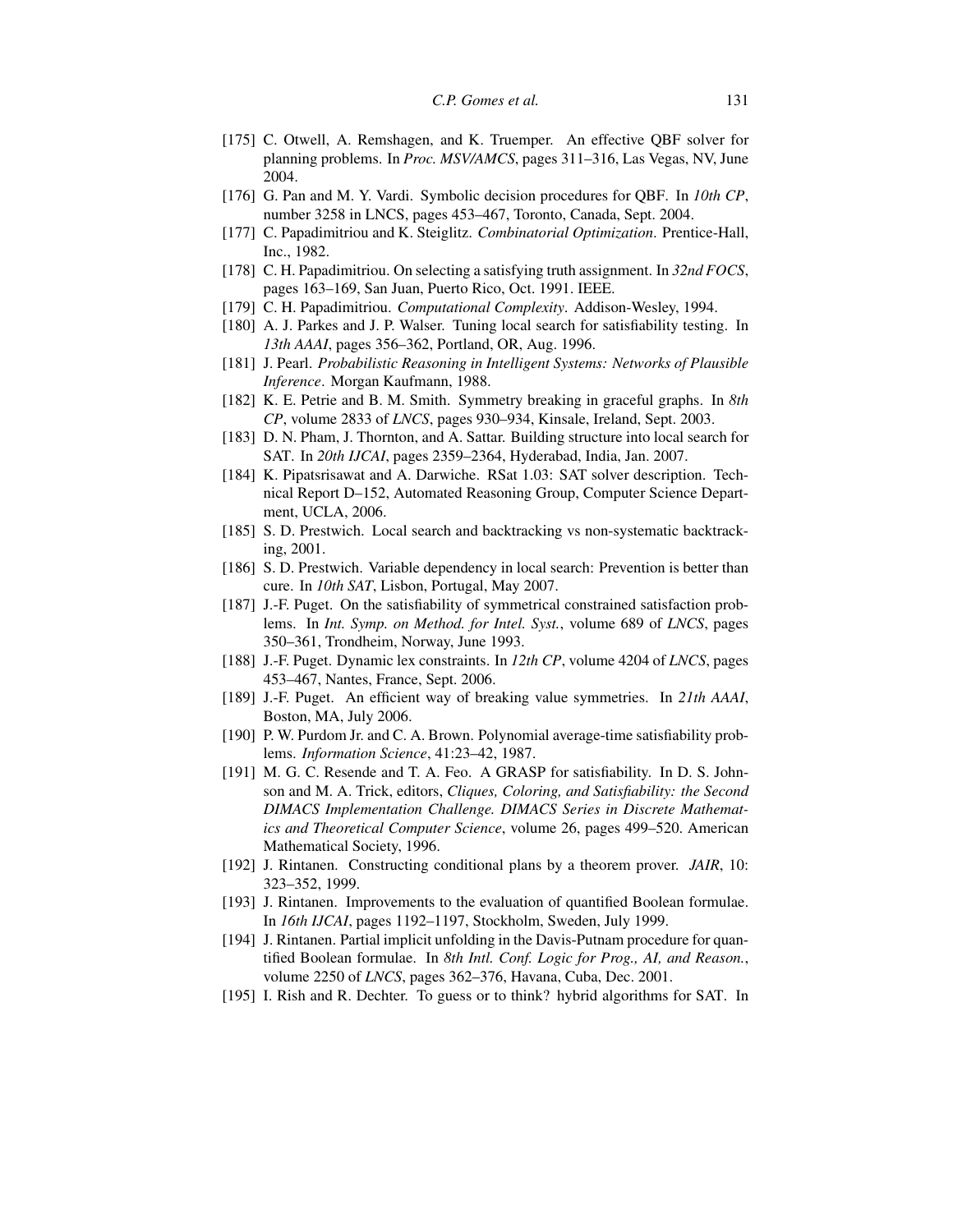*Proceedings of the Conference on Principles of Constraint Programming (CP-96)*, pages 555–556, 1996.

- <span id="page-43-17"></span>[196] D. Roth. On the hardness of approximate reasoning. *J. AI*, 82(1-2):273–302, 1996.
- <span id="page-43-0"></span>[197] S. J. Russell and P. Norvig. *Artificial Intelligence: A Modern Approach*. Prentice Hall, 2nd edition, 2002.
- <span id="page-43-1"></span>[198] L. Ryan. Efficient algorithms for clause-learning SAT solvers. Master's thesis, Simon Fraser University, Vancouver, 2003.
- <span id="page-43-4"></span>[199] A. Sabharwal. *Algorithmic Applications of Propositional Proof Complexity*. PhD thesis, University of Washington, Seattle, 2005.
- <span id="page-43-6"></span>[200] A. Sabharwal. SymChaff: A structure-aware satisfiability solver. In *20th AAAI*, pages 467–474, Pittsburgh, PA, July 2005.
- <span id="page-43-16"></span>[201] A. Sabharwal, C. Ansotegui, C. P. Gomes, J. W. Hart, and B. Selman. QBF modeling: Exploiting player symmetry for simplicity and efficiency. In *9th SAT*, volume 4121 of *LNCS*, pages 353–367, Seattle, WA, Aug. 2006.
- <span id="page-43-13"></span>[202] H. Samulowitz and F. Bacchus. Using SAT in QBF. In *11th CP*, volume 3709 of *LNCS*, pages 578–592, Sitges, Spain, Oct. 2005.
- <span id="page-43-15"></span>[203] H. Samulowitz and F. Bacchus. Binary clause reasoning in QBF. In *9th SAT*, volume 4121 of *LNCS*, pages 353–367, Seattle, WA, Aug. 2006.
- <span id="page-43-14"></span>[204] H. Samulowitz, J. Davies, and F. Bacchus. Preprocessing QBF. In *12th CP*, volume 4204 of *LNCS*, pages 514–529, Nantes, France, Sept. 2006.
- <span id="page-43-18"></span>[205] T. Sang, F. Bacchus, P. Beame, H. A. Kautz, and T. Pitassi. Combining component caching and clause learning for effective model counting. In *7th SAT*, Vancouver, Canada, May 2004.
- <span id="page-43-7"></span>[206] D. Schuurmans and F. Southey. Local search characteristics of incomplete SAT procedures. In *Proc. of the 17th National Conf. on Articial Intelligence (AAAI-2000)*, pages 297–302, 2000.
- <span id="page-43-8"></span>[207] D. Schuurmans, F. Southey, and R. C. Holte. The exponentiated subgradient algorithm for heuristic boolean programming. In *17th IJCAI*, pages 334–341, Seattle, WA, Aug. 2001.
- <span id="page-43-11"></span>[208] S. Seitz, M. Alava, and P. Orponen. Focused local search for random 3 satisfiability. *J. Stat. Mech.*, P06006:1–27, 2005.
- <span id="page-43-9"></span>[209] B. Selman and H. Kautz. Domain-independent extensions to GSAT: Solving large structured satisfiability problems. In *13th IJCAI*, pages 290–295, France, 1993.
- <span id="page-43-10"></span>[210] B. Selman, H. Kautz, and B. Cohen. Noise strategies for local search. In *Proc. AAAI-94*, pages 337–343, Seattle, WA, 1994.
- <span id="page-43-2"></span>[211] B. Selman, H. Kautz, and B. Cohen. Local search strategies for satisfiability testing. In D. S. Johnson and M. A. Trick, editors, *Cliques, Coloring, and Satisfiability: the Second DIMACS Implementation Challenge. DIMACS Series in Discrete Mathematics and Theoretical Computer Science*, volume 26, pages 521–532. American Mathematical Society, 1996.
- <span id="page-43-12"></span>[212] B. Selman and S. Kirkpatrick. Finite-Size Scaling of the Computational Cost of Systematic Search. *Artificial Intelligence*, 81(1–2):273–295, 1996.
- <span id="page-43-3"></span>[213] B. Selman, H. J. Levesque, and D. G. Mitchell. A new method for solving hard satisfiability problems. In *10th AAAI*, pages 440–446, San Jose, CA, July 1992.
- <span id="page-43-5"></span>[214] O. Shtrichman. Accelerating bounded model checking of safety properties.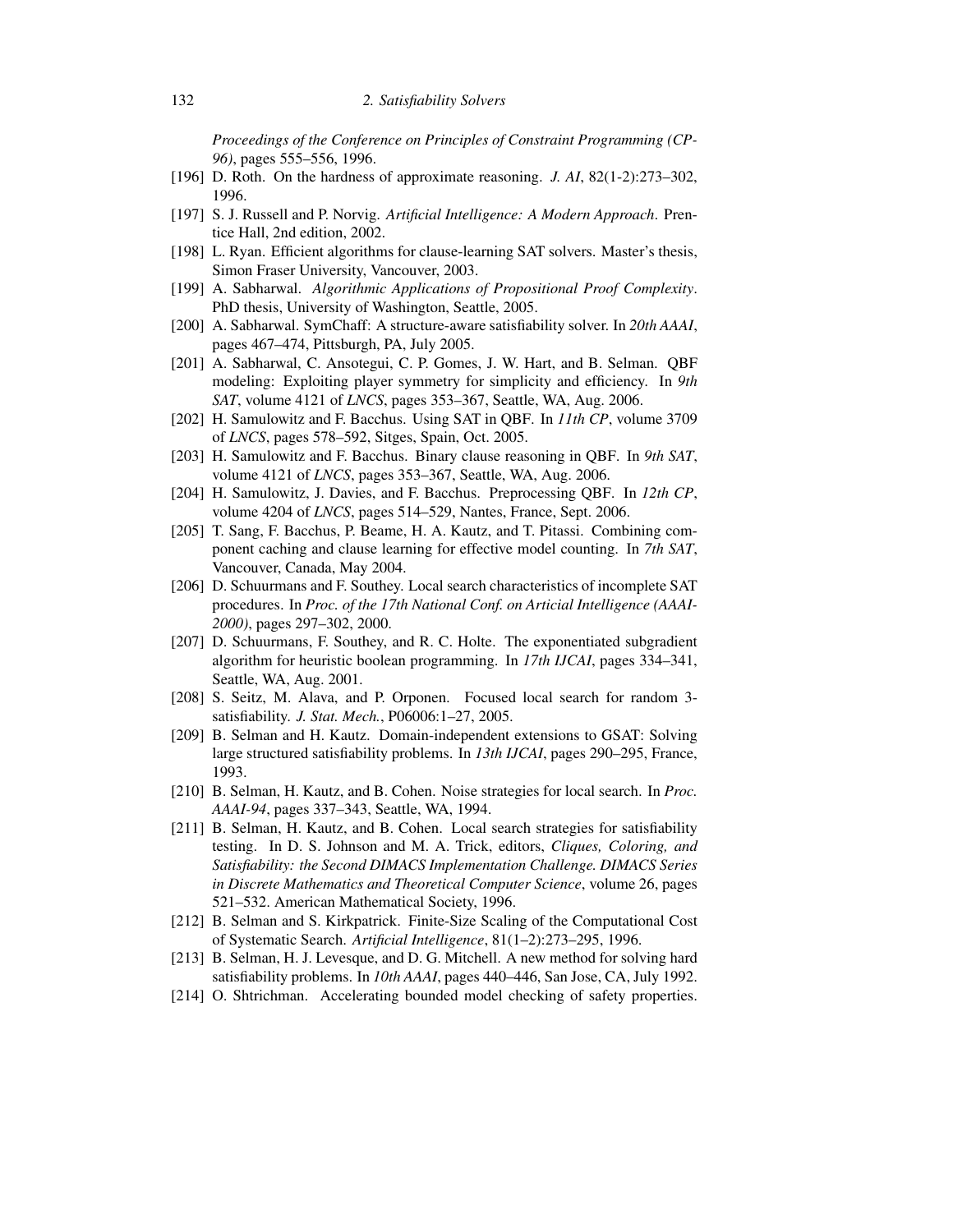*Form. Meth. in Sys. Des.*, 1:5–24, 2004.

- <span id="page-44-3"></span>[215] C. Sinz (Organizer). SAT-race 2006, Aug. 2006. URL <http://fmv.jku.at/sat-race-2006>.
- <span id="page-44-14"></span>[216] J. K. Slaney and T. Walsh. Backbones in optimization and approximation. In *17th IJCAI*, pages 254–259, Seattle, WA, Aug. 2001.
- <span id="page-44-10"></span>[217] B. M. Smith and S. A. Grant. Sparse constraint graphs and exceptionally hard problems. In *14th IJCAI*, volume 1, pages 646–654, Montreal, Canada, Aug. 1995.
- <span id="page-44-11"></span>[218] B. M. Smith and S. A. Grant. Modelling exceptionally hard constraint satisfaction problems. In *3rd CP*, volume 1330 of *LNCS*, pages 182–195, Austria, Oct. 1997.
- <span id="page-44-8"></span>[219] W. M. Spears. Simulated annealing for hard satisfiability problems. In D. S. Johnson and M. A. Trick, editors, *Cliques, Coloring, and Satisfiability: the Second DIMACS Implementation Challenge. DIMACS Seriesin Discrete Mathematics and Theoretical Computer Science*, volume 26, pages 533–558. American Mathematical Society, 1996.
- <span id="page-44-5"></span>[220] R. M. Stallman and G. J. Sussman. Forward reasoning and dependencydirected backtracking in a system for computer-aided circuit analysis. *J. AI*, 9:135–196, 1977.
- <span id="page-44-1"></span>[221] P. R. Stephan, R. K. Brayton, and A. L. Sangiovanni-Vincentelli. Combinatorial test generation using satisfiability. *IEEE Trans. CAD and IC*, 15(9):1167– 1176, 1996.
- <span id="page-44-15"></span>[222] L. J. Stockmeyer and A. R. Meyer. Word problems requiring exponential time. In *Conf. Record of 5th STOC*, pages 1–9, Austin, TX, Apr.-May 1973.
- <span id="page-44-13"></span>[223] S. Szeider. Backdoor sets for DLL solvers. *J. Auto. Reas.*, 2006. Special issue on SAT 2005. To appear.
- <span id="page-44-16"></span>[224] S. Toda. On the computational power of PP and ⊕P. In *30th FOCS*, pages 514–519, 1989.
- <span id="page-44-4"></span>[225] G. S. Tseitin. On the complexity of derivation in the propositional calculus. In A. O. Slisenko, editor, *Studies in Constructive Mathematics and Mathematical Logic, Part II*. 1968.
- <span id="page-44-7"></span>[226] A. Urquhart. The symmetry rule in propositional logic. *Discr. Applied Mathematics*, 96-97:177–193, 1999.
- <span id="page-44-18"></span>[227] L. G. Valiant and V. V. Vazirani. NP is as easy as detecting unique solutions. *Theoretical Comput. Sci.*, 47(3):85–93, 1986.
- <span id="page-44-0"></span>[228] M. N. Velev and R. E. Bryant. Effective use of Boolean satisfiability procedures in the formal verification of superscalar and vliw microprocessors. *J. Symb. Comput.*, 35(2):73–106, 2003.
- <span id="page-44-9"></span>[229] B. W. Wah and Y. Shang. A discrete Lagrangian-based global-search method for solving satisfiability problems. *J. of Global Optimization*, 12(1):61–99, 1998.
- <span id="page-44-12"></span>[230] T. Walsh. Search in a small world. In *16th IJCAI*, 1999.
- <span id="page-44-6"></span>[231] T. Walsh. General symmetry breaking constraints. In *12th CP*, volume 4204 of *LNCS*, pages 650–664, Sept. 2006.
- <span id="page-44-17"></span>[232] W. Wei and B. Selman. A new approach to model counting. In *8th SAT*, volume 3569 of *LNCS*, pages 324–339, St. Andrews, U.K., June 2005.
- <span id="page-44-2"></span>[233] R. Williams, C. Gomes, and B. Selman. Backdoors to typical case complexity.